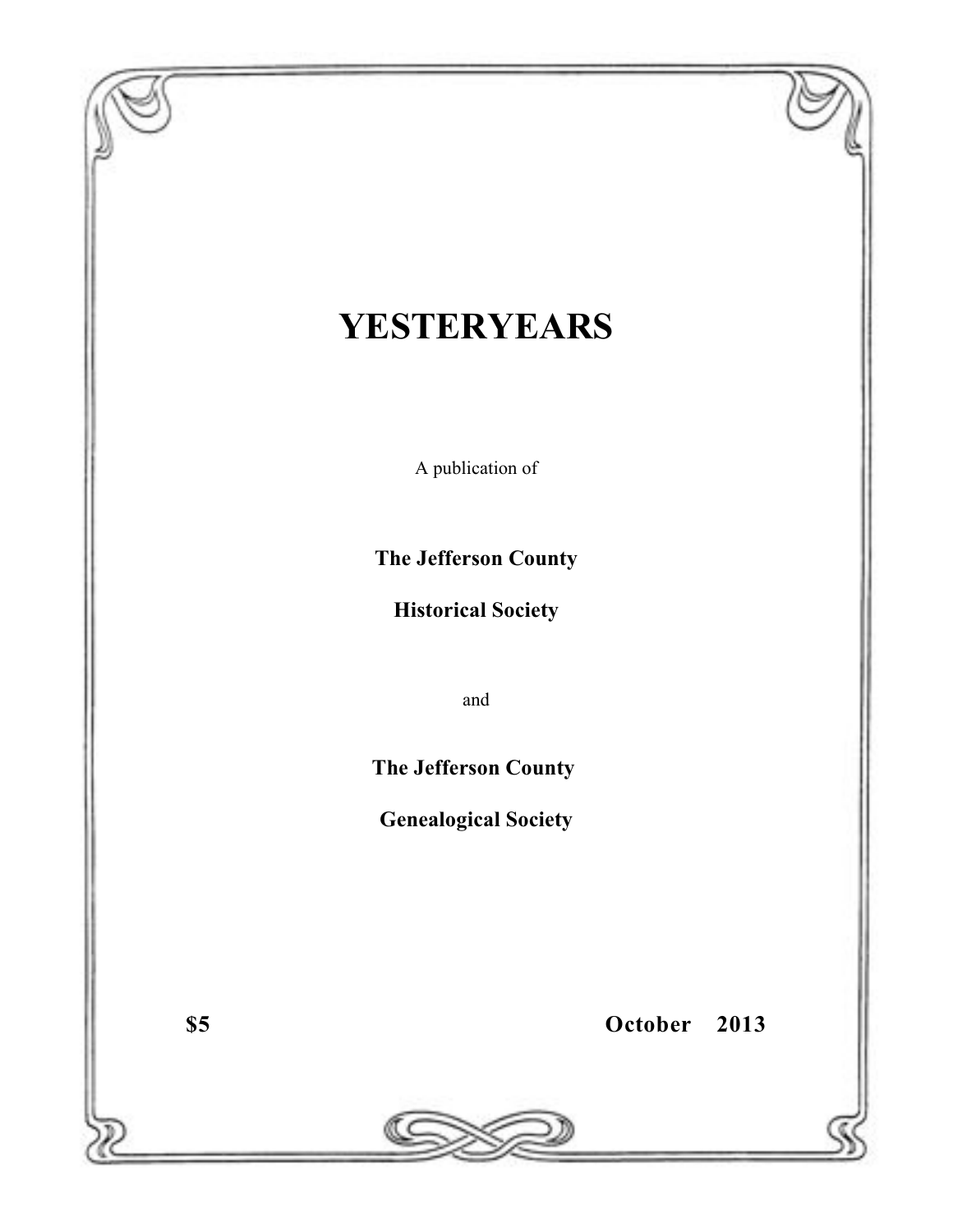# *COUNTY POOR PARM*

# *Winchester Star,* 7 April **<sup>1950</sup>**

 The county commissioners are advertising for sale the County Poor Farm, which is located northeast of Oskaloosa. Persons interested in buying the building and some 7½ acres of ground upon which it stands, may file sealed bids with A. W. Hamilton, county clerk, any time up to 10 a.m., April 14. The building is a two story structure, built of brick and was constructed in 1904. According to the statutes, if any person bid more than \$5,000 for the land and building, it will be necessary for the commissioners to call for a vote on the sale at a regular election. The farm has not been in use for a number of years, but the building is still in good repair.

# **COUNTY FARM HOME SOLD TO FREEMAN** *Winchester Star*, 28 April 1950

A convalescent home especially for aged will be in operation in Jefferson county by the middle of next summer, announces Dr. R. F. Freeman, Nortonville, who said he completed negotiations with county commissioners Friday, April 14, for the purchase of the former county farm building and seven and a half acres of ground near Oskaloosa for this purpose.

He and Dr. F. W. Huston, Winchester, will operate it jointly, the Nortonville doctor said, but both will continue present practices.

The new venture will be staffed with a medical director and manager, registered nurse, and about seven other full-time personnel. Plans are for 30 to 35 beds, Dr. Freeman said.

"We are not setting up a hospital," he stressed. "We will care only for convalescent patients. At the present time there is a sizable gap between hospital care and home care in most communities. One of the reasons hospitals are so congested is that many beds are being taken up by patients not actually sick enough to remain there, but not well enough to go home, principally because of inadequate facilities in the home to care for them."

"A convalescent home in Jefferson county will represent a step forward in establishing a well coordinated health program. It will provide an annex service for the proposed county hospital and should help to keep more hospital beds available."

The convalescent home will accommodate both county and private patients.

The county farm building is a two-story brick structure 70 feet by 30 feet with a full concrete basement. Extensive remodeling is currently under way.

Dr. Freeman has been practicing in Nortonville the past year. He was formerly with Winter General hospital and the Menninger foundation in Topeka. Dr. Huston has been in the Winchester community for a number of years.–*Nortonville News*.

#### \*\*\*\*\*

The Jefferson County Poor Farm, including the buildings, were sold on Friday, April 21, following the opening of sealed bids by the county commissioners. Two bids for the building and about seven acres of ground were received and accompanied by certified checks. The high bidder was Dr. Robert F. Freeman, M. D., of Nortonville, who made the high bid of \$3,750. The other bid by a Charles Tilbert, Winchester, was \$1,557. The farm has not been used for a number of years and the building has been standing vacant. It is understood that Dr. Freeman will use the building for a convalescent home for the infirmed and aged and it may be possible that later that the building will be enlarged. Dr. Freeman came to Nortonville communityto practice about a year ago, after being associated with the Menninger Foundation in Topeka.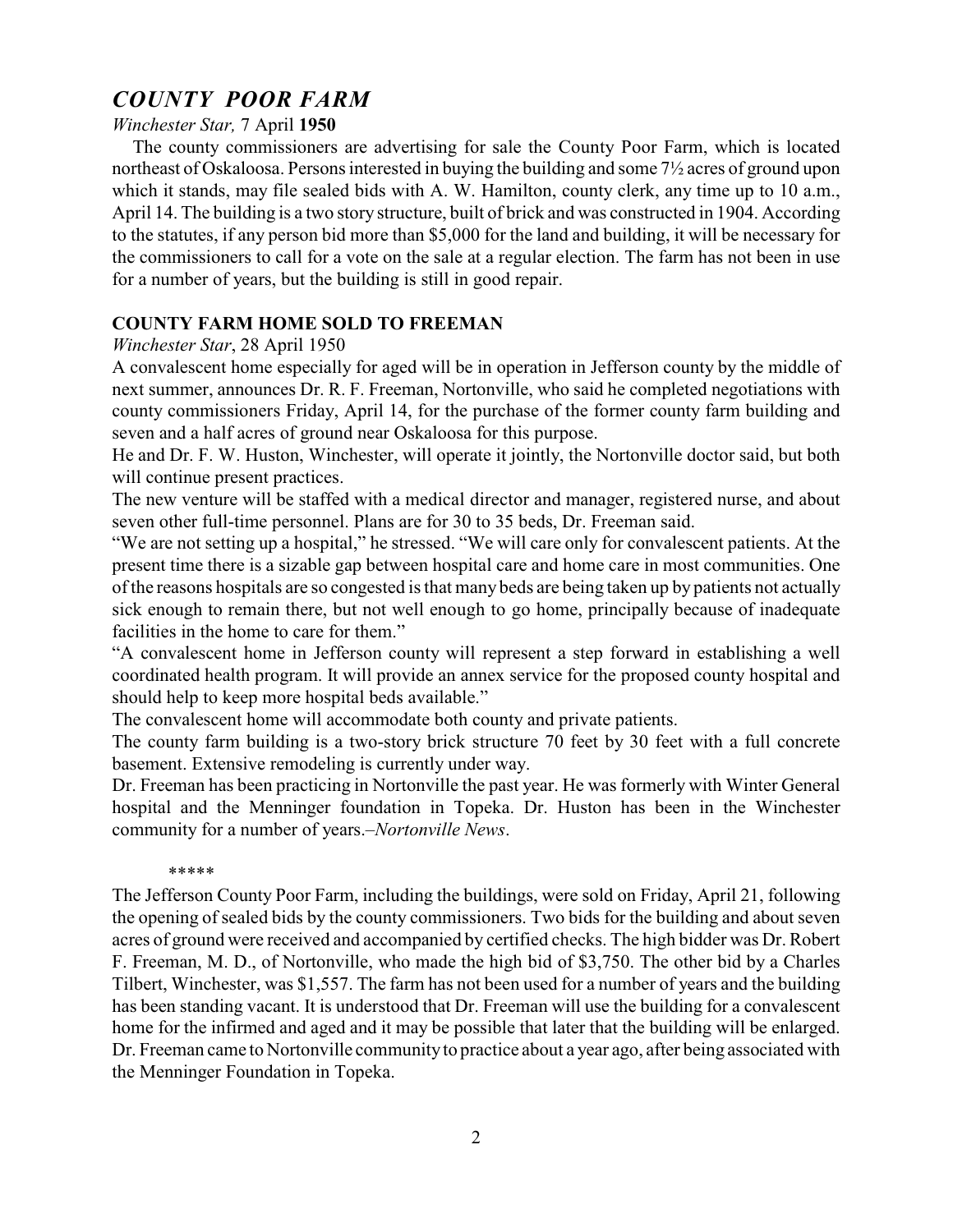## **TABLE OF CONTENTS - Oct. 2013**

| Photo of Jefferson Co. Court House with tornado damage10          |  |
|-------------------------------------------------------------------|--|
|                                                                   |  |
|                                                                   |  |
| Personal Property Assessment of 1908, Oskaloosa Twp. 21           |  |
|                                                                   |  |
| Death Records of Jeff. Co., (1911 - July 1947 :: partial H - R)26 |  |
| Deaths reported in 1970 Valley Falls Vindicator30                 |  |
|                                                                   |  |
|                                                                   |  |

### **EDITOR'S COMMENTS**

- - - - - - - - - - - --

 The membership roster for the Jefferson Co. Historical Soc. and the Jefferson Co. Genealogical Soc. is a diverse population with a variety of interests. Trying to find and select newspaper articles, historical records, unpublished birth, death and marriage records etc., seems to get more difficult each issue as the pool for *YESTERYEARS* is shrinking. I still do enjoy the challenge.

For the past year my wife, Joy, has been battling with pancreatic cancer. Having won two previous cancer battles against kidney cancer and colon cancer, she has done amazingly well. From the beginning when it was discovered and that it has spread to the liver, the oncologist has told us they could not cure it, but try to prolong and improve the quality of life. About 3 years ago, I was diagnosed with Parkinson's Disease and the stress of Joy's condition complicates that battle. I enjoy the searching and compiling tasks of preparing *YESTERYEARS.* However, the stress of meeting deadlines and maintaining membership records is becoming a challenge. Anyone willing to work on the mechanics of publication would be very much appreciated.

 Joy has maintained the membership records and prepared mailing labels for both organizations. Anyone willing to work on the membership records, please let us know. Finding volunteers to continue offering services is becoming more challenging each year.

 We're not the only organization facing such challenges. Mary Burchill, the editor of the Douglas Co. KS. magazine, *The Pioneer,* is having to retire from that position. No one has been willing to take-over that task.

 If you have any requests, or ideas for inclusion or delivery of YESTERYEARS, let me hear from you.

Richard Wellman. jcgs1979@yahoo.com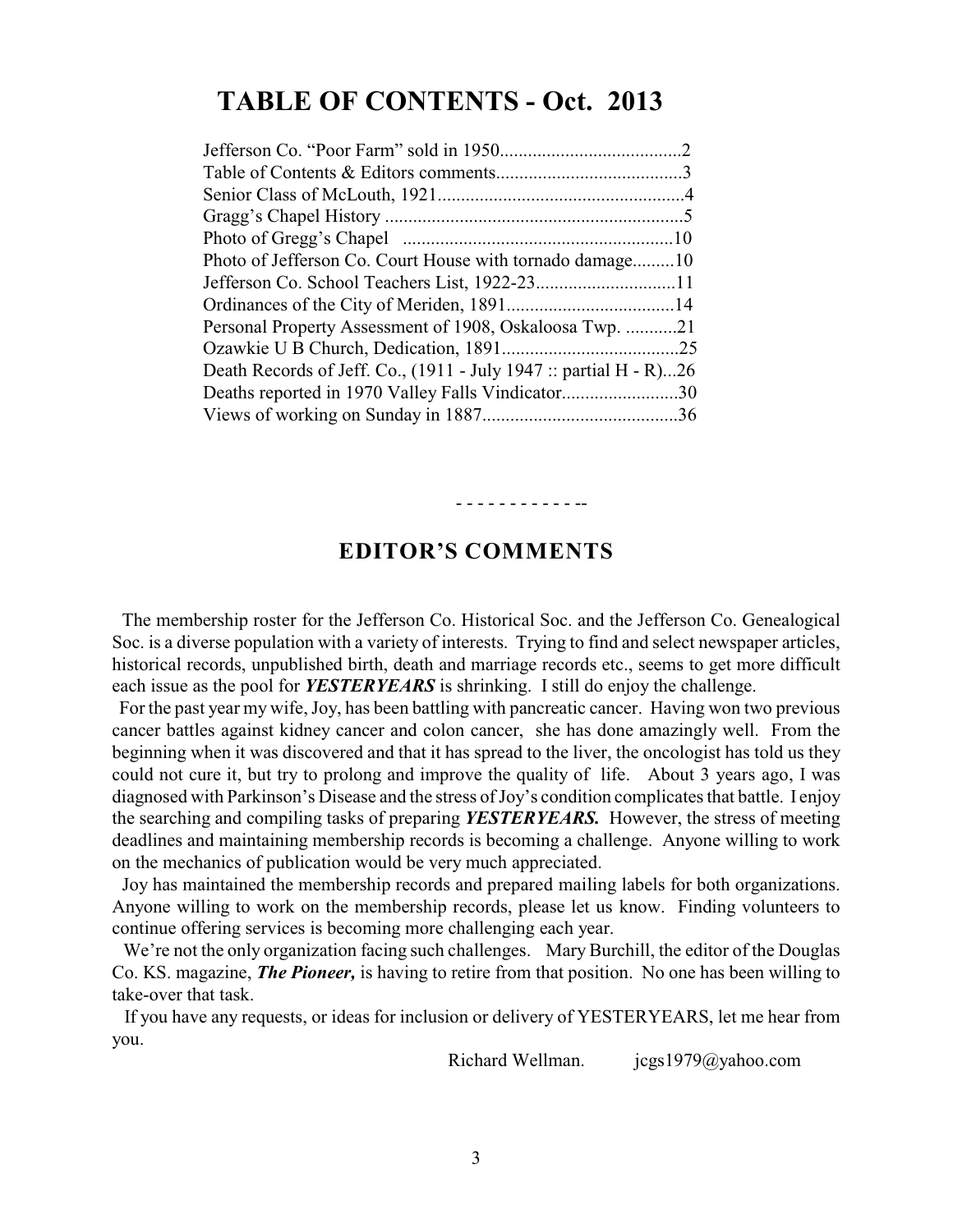| <b>NAME</b>             | <b>OCCUPATION</b>                      | <b>LAST WISH</b>     | <b>FATE</b>            |
|-------------------------|----------------------------------------|----------------------|------------------------|
| Barnes, Herschel "Shad" | Loafing                                | Be a football star   | Homeless man           |
| Denny, Ed "Pink"        | Making people laugh Has never made one |                      | Wait and see           |
| Dick, Milo "Mike"       | Sleeping                               | Girls will pity him  | Die of broken heart    |
| Edmonds, Russell "Russ" | <b>Provoke Teachers</b>                | Be engineer          | Henpecked husband      |
| French, Glenn "Cree"    | Study to be lawyer                     | Do something great   | Scientific economist   |
| Glynn, Bernice          | Curley's guardian                      | For Curley           | Curley's boss          |
| Jones, Elma "Eleme"     | Try to be sweet                        | Oh to be younger     | Somebody's wife        |
| Lobb, Hollis "Holy"     | She did not tell                       | Juniors be seniors   | Ask Geneva             |
| Marshall, Earl "Monk"   | Teasing the girls                      | That I grow some     | Great prize fighter    |
| Means, Harry            | Keeping out of work                    | Not so pop. w/ladies | Never had fortune told |
| Meyer, Nellie           | Using powder puff                      | For her best beau    | Old maid school teach. |
| Myers, Ione             | Studying                               | Doesn't wish         | Teacher                |
| Nowak, Marian "Marnie"  | <b>Blushing</b>                        | Boys not wink at her | School Teacher         |
| Ridgway, Hugh "Stubb"   | Ask Mary                               | Had a happy home     | Maybe Mary knows       |
| Willits, Harry          | Hasn't any                             | Not made yet         | You can never tell     |
| Wyatt, Gladys "Sugar"   | Talking in hist. class                 | To be a good sport   | Old Maid? No!          |
| (Listed as "Sub-senior) |                                        |                      |                        |

#### **SENIOR CLASS OF McLOUTH** (class annual, 1921)

Shoemaker, Ray Laughing To be serviceable A minister

MOTTO — CLIMB THO THE ROCKS BE RUGGED

Myrtle Atkinson — Sponsor

# **JUNIORS**

Dillon, Margaret Edmonds, Lillian Edmonds, Rhea Groshong, Mary McGrew, Florence Stockwell, Grace Tarr, Leonard Thomas, Loretta Wright, Estella

Chapman, Ralph Cook, Amy Davison, Geneva

Willits, John

**SOPHOMORES** Berry, Jennie V. Boyd, Anna Casebier, Fred Cass, Ralph Edmonds, Lyla Hansen, Alice Harding, Agnes Harding, Mabel Pyle, Fred Rice, Leah Rogers, Floyd Swain, Ella

Davison, Ernest Davison, Geneva Dobbs, Lloyd Edmonds, Arthur Jaynes, Paul Jones, Ralph Lobb, Allen McHenry, Geneva

**SENIOR CLASS OFFICERS:**<br>
Gladys Wyatt – President Myrtle Atkinson, A.B., Princ Myrtle Atkinson, A.B., Principal Glenn French — Vice President Grace Sutherland, Ph.B, normal train. & Latin

Hollis Lobb — Secretary Gladys Henderson, B.S., History & Science Ione Myers ---Treasurer Raye E. Goffe, B.S., Domestic Science & Art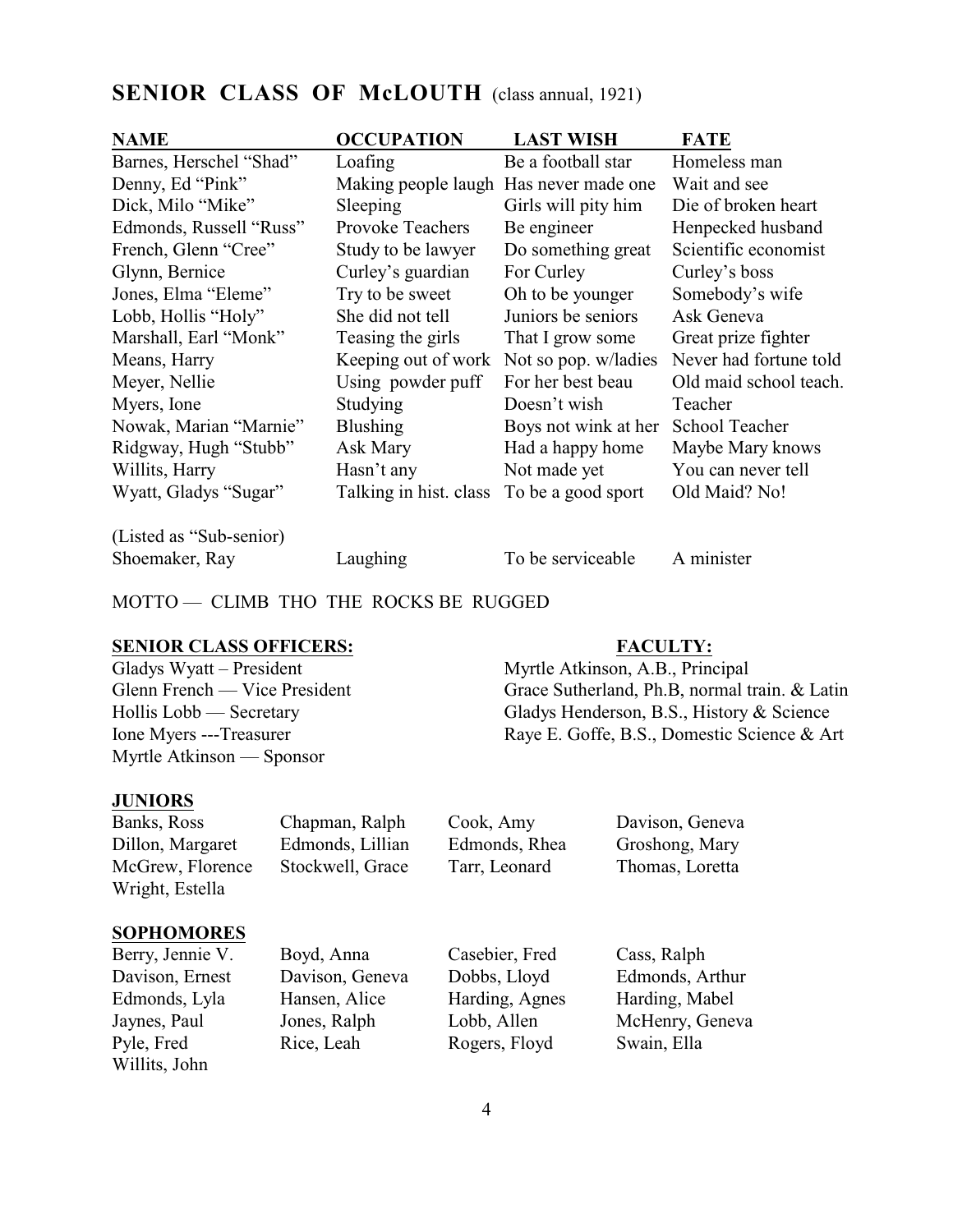**GRAGG'S CHAPEL HISTORY** (Located about 5 miles west of Valley Falls, KS) Compiled by Viola Reichart from old church records and minutes of Gragg Chapel picnics. Probably written in1982.)

 In the fall of 1854 William Gragg and sons came scouting from Platte County, Missouri, looking for a location in the wild lands of Kansas Territory for new homes. They liked it, so went back to bring their families. They crossed the Missouri River at Leavenworth on a ferry boat, arriving in this community "North Cedar" in the spring of 1855. William Gragg, the father, chose as his homestead the bottom land on the south side of Cedar Creek and his eight sons and daughters settled in surrounding quarter sections, making this really a Gragg settlement. They all located near streams to have plenty of water.

**[EDITOR'S NOTE: The lands where the Gragg families settled were part of the Delaware Trust lands that were sold at public auction at Ozawkie in 1857. Therefore, the families that arrived before 1857 were "squatters" on government owned land until they could purchase the land. Here are the properties they purchased:**

**Henry Gragg, 160 acres, NE 1/4 of S-19, T-8, R-17, on Aug. 1, 1857, for \$2.00 per acre. John Gragg, 120 acres, NW 1/4 of S-19, T-8, R-17 on Aug. 1, 1857, for \$2:00 per acre. William Gragg, 160 acres, SE 1/4 of S-19, T-8, R-17, on Aug. 1, 1857, for \$2.00 per acre. Zachariah Gragg, 160 acres. NW 1/4 of S-20, T-8, R-17, on Aug. 1, 1857, for \$2.00 per acre.]**

 The first summer was spent in breaking sod for the next year's crops and hewing out logs and building cabins to protect them from the extreme cold weather of the following winter...[Reprint of July 1, 1876: "In February of 1855, Uncle Billy Gragg's colony on Cedar Creek began to make permanent improvement. April 1. 1855 Cedar Creek settlement consisted of George Parrott, Robert L. Shanklin, John Wood, Wm. H. Lang, Henry Gragg, John Gragg, Thomas Wood & wife and 2 children, Zach Gragg, Gransville McDaniel and wife..."

 Other folks came seeking homes and soon a thriving community was established. Land sold for the minimum of \$1.25 per acre. Roads were established, but many years went by before streams were bridged. A saw mill was moved-in and framed homes and barns were built .

 They saw the need for a school and a stone school house was built near North Cedar which served as a school and community center. A country store was built near-by and also a rail road depot.

 Camp meetings were held in summer in the woods which would run for weeks so it was decided to built the Gregg's Chapel Church. The first burying ground was on a hill in Wm. Gragg's pasture [SE of 19-8-17]. Tombstones have not survived, but it is believed that Thomas Jefferson Ferrell, Mary Jane (Shaw) Ferrell, and Henry Gragg are buried there. Later, grounds were donated by Zachariah Gragg on a hill [SE 20-8-17}. This piece of land became a cemetery and Gregg's Chapel church was built there

 In 1870 the Methodist Episcopal Church South organized with Rev. McEwan as the first pastor. A neat frame building was constructed at a cost of \$1,400. This church was a part of the Holton circuit, Atchison District, Western Conference. Among charter members were Zachariah Gragg, John Gragg, and Isaac Ferrell. Membership in 1883 was 40 persons. Sunday School classes were held into the 1930's although regular church services were discontinued about 1920 because of lack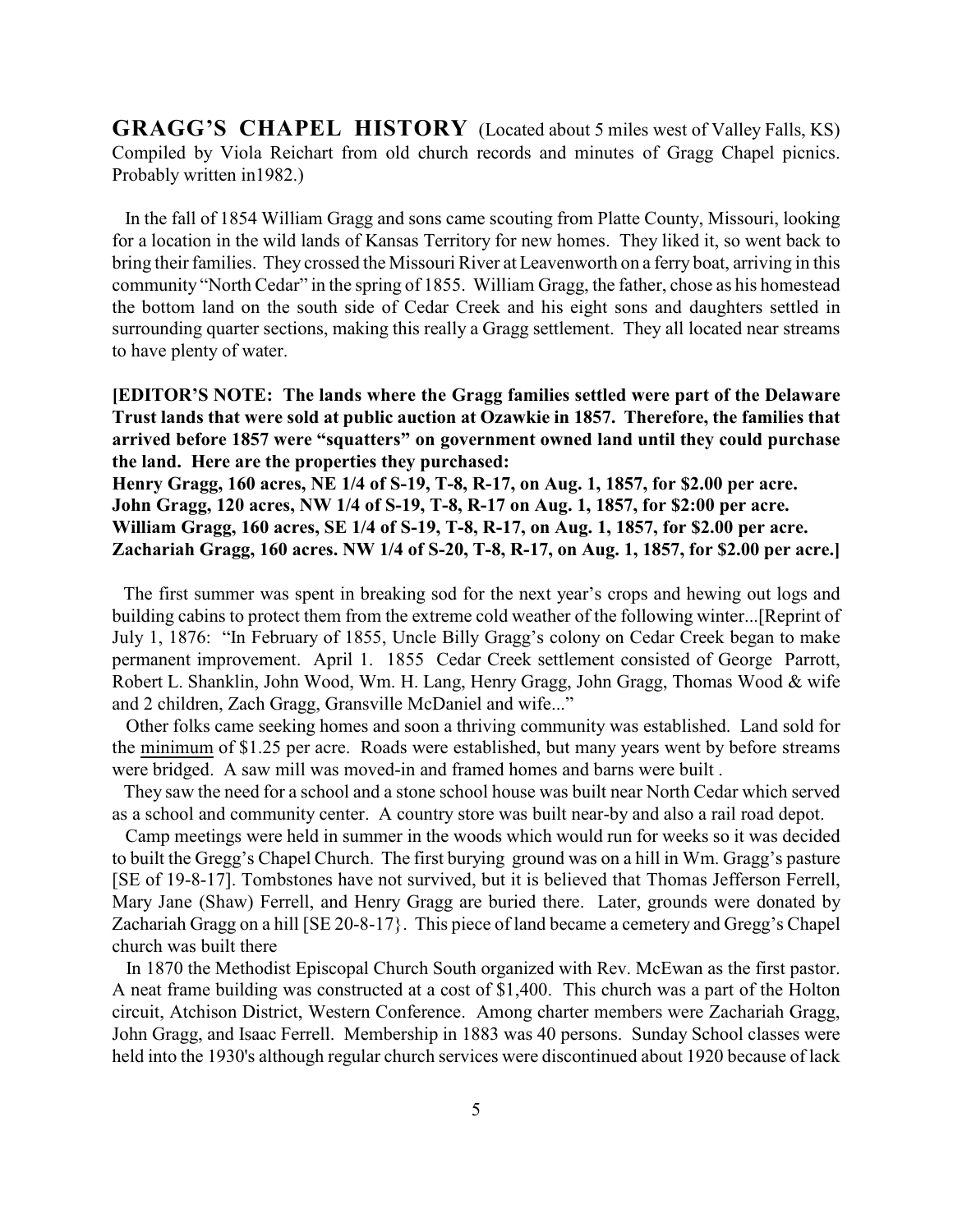of funds to support a minister. The building was sold in 1950 for \$212,50 and dismantled about 1953.

During the late 1800's Graggs Chapel enjoyed a large membership from a wide area: Bloomfield, Rock Creek and south of North Cedar were unchurched. It was several miles to the east where churches were established in Valley Falls. At the time of Rev. Faubion as minister (1884-1888) the attendance was so large that folks had to stand along the walls during the services.

### **EARLY SETTLERS IN THE COMMUNITY**

**William Gragg** & family 1854

**Thomas Jefferson Ferrell** and wife **Eliza Taylor** 1856 from Missouri

**George VanGaasbeek** and family 1856 (planted the first orchard)

**Frank, VanGaasbeek** (brother of George) 1865

**Isaac Ferrell** and wife **Betty Marsh**, (spent their entire married life in a log cabin)

**John Sills and Edmund Bickley** from England

**Mrs. Rebecca Bruton,** 14 year old bride of **Henry Gragg** 1855, Missouri

**Frank Gragg,** first white child born on Cedar, 1855

**John Fisher** and wife from Germany

**Landon Huff** and bride 1857, Tennessee

Wess Newman family had one of the show places of the comm., 12 room house & large barn

**George Wunder & wife, Bavaria**. When his wife's health failed he sent to Germany for his niece, Mary Wunder. Mrs. Geo. (Cooney) Stranger & Johann accompanied Mary here.

The **Bell** family came from Western Kansas, formerly from Penn. Arthur, the youngest, became a teacher at North Cedar School. He married Miss **Roxalanna Ferrell.**

**Ellings** and their family of girls

**John Ginter** and family, especially interested in social life and the Sunday School and Church. Morris married Mattie Marsh and were the foundation of the organization

**William Cain** owned a large flock of sheep, gathered wool, carded , spun and wove it into cloth **John Wunder**, Germany, big stock farm, employed workers, had an orchard & vineyard

**Robert Marsh** and family, always connected with the community

**Bob Ferrell and wife, Katie Tosh**, were to be the first to break away from the community. They went to nearby Swabville community, was a successful cattle feeder. Bob with the help of his brother **Ike Ferrell** made it possible in a financial way to retain the old church for so many years.

 On August 23, 1936, about 150 persons gathered at Gragg's Chapel. Under the leadership of M. H. Ginter, as temporary chairman, it was decided to hold such a meeting each year. An official title was chosen to be "Gragg Chapel Community Picnic". The permanent committee was elected for 1937 consisting of: Morris Ginter, chairman; Florence Bell, secretary; Mary Marsh Reynolds and John T,. Ferrell, in charge of arrangements.

 The chapel was chosen as the place for the meeting, and the time to be on the third Sunday in August.

In the early years beginning in 1936, there were from 150 to 200 persons who attended. Programs consisted of hymn singing, reminiscencing, a short business meeting and closed with the singing of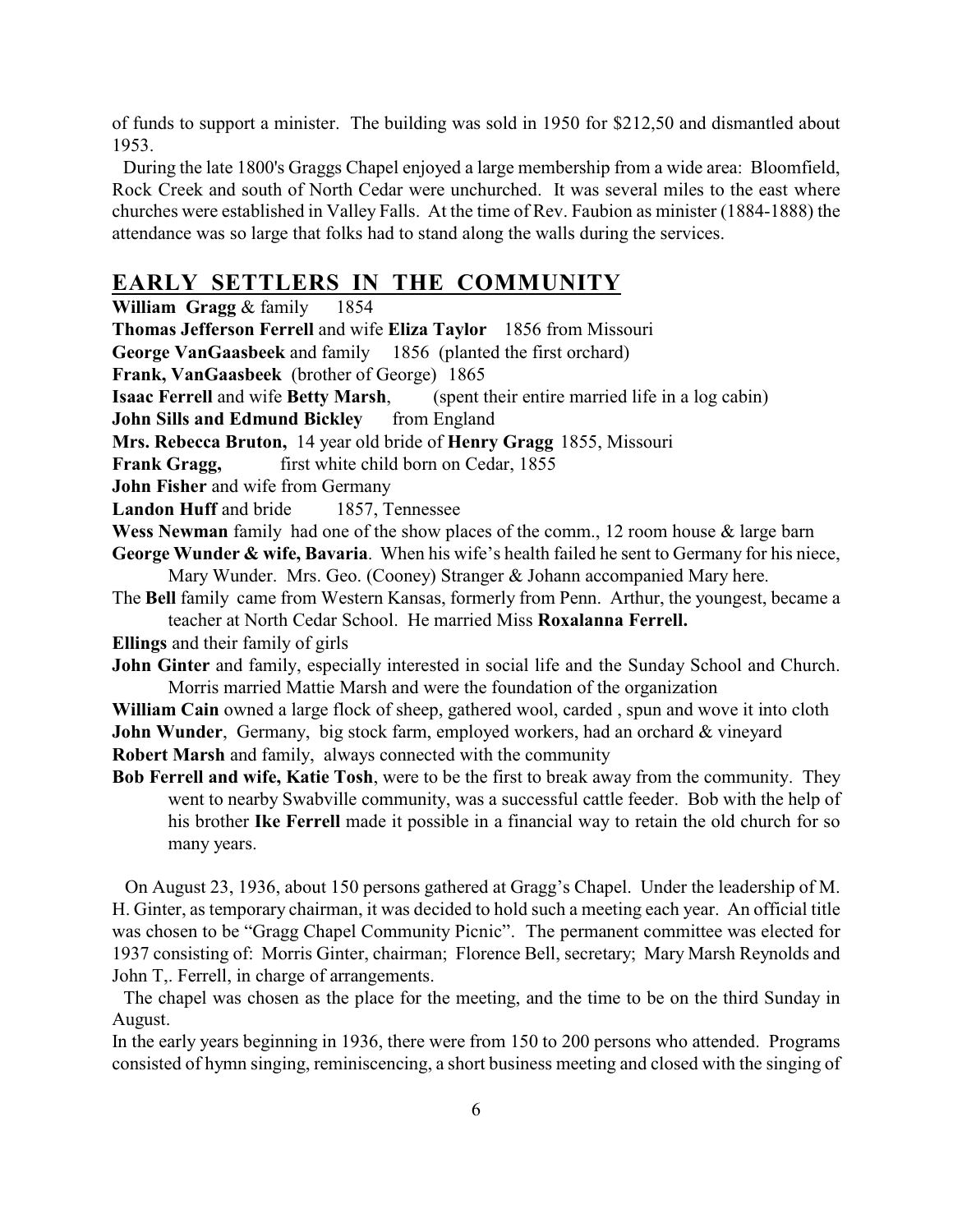"*God Be With You Till We Meet Again*". Visiting followed until each found that it was time to go home because of the distance they had to travel to their homes.

 One interesting remark made by Morris Ginter in 1938 was that the large family of 12 children – that the circle remained unbroken until the youngest member had passed away after his 54<sup>th</sup> birthday. This was quite remarkable for a pioneer family.

 Meetings were more or less held every year. There was none in 1944 because of the flood and also none in 1951 because of the big flood. In the 1950's attendance began to decline – 50-75 members were present. [Added note that Gragg Chapel Community Picnics are still being held as of 1982.]

#### **FROM THE MINUTES OF 1943**

We have on the "HONOR ROLL' 41 stars, 26 blue and 15 silver. A talk was given on what we can do for the men in the service. The stars were then pinned on the honor flag. They are:

| Tom Ginter             | Vernon Ferrell        |
|------------------------|-----------------------|
| Everett Ferrell        | Robert Smith          |
| Harold Freeland        | Lawrence Ferrell      |
| Robert Hurst           | Alva Clyde Knowles    |
| <b>Fountie Hurst</b>   | Cecil Graham          |
| Ralph Ray              | Clarence Lonard       |
| Dole Uhl               | <b>Kenneth Ramsey</b> |
| John Fisher, Jr.       | <b>Bernard Ramsey</b> |
| Donald Fisher          | Arnold Miller         |
| Orville Walker         | Glenn Boydston        |
| Theodore Mumford       | <b>Howard Miller</b>  |
| Millerd Uhl            | Paul Miller           |
| Wallace Towler         | Victor Miller         |
| Waldo Aikens           | Joe Miller            |
| <b>WAC Ruth Strawn</b> | Ivan Miller           |
| Raymond Strawn         | Kenneth Farnsworth    |
| <b>Marion Strawn</b>   | DeVere Miller         |
| Paul E. Ferrell        | Carson Miller         |

 Honorable mention was given Melvern Deckard who had a physical disability discharge and Henrietta Mitchell, a Red Cross service entertainer.

 Mrs. Retta Mitchel (Mrs. H. H.) gave an interesting history beginning with the Gragg's homesteading in Cedar Community and the history of Gragg's Chapel. [EDITOR'S CLARIFICATION: The homestead Act was not passed until 1862, so the settlers were not "homesteading" but purchasing land at public auction on which they would build their homes]

#### GRAGG'S CHAPEL MINISTERS

Read by Florence Bell at the 1938 chapel picnic: In some minutes of the Quarterly meetings of th church it stated that Gragg's Chapel shared a minister through most of its years with one or more of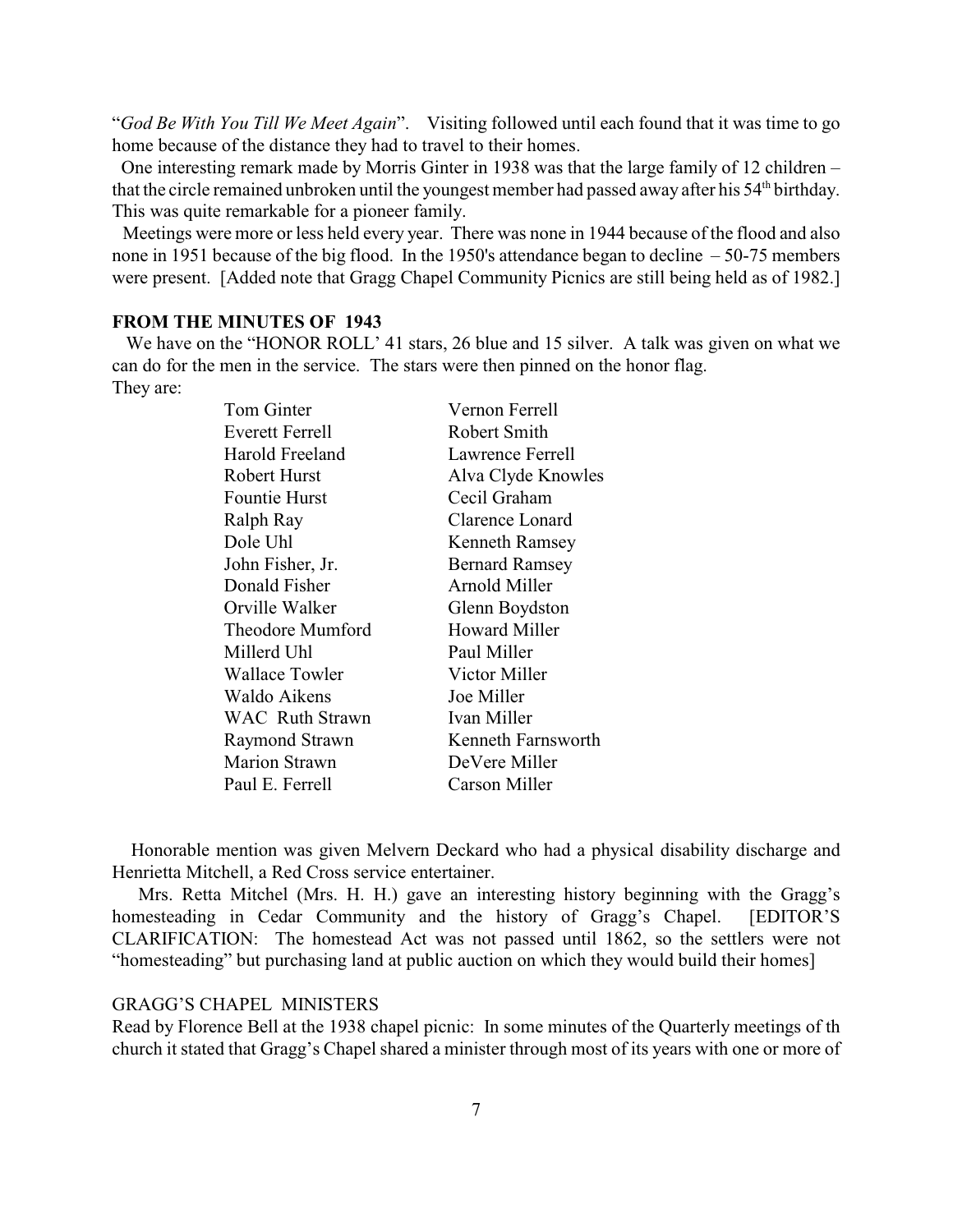these church communities, New Harmony, Larkin, Arrington.

| 1884-1888 | Rev. J. W. Faubian                                            |
|-----------|---------------------------------------------------------------|
| 1888-1889 | Rev. Thorpe                                                   |
| 1889-1890 | Rev. W. H. Commer                                             |
| 1890-1893 | Rev. Tillery                                                  |
| 1893-1894 | Rev. A. S. Cook                                               |
| 1894-1896 | Rev. D. E. Bundy                                              |
| 1896-1897 | Rev. J. W. Faubion                                            |
| 1897 -    | Rev. Martin (served a few months)                             |
| 1897-1899 | Rev. W. A. Youngman                                           |
| 1899-1902 | Rev. D. E. Halley                                             |
| 1902-1903 | Rev. M. S. Williams                                           |
| 1903-1905 | Rev. L. M. Brummett                                           |
| 1905-1906 | Rev. Larkin                                                   |
| 1906-1907 | Rev. Salley                                                   |
| 1907-1909 | Rev. Miller                                                   |
| 1909-1910 | Rev. James M. Tinnell                                         |
| 1910-1914 | Rev. Sylvester J. Stonger                                     |
| 1914-1915 | Rev. Rutlidge                                                 |
| 1915-1916 | Rev. Nickerson (not a full term)                              |
| 1916-1918 | A change was made to Methodist Episcopal church, supplied     |
|           | from the college                                              |
| 1918-1920 | Rev. Lockland                                                 |
| 1920-1921 | Rev. Coltrain                                                 |
| 1921-1922 | About this time Gragg Chapel could not pay the pastor's       |
|           | Church closed but Sunday School continued.<br>salary.         |
|           | Quarterly Conference minutes were held jointly and it is hard |
|           | to tell just when a minister was no longer coming.            |

### **MEMBERSHIP RECORD**

(Original prior to revision on Sept. 5, 1912)

|                     | Roxalana Bell               | Elizabeth Ferrell    |
|---------------------|-----------------------------|----------------------|
| John Bales          | Anna Gragg Blake            | <b>Ethel Ferrell</b> |
| Sarah Bales         | Claude Franklin Blankenship | Ettie Ferrell        |
| <b>Burl Barnard</b> | Elizabeth Mary Blankenship  | George Ferrell       |
| Elizabeth Barnard   | Harriett Blankenship        | Isaac Ferrell        |
| J. A. Barnard       | John Blankenship            | J. T. Ferrell        |
| Rettie Baumgart     | Laura Blankenship           | Jane Ferrell         |
| Vina Baumgart       | Nanie Cain                  | Lark Ferrell         |
| W. R. Baumgart      | D. H. Coder                 | Mattie Ginter        |
|                     |                             |                      |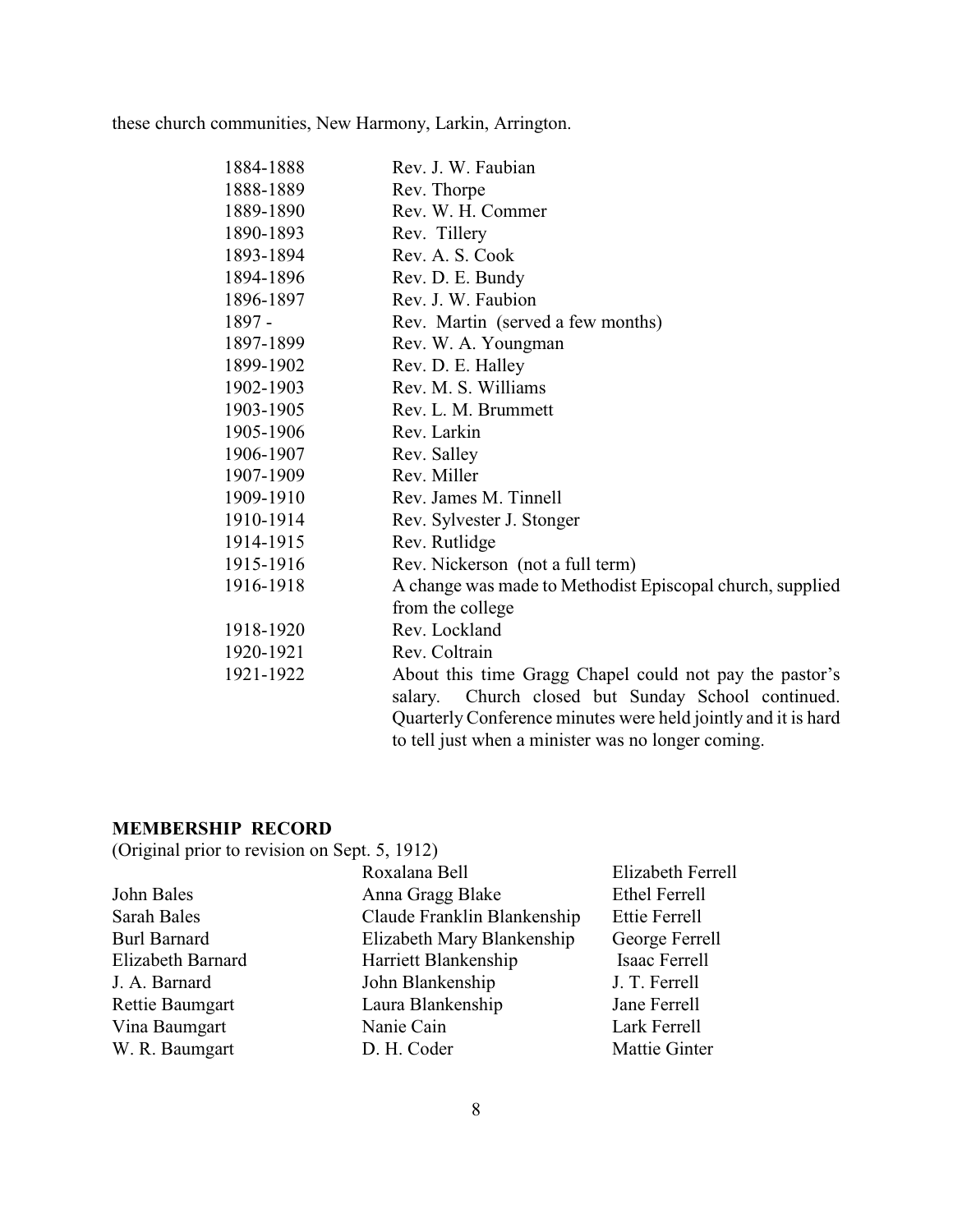#### **MEMBERS PRIOR TO 1912**

Morris Ginter Elizabeth Gragg Isaphene (Faust) Gragg Rosa Gragg Zach Gragg Lenora Hosler George Housh Pearl Housh Frank Johnson Mollie Marsh Robert Marsh

Thomas Marsh Delie Miller Dorcas Miller E. J. Miller Elizabeth Miller Flora Miller Gertrude Miller Henry Miller Leroy Miller Llena Miller Libbie Miller Otis Miller Robert Miller

William Miller Z. S. Miller Ed Newman Margaret Newman William Snyder Mary Ferrell Stalons Dola Thompson. Ethel Thompson George Thompson Alpha Wood (Althea) Rosa Wood Rosa Wunder

#### **MEMBERS OF GRAGG'S CHAPEL 1912** (living here and in good standing)

John Bales Sarah Bales Roxalana Bell Anna Blade (Nee Gragg) W. R. Baumgart Vina Baumgart Isaac Ferrell Elizabeth Ferrell Mary A. Stalons George Ferrell Larkin Ferrell Elizabeth Gragg Morris Ginter Mattie Ginter Robert Marsh Mary J. "Mollie" Marsh Robert Miller Libbie Miller Z. S. Miller George Thompson Ezora "Dola" Thompson Ethel Thompson Rosa Gragg (Mrs. Will)

Zach Gragg Rosa Gragg Lenora Hosler John Ferrell Ettie Ferrell George Housh Pearl Housh Rose Wood Alpha Wood John Blankenship Laura Blankenship Harriett Ann Blankenship Elizabeth Mary Blankenship Claude F. Blankenship \*Myrtle Cain \*Lizzie Towler \*Elsie Towler \*Elsie Towler \*Minnie Stanger \*Marie Wentz \*Marie Wentz \*Flossie Zinn \*Maggie Cline

\*Muzetta Cline \*John Wettig \*William Gibson \*Earl Hosler\* \*William Hatfield \*Maude Hatfield Louis L. Schmitt Ella Schmitt Edward S. Schmitt Louise M. Schmitt Hugh Barrett Nellie Barrett Roy Groner Lula Groner William W. Massey Martha Massey

\* Indicates person baptized in the creek at Cedar Falls, Sept. 1, 1912.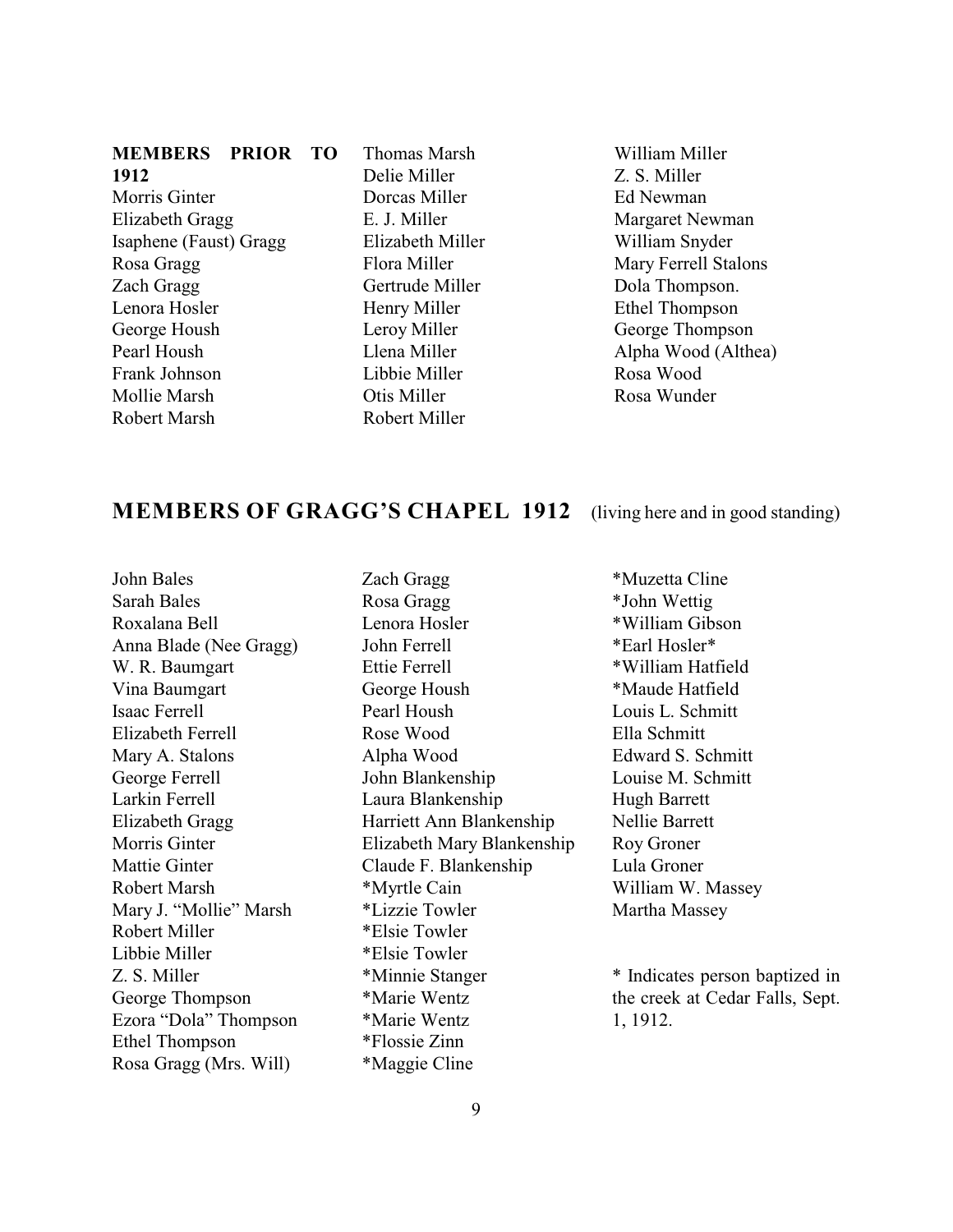

**JEFFERSON COUNTY COURT HOUSE, (after tornado of May 19, 1960)**

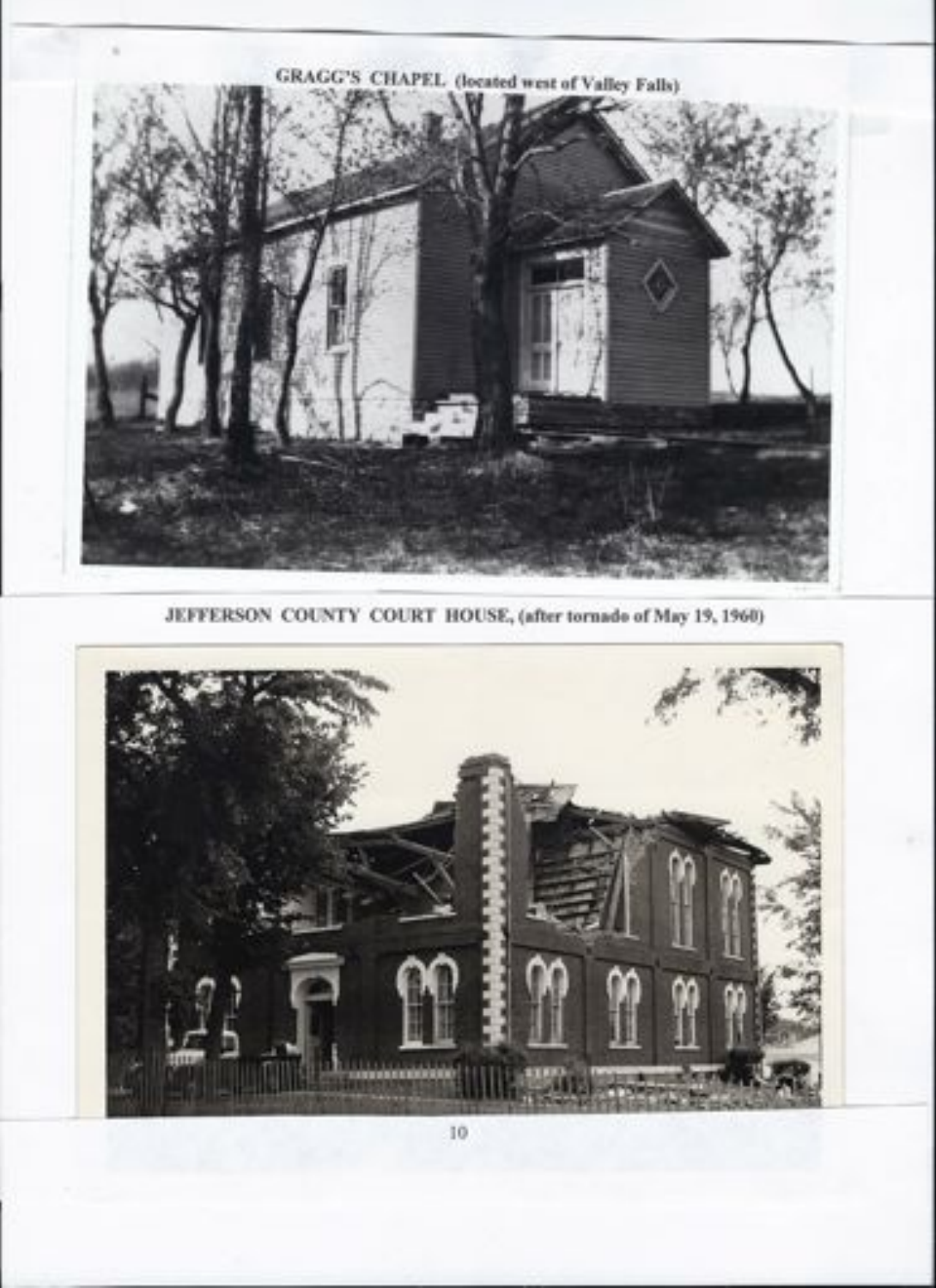#### **JEFFERSON CO. SCHOOL TEACHERS, 1922-23**

| <b>TEACHER'S NAME</b>  | TEACH. ADDRESS DIST. # DIST. NAME |                |                           | SALARY/MO. |
|------------------------|-----------------------------------|----------------|---------------------------|------------|
| Abel, Harold, Mrs.     | Grantville                        | 58             | Prairie Creek             | \$80.00    |
| Ahrens, Hazel          | Oskaloosa                         | 105            | Oskaloosa H.S.            | \$150.00   |
| Alexander, Maye        | Nortonville                       | 85             | Nortonville & Atch. joint | \$140.00   |
| Allen, Rebecca         | Winchester                        | $\overline{7}$ | Winchester                | \$100.00   |
| Anderson, Edith C.     | <b>Valley Falls</b>               | 16             | <b>Valley Falls</b>       | \$150.00   |
| Anderson, Sudie        | Perry                             | 34             | Perry                     | \$125.00   |
| Armstead, Mae E.       | <b>Valley Falls</b>               | 32             | <b>Blue Mound</b>         | \$80.00    |
| Atkins, Birdie (?)     | <b>Valley Falls</b>               | 16             | <b>Valley Falls</b>       | \$155.00   |
| Austin, A. P.          | McLouth                           | 103            | McLouth H.S.              | \$150.00   |
| Barnard, Ira F.        | Meriden                           | 24             | Meriden                   | \$115.00   |
| Barry, Goldie          | Meriden                           | 71             | Olive Branch              | \$90.00    |
| Becker, Thelma         | <b>Valley Falls</b>               | 96             | New Century               | \$65.00    |
| Bergman, F.V.          | Nortonville                       | 85             | Nortonville & Atch. joint | \$250.00   |
| Beyer, Leah            | Oskaloosa                         | 105            | Oskaloosa H.S.            | \$160.00   |
| Bigham, Eva M.         | Ozawkie                           | 28             | Ozawkie                   | \$65.00    |
| Bleske, Grace          | Perry                             | 76             | Horning                   | \$80.00    |
| Bliss, Harry           | Oskaloosa                         | 50             | <b>Valley Grove</b>       | \$95.00    |
| Blue, Sallie           | <b>Valley Falls</b>               | 16             | <b>Valley Falls</b>       | \$100.00   |
| Bowers, J. E.          | Perry                             | 102            | Perry H.S.                | \$250.00   |
| Bradford, Margaret E.  | Perry                             | 34             | Perry                     | \$100.00   |
| Brandon, Irene         | Perry                             | 41             | Fairmount                 | \$85.00    |
| Brittain, Lucille      | Williamstown                      | 43             | <b>Buck Creek</b>         | \$100.00   |
| Brock, Fae             | Oskaloosa                         | 27             | Pleasant Point            |            |
| Brooks, Daisy M.       | Meriden                           | 56             | <b>Crescent Grove</b>     | \$70.00    |
|                        |                                   |                |                           | \$90.00    |
| Brooks, John           | Meriden                           | 13             | Milligan                  | \$85.00    |
| Brown, F. S.           | McLouth                           | 75             | McLouth                   | \$100.00   |
| Burris, June           | North Cedar                       | 89             | Westward                  | \$75.00    |
| Cain, Anona            | McLouth                           | 75             | McLouth                   | \$75.00    |
| Carey, Rhea            | <b>Valley Falls</b>               | 16             | <b>Valley Falls</b>       | \$100.00   |
| Carter, Howard         | Rock Creek                        | 81             | Dix                       | \$70.00    |
| Chapman, Audrey        | Oskaloosa                         | 66             | Lone Tree                 | \$75.00    |
| Chitwood, Eunice       | Oskaloosa                         | 25             | <b>Basin Valley</b>       | \$85.00    |
| Clark, Alice           | McLouth                           | 75             | McLouth                   | \$75.00    |
| Cline, Florence        | <b>Valley Falls</b>               | 21             | Peter's Creek             | \$75.00    |
| Coble, Joanna          | Winchester                        | 104            | Winchester H.S.           | \$150.00   |
| Cole, Bertha           | Ozawkie                           | 72             | Kilgour                   | \$75.00    |
| Cole, John             | Ozawkie                           | 55             | Pleasant Valley           | \$100.00   |
| Coleman, Austa         | North Cedar                       | 92             | <b>High Prairie</b>       | \$75.00    |
| Collins, Bessie        | Perry                             | 15             | Thompsonville             | \$80.00    |
| Collum, A. B.          | Perry                             | 101            | Perry H.S.                | \$150.00   |
| Collum, Helen C., Mrs. | Perry                             | 102            | Perry H.S.                | \$200.00   |
| Corder, Bethel, Mrs.   | <b>Valley Falls</b>               | 16             | <b>Valley Falls</b>       | \$155.00   |
| Cowley, Isabel         | <b>Valley Falls</b>               | 16             | <b>Valley Falls</b>       | \$100.00   |
| Cramer, Helen          | Oskaloosa                         | 105            | Oskaloosa H.S.            | \$160.00   |
| Crosby, Marie          | Winchester                        | $\overline{7}$ | Winchester                | \$100.00   |
| Decker, Helen          | Ozawkie                           | 101            | Ozawkie H.S.              | \$150.00   |
| Detlor, Sadie          | Grantville                        | 22             | Mt. Hope                  | \$110.00   |
| Dickey, Frieda         | Meriden                           | 19             | Rock Creek                | \$80.00    |
| Dill, Edgaritta        | Winchester                        | 39             | Plum Grove                | \$70.00    |
| Duncan, Arlett         | Winchester                        | 61             | Gambel                    | \$75.00    |
| Dwyer, Marie           | Nortonville                       | 85             | Nortonville & Atch. joint | \$135.00   |
| Early, Mattie          | <b>Valley Falls</b>               | 16             | <b>Valley Falls</b>       | \$100.00   |
| Egner, Edith, Mrs.     | Ozawkie                           | 101            | Ozawkie H.S.              | \$150.00   |
| Ellerman, Edna         | Winchester                        | 20             | Lillie                    | \$65.00    |
| Elswick, Etta          | Perry                             | 34             | Perry                     | \$100.00   |
| Everett, Clara         | McLouth                           | 95             | <b>Scatter Creek</b>      | \$70.00    |
| Faris, Harry           | Oskaloosa                         | 105            | Oskaloosa H.S.            | \$175.00   |
| Faulkner, Mabel        | Meriden                           | 24             | Meriden                   | \$80.00    |
| Ferrell, Mildred       | Arrington                         | 62             | Woodville                 | \$75.00    |
| Figgs, Olive           | Nortonville                       | $\mathbf 1$    | Center                    | \$85.00    |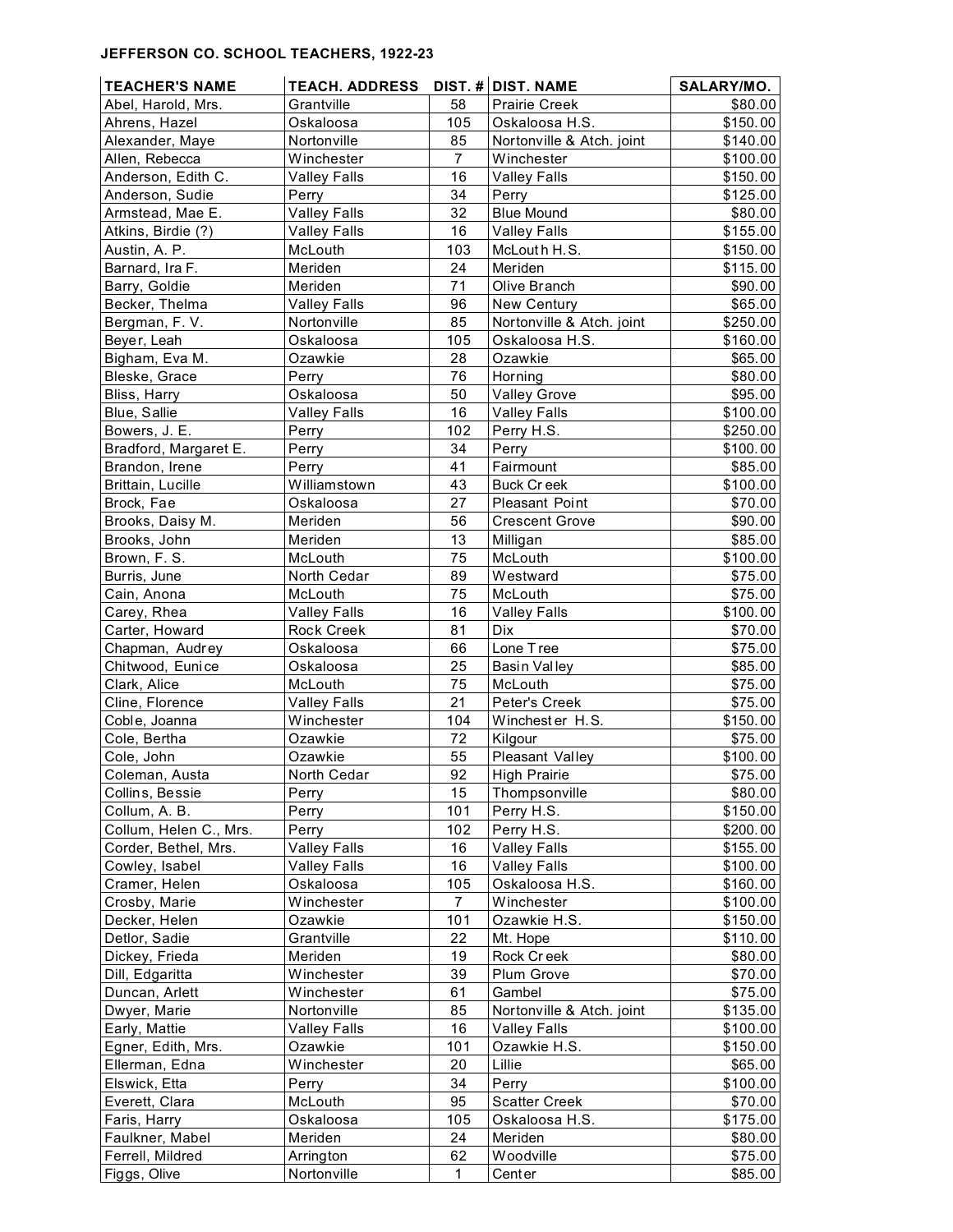#### **JEFFERSON CO. SCHOOL TEACHERS, 1922-23**

| <b>TEACHER'S NAME</b>         | <b>TEACH. ADDRESS</b>    |                | DIST. # DIST. NAME           | SALARY/MO.          |
|-------------------------------|--------------------------|----------------|------------------------------|---------------------|
| Foster. Helen Jane            | Perry                    | 102            | Perry H.S.                   | \$150.00            |
| Frazier, Maude M.             | Winchester               | 67             | Thornburg                    | \$80.00             |
| Fulton, Helen, Mrs.           | Oskaloosa                | 29             | Oskal oosa                   | \$111.00            |
| Fulton, Mabel                 | Dunavant                 | 26             | Hicko ry Point               | \$80.00             |
| Garinger, T. O.               | Winchester               | 104            | Winchester H.S.              | \$244.50            |
| Girvin, Cora M.               | Winchester               | $\overline{7}$ | Winchester                   | \$90.00             |
| Glover, A. B.                 | Oskaloosa                | 105            | Oskaloosa H.S.               | \$183.33            |
| Goddard, Kate                 | Nortonville              | 90             | Mt. Union                    | \$87.50             |
| Gragg, W.A.                   | Oskaloosa                | 30             | Leaverton                    | \$125.00            |
| Greeley, Nannie               | Nortonville              | 85             | Nortonville & Atch. joint    | \$100.00            |
| Green, L. A.                  | Meriden                  | 93             | Meriden                      | \$240.00            |
| Gross, Addie                  | Oskaloosa                | 36             | Parsons                      | \$95.00             |
| Haas, Lois                    | Arrington                | 46             | Half Mound                   | \$80.00             |
| Hagans, Belle                 | Winchester               | 104            | Winchester H.S.              | \$150.00            |
| Hamm, Esther                  | Newman                   | 35             | Newman                       | \$85.00             |
| Harris, Lora                  | Meriden                  | 24             | Meriden                      | \$80.00             |
| Hasty, Gladys K., Mrs.        | Meriden                  | 24             | Meriden                      | \$90.00             |
| Hedges, C. E.                 | Denison                  | 38             | North Cedar                  | \$110.00            |
| Hege, Myrtle                  | <b>Valley Falls</b>      | 16             | <b>Valley Falls</b>          | \$155.00            |
| Henry, Leona, Mrs.            | Nortonville              | 11             | Nichols                      | \$90.00             |
| Hensleigh, Lillian            | Meriden                  | 93             | Meriden                      | \$150.00            |
| Hoff, Grace                   | Ozawkie                  | 101            | Ozawkie H.S.                 | \$150.00            |
| Hoffman, Georgia              | Perry                    | 102            | Perry H.S.                   | \$150.00            |
| Hogan, C. F.                  | Ozawkie                  | 101            | Ozawkie H.S.                 | \$222.22            |
| Hogan, Madge                  | <b>Valley Falls</b>      | 84             | <b>Prairie Hall</b>          | \$90.00             |
| Holbrook, Rose                | <b>Valley Falls</b>      | 12             | Excelsior (Jeff. & Atch. Co. | \$77.50             |
| Hudson, Elsie                 | Ozawkie                  | 40             | <b>Pleasant Hill</b>         | \$70.00             |
| Hudson, Fay                   | Ozawkie                  | 59             | Ross                         | \$70.00             |
| Hudson, Mabel                 | <b>Valley Falls</b>      | 82             | Pleasant Hill                | \$75.00             |
| Hudson, Zella                 | Oskaloosa                | 47             | Grayson                      | \$90.00             |
| Huneke, Dora                  | <b>Valley Falls</b>      | 3              | Swabville                    | \$75.00             |
| Hunter, Mary A.               | Rock Creek               | 106            | Rock Creek H.S.              | \$135.00            |
| Hurd, Bat                     | Perry                    | 64             | Oak Grove                    | \$85.00             |
| Jennings, Alice               | Newman                   | 35             | Newman                       | \$70.00             |
| Jennings, Helen               | Perry                    | 53             | Clover Hill                  | \$70.00             |
| Jones, Agnes                  | Dunavant                 | 100            | Dunavant                     | \$100.00            |
| Jones, Arthur                 | Oskaloosa                | 10             | Number 10                    | \$75.00             |
| Jones, Edith                  | <b>Valley Falls</b>      | 87             | Bloomfield                   | \$75.00             |
| Judy, Mary A.                 | Williamstown             | 69             | Dean                         | \$80.00             |
| Kerr, Mildred                 | <b>Valley Falls</b>      | 16             | <b>Valley Falls</b>          | \$145.00            |
| Kious, Merle                  | Meriden                  | 77             | Mt. Bethel                   | \$80.00             |
| Kleinhans, ---, Mrs. part-tim | Grantville               | 37             | Grantville                   | part time           |
| Kork-Myers, Clara, Mrs.       | Ozawkie                  | 52             | Round Mound                  | \$90.00             |
| Kramer, Marie                 | Ozawkie                  | 28             | Ozawkie                      | \$65.00             |
| Larner, Dehlia                | McLouth                  | 97<br>104      | Hinton<br>Winchester H.S.    | \$70.00<br>\$175.00 |
| Lea, Blanche<br>Lightbody, E. | Winchester<br>Rock Creek | 106            | Rock Creek H.S.              | \$200.00            |
| Lightbody, E., Mrs.           | Rock Creek               | 106            | Rock Creek H.S.              | \$135.00            |
| Loomis, Robert                | Nortonville              | 85             | Nortonville & Atch. joint    | \$165.00            |
| Lynes, Hazel A.               | Winchester               | 104            | Winchester H.S.              | \$150.00            |
| Marsh, Mary                   | <b>Valley Falls</b>      | 16             | <b>Valley Falls</b>          | \$95.00             |
| Mauzey, Joie                  | Oskaloosa                | 29             | Oskal oosa                   | \$95.00             |
| Maxwell, Cecil                | Oskaloosa                | 105            | Oskaloosa H.S.               | \$150.00            |
| McClenny, Marguerite          | Dunavant                 | 14             | <b>Spring Grove</b>          | \$80.00             |
| McClure, Ida                  | <b>Valley Falls</b>      | 16             | <b>Valley Falls</b>          | \$95.00             |
| McCoy, Nellie                 | <b>Valley Falls</b>      | 49             | <b>Bolton</b>                | \$100.00            |
| McDermont, Hazel              | Nortonville              | 85             | Nortonville & Atch. joint    | \$95.00             |
| McGreevy, James               | Nortonville              | 4              | Didde                        | \$80.00             |
| McGrew, Florence              | Meriden                  | 94             | Unity                        | \$70.00             |
| Means, Sam R.                 | McLouth                  | 23             | Wild Horse                   | \$85.00             |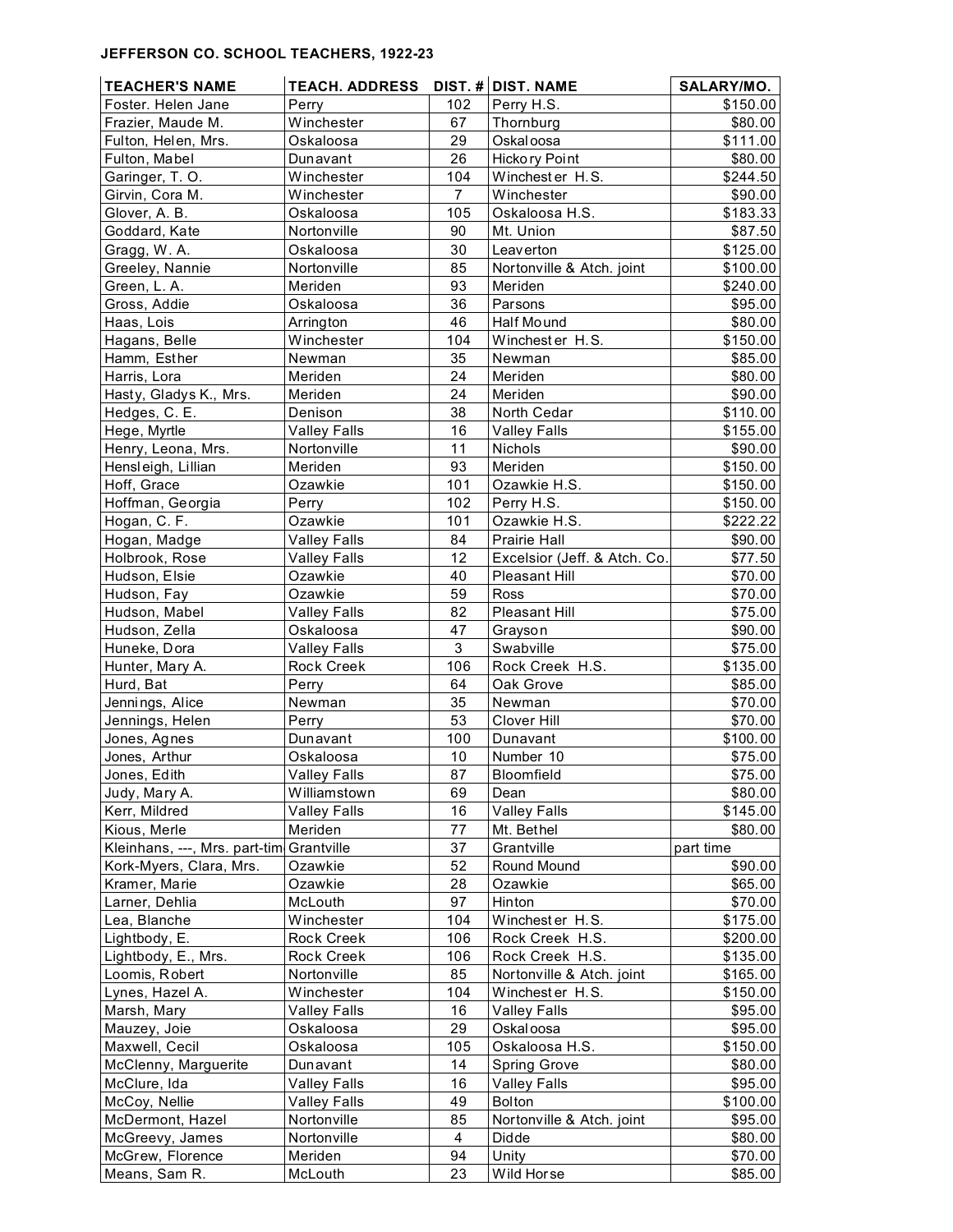#### **JEFFERSON CO. SCHOOL TEACHERS, 1922-23**

| <b>TEACHER'S NAME</b>   | TEACH. ADDRESS DIST. # DIST. NAME |                |                           | SALARY/MO. |
|-------------------------|-----------------------------------|----------------|---------------------------|------------|
| Mitchell, Jennie        | Winchester                        | 7              | Winchester                | \$110.00   |
| Mordy, S. B.            | <b>Valley Falls</b>               | 16             | <b>Valley Falls</b>       | \$255.50   |
| Moses, Edith, Mrs.      | Perry                             | 65             | Chester                   | \$80.00    |
| Myers, lone             | McLouth                           | 75             | McLouth                   | \$70.00    |
| Nieman, Lena            | Nortonville                       | 85             | Nortonville & Atch. joint | \$140.00   |
| Nowlin, Ethel           | Rock Creek                        | 106            | Rock Creek H.S.           | \$60.00    |
| Page, Mabel             | Potter                            | 86             | Ellerman                  | \$70.00    |
| Paslay, H. L.           | McLouth                           | 103            | McLouth H.S.              | \$277.77   |
| Penwell, Vivian, Mrs.   | Perry                             | 102            | Perry H.S.                | \$150.00   |
| Persons, Florence       | Meriden                           | 93             | Meriden                   | \$140.00   |
| Phepps, Marjorie        | Lawrence, RR-6                    | 70             | O'Neil                    | \$70.00    |
| Plummer, Nellie         | Perry                             | 34             | Perry                     | \$100.00   |
| Pope, Lillian           | Potter                            | 57             | Oak Grove                 | \$75.00    |
| Premauer, Marie         | Ozawkie                           | 45             | Nesbitt                   | \$65.00    |
| Quirk, Katherine        | Winchester                        | 103            | Winchester H.S.           | \$150.00   |
| Ramsey, Margaret        | Lawrence, RR-6                    | 73             | Knowledge Hill            | \$95.00    |
| Reeder, Laura M.        | McLouth                           | 103            | McLouth H.S.              | \$150.00   |
| Reichart, Elmer         | <b>Valley Falls</b>               | $\overline{2}$ | <b>Walnut Creek</b>       | \$75.00    |
| Ripley, Fay             | Oskaloosa                         | 60             | Lowry                     | \$80.00    |
| Roberts, Mildred        | Oskaloosa                         | 91             | Edmonds                   | \$65.00    |
| Robinson, Estella       | Dunavant                          | 33             | Fairfield                 | \$90.00    |
| Robinson, Kathryn, Mrs. | Oskaloosa                         | 54             | Tibbott                   | \$80.00    |
| Roderick, Gail C.       | McLouth                           | 103            | McLouth H.S.              | \$150.00   |
| Rodgers, W. B.          | <b>Valley Falls</b>               | 16             | <b>Valley Falls</b>       | \$166.66   |
| Rogers, Myrtle          | Oskaloosa                         | 74             | Fairview                  | \$65.00    |
| Root, Alice             | Ozawkie                           | 28             | Ozawkie                   | \$90.00    |
| Sample, Ruth            | Perry                             | 18             | Medina                    | \$70.00    |
| Sampson, Josephine      | <b>Valley Falls</b>               | 16             | <b>Valley Falls</b>       | \$100.00   |
| Schaffer, Anna          | Meriden                           | 93             | Meriden                   | \$160.00   |
| Scott, Anna             | Winchester                        | 104            | Winchester H.S.           | \$160.00   |
| Searle, Ida F., Mrs.    | Oskaloosa                         | 29             | Oskal oosa                | \$85.00    |
| Sebring, May            | <b>Valley Falls</b>               | 16             | <b>Valley Falls</b>       | \$165.00   |
| Shacklee, Marie         | Oskaloosa                         | 105            | Oskaloosa H.S.            | \$160.00   |
| Shaler, Martha          | Nortonville                       | 85             | Nortonville & Atch. joint | \$140.00   |
| Sharp, Rhoda            | Meriden                           | 93             | Meriden                   | \$150.00   |
| Sheldon, Edwin R.       | Grantville                        | 37             | Grantville                | \$110.00   |
| Sheldon, Emma Briner    | Grantville                        | 37             | Grantville                | \$100.00   |
| Sieben, Charles         | Winchester                        | 6              | Wilhelm                   | \$70.00    |
| Slade, E. B., Mrs.      | Oskaloosa                         | 29             | Oskal oosa                | \$111.00   |
| Smith, Ula              | Williamstown                      | 42             | Williamstown              | \$90.00    |
| Smurr, Mary             | McLouth                           | 79             | Wellman                   | \$80.00    |
| Speilman, Mildred       | Lawrence, RR-3                    | 51             | Sunnysi de                | \$115.00   |
| Sturgeon, Edna M.       | Oskaloosa                         | 68             | <b>Dick</b>               | \$100.00   |
| Tarr, Leonard           | McLouth                           | 31             | Round Grove               | \$70.00    |
| Thorne, Anna            | McLouth                           | 103            | McLouth H.S.              | \$155.00   |
| Trant, Helen K.         | Perry                             | 102            | Perry H.S.                | \$150.00   |
| Trapp, Hazel L., Mrs.   | Williamstown                      | 42             | Williamstown              | \$90.00    |
| Trusdale, J. W.         | Oskaloosa                         | 105            | Oskaloosa H.S.            | \$250.00   |
| Turner, Ray M.          | McLouth                           | 103            | McLouth H.S.              | \$140.00   |
| Vincent, Esther         | Nortonville                       | 85             | Nortonville & Atch. joint | \$95.00    |
| White, Vesta            | McLouth                           | 48             | Woodstock                 | \$90.00    |
| Wilcoxon, Hazel         | Meriden                           | 19             | Rock Creek                | \$90.00    |
| Wilson, Dora            | <b>Valley Falls</b>               | 16             | <b>Valley Falls</b>       | \$105.00   |
| Young, Clara            | <b>Valley Falls</b>               | 5              | Pacific                   | \$70.00    |
| Young, Frances          | Dunavant                          | 9              | Coppinger or No.9         | \$75.00    |
| Young, J. Thomas        | Winchest er                       | 8              | Hebron                    | \$80.00    |
|                         |                                   |                |                           |            |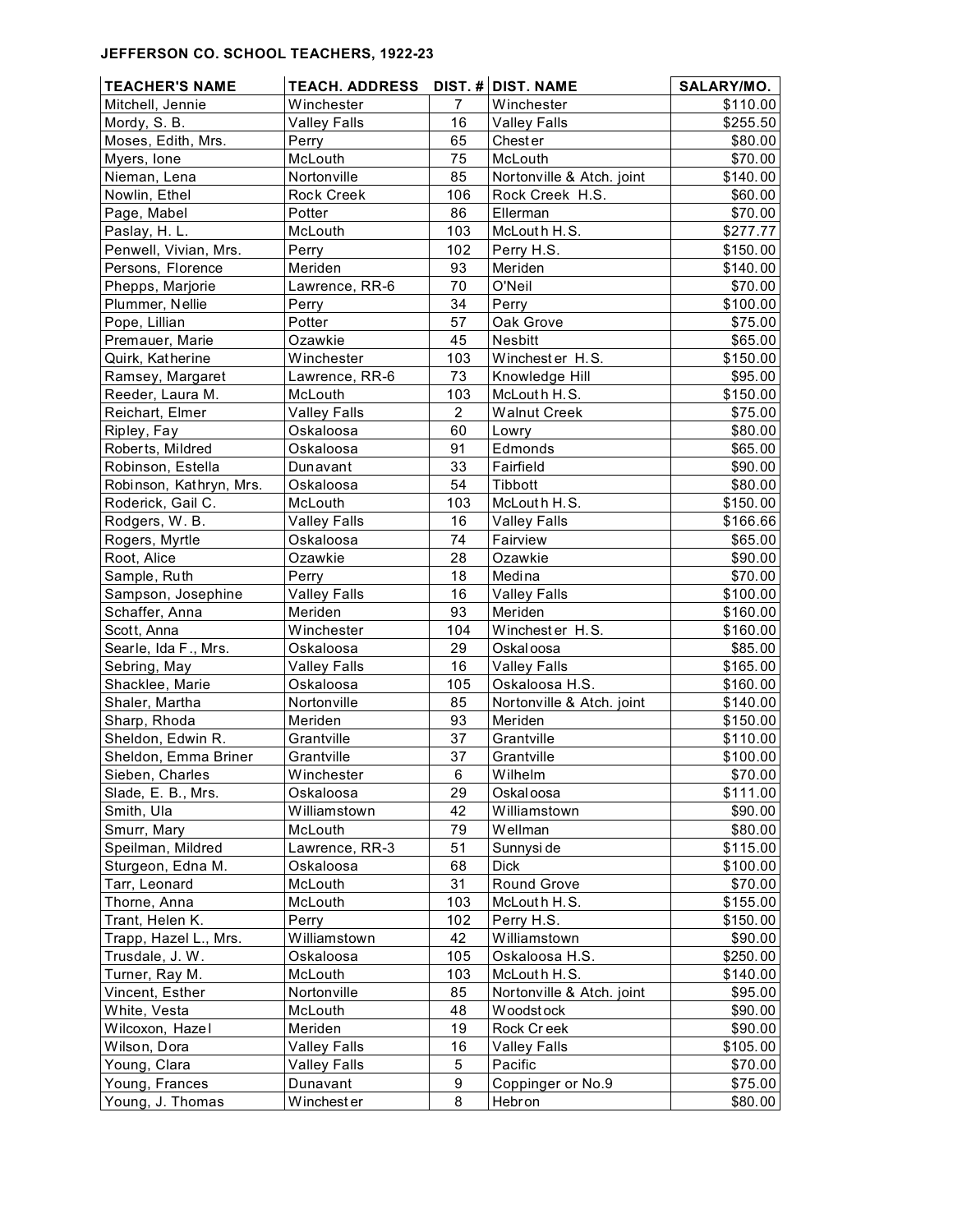### **ORDINANCES OF THE CITY OF MERIDEN – 1891**

#### *The Meriden Weekly Tribune*, 17 Aug. 1891

[Editor's comment–This is lengthy, but interesting of what they found important to regulate in 1891. I have **high-lighted in bold**, some of the topics to make it easier to scan and find the more interesting portions of the otherwise boring legal jargon. RWW ]

Be it ordained by the Mayor and Councilmen of the City of Meriden.

 **Section 1.** All Ordinances of the Mayor and Councilmen of the City of Meriden, State of Kansas, shall take effect and be in full force from and after publication once in some newspaper published in said city.

**Section 2.** The common Seal of the City of Meriden shall be a circular stamp, in the center of which shall be the word "Seal" and around it the words "City of Meriden, Jefferson County, Kansas."

 **Section 3.** The regular meetings of the City Council of the City of Meriden shall be held at 2 p.m. on the first Wednesday of each month of the year.

 **Section 4.** The Mayor, with consent of the council, shall annually, on the first regular meeting after the election and qualification of the officers and councilmen of the City in each year, appoint the following officers, whose term of office shall be for one year and until their successors are qualified, to-wit: Treasurer, Clerk, Marshal, Assistant Marshal, Attorney, Street Commissioner and Road Overseer, Fire Marshal and such policemen as he may deem necessary; each of which officers shall, before entering upon the duties of his office, file with the city clerk, his oath of office, together with such official bond as may be required by law and the ordinances of this city.

**Section 5.** Upon failure of any person appointed to any such office to qualify and give bond if required, by the next regular meeting of said council, he shall be deemed to have refused to accept such office and in case any such office shall become vacant, the same day be filled by appointment at any regular meeting of the council, in the manner provided in Section 4, of this ordinance.

**Section 6.** The powers and duties of the following named officers of said city, to-wit: Treasurer, clerk, marshal, assistance marshal, policeman, fire marshal, attorney, and street commissioner and road overseer, shall be as next hereinafter declared.

 It shall be the duty of the Treasurer to receive all moneys belonging to the city, and to pay them out upon orders signed by the Mayor and attested by the Clerk, and at the expiration of his term of office to deliver over to his successorin office, all moneys, books and papers in his hands as such treasurer.

 It shall be the duty of the City Clerk to keep a record of all proceedings of the council, to record ordinances, to attest orders upon the treasurer, and to perform such other duties as may be required by law; or as the mayor and council may from time to time direct.

 It shall be the duty of the Marshal, assistant Marshal and Policemen to exercise all the powers conferred upon them by law, to enforce the ordinances of this city, and the laws of the state of Kansas within this city.

It shall be the duty of the City Attorney to advise the city council and all officers of the city upon such legal questions affecting the duties of their offices or the interest of the city as may from time to time be referred to him. He shall appear and prosecute or defend all suits in which the city may be a party or be interested, in any of the courts of this state. He shall appear and prosecute any person charged with a violation of the ordinances of this city on trial before the Police Judge, or any Justice of the Peace, and perform such other professional services as may be required of him by the council.

 It shall be the duty of the Fire Marshal to take charge of all fire apparatus belonging to the city, and have sole control of same. And in case of fire he shall have control of fire department, and his orders are to be respected and obeyed.

The Street Commissioner of the City of Meriden shall be Road Overseer of the road district of said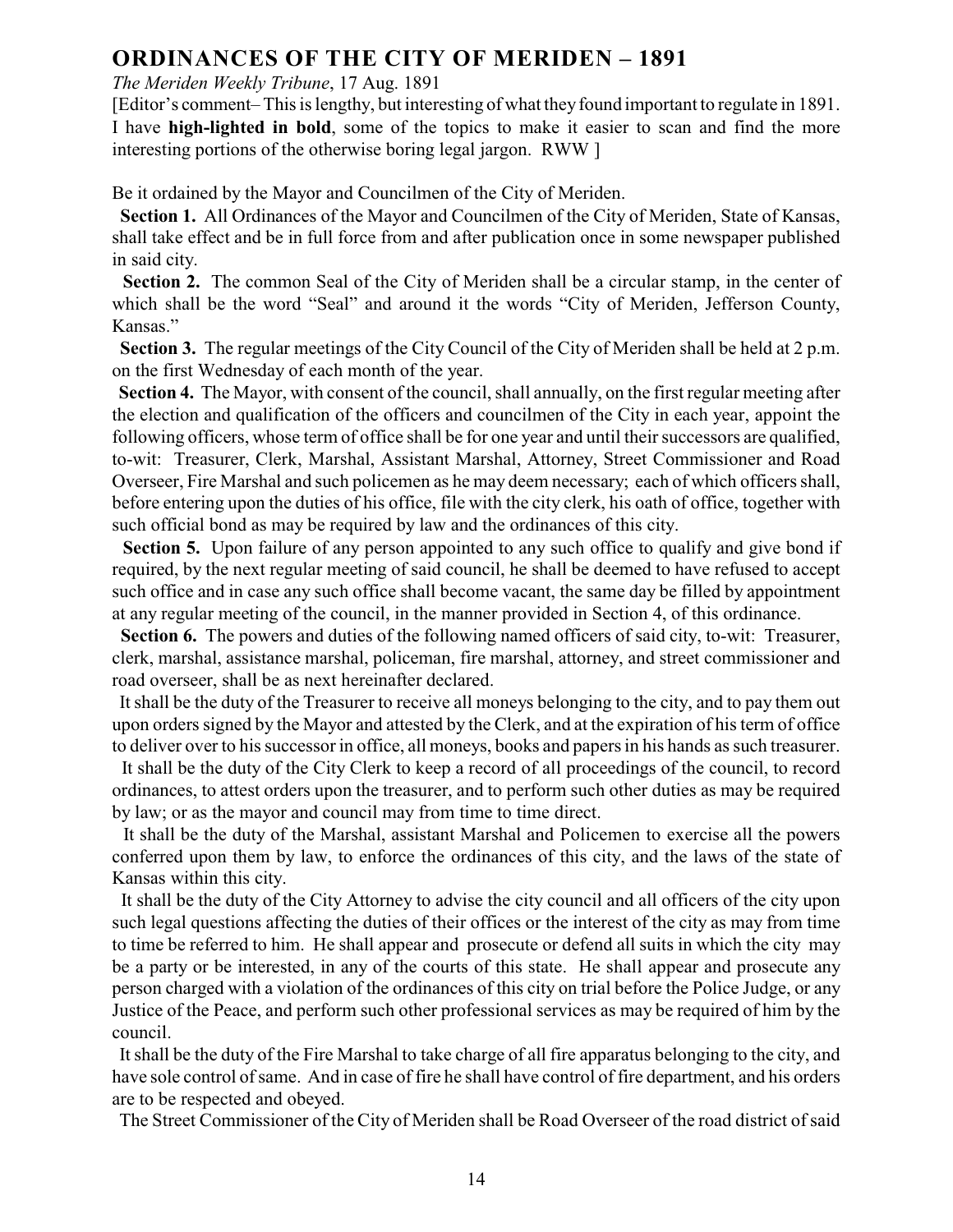city, shall have all the power and authority or Road Overseer under the laws of the State of Kansas, and shall be known as Street Commissioner and Road Overseer, and it shall be his duty to cause to be enforces all ordinances of this city, and orders of the council concerning the streets and alleys thereof, and shall receive the same salary for all work performed as allowed to road overseer by the laws of the state.

 **Section 7.** The City Marshal shall receive for his fees and compensation such fees as are provided for by ordinance, or by statue [statute?] for constables of this State for similar services so far as such statues may be applicable.

 For each person arrested without process and brought to trial for violation of any city ordinance, one dollar: for taking bond or other security for appearance fifty cents.

Provided, all of which said fees shall be assessed as costs in any such case.

 **Section 8.** The Assistant Marshal and Policemen shall receive the same fees as provided for the City Marshal for similar services which they are authorized to perform.

 **Section 9.** The City Attorney shall receive for his services; to be taxed up as other costs in cases brought before the Police Judge for violation of the city ordinances, the following fees: for drawing complaint for violation of city ordinances \$1.00: for attending case and arraigning when defendant pleads guilty\$1.00; For trial before court \$3.00.

**Section 10.** No fees shall be taxed in cases wherein the city shall be adjudged to pay the costs.

 **Section 11.** The clerk, attorney, fire marshal, police judge, street commissioner, and marshal shall receive from the city such additional compensation for their services as the council may from time to time determine just and reasonable.

 **Section 12.** Every owner or **keeper of a dog** or bitch in the city of Meriden, shall, on or before the first day of October, in each year hereafter, cause the same to be registered, numbered, described and licenced in the office of the City Clerk of said city, and shall cause it to wear around its neck a collar with a check attached branded with the letters "T.P." and its registered number, and shall pay for such licence the sum of one dollar for each dog, and two dollars for each bitch, and for every such licence the city clerk shall receive the sum of twenty-five cents to be paid by the person taking out such licence.

 **Section 13.** The city clerk shall keep a separate book in which he shall enter a description of every dog or bitch licenced; the name of the owner, and the number and date of issue of each licence and check.

**Section 14.** After October  $1<sup>st</sup> 1891$ , it shall be the duty of the city marshal, assistant marshal and policemen to **kill every dog** or bitch found **running at large** in this city, except such dog or bitch as has been licenced as provided in this ordinance, and any person killing such dog or bitch, not licenced, shall be exempt from all liability to th owner of such dog or bitch for the value thereof.

 **Section 15.** Any person who shall permit any notoriously **cross dog** or bitch to run at large may be fined in any sum not exceeding Twenty Dollars; and such dog or bitch may be killed if found running at large.

 **Section 16.** If any owner or keeper of any bitch shall suffer the same to run at large during heat, he shall be deemed guilty of a misdemeanor, and on conviction fined in any sum not less than Two or more than Twenty Dollars.

 **Section 17.** Any person keeping a dog or bitch contrary to this ordinance, in the city of Meriden, or any person attempting to evade any of its provisions, shall be fined in any sum not less than One Dollar nor more than Twenty Dollars.

 **Section 18.** Any **dog** which has no owner or keeper residing in this city, which dog may be temporarily in the city accompanied by a member of the family of th owner or keeper, such owner or keeper shall be exempt from the provisions of this ordinance respecting licence.

Section 19. The Mayor is hereby authorized upon sufficient apprehension of danger from mad dogs, to issue his proclamation forbidding dogs of every description from going at large in this city, and ordering the marshal to kill the same, and after such proclamation has been published, if any dog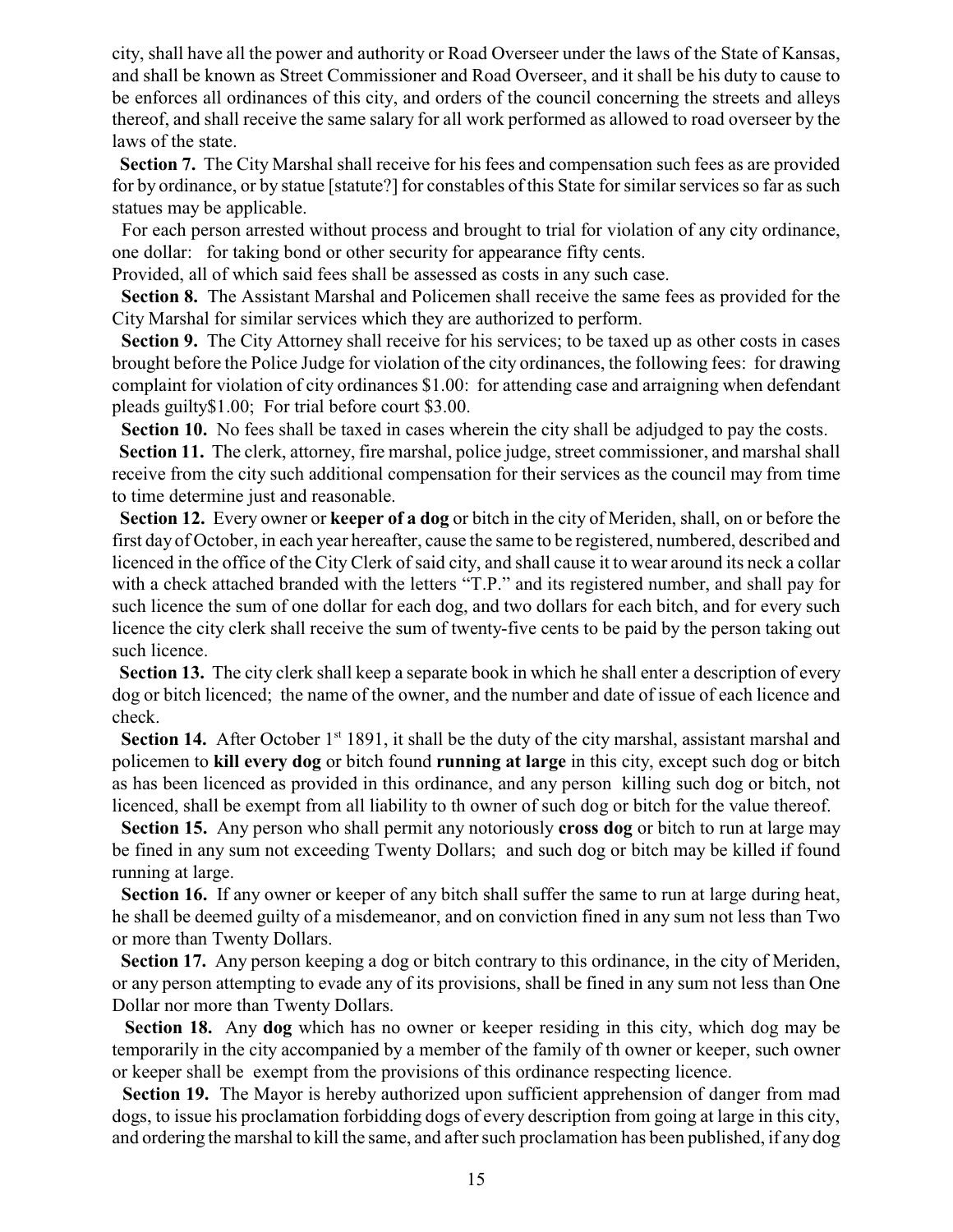shall be found at large within the city, without being securelymuzzled, the same may be slain by any person, and if reasonable grounds exist that a dog or bitch has been bitten by a **mad dog** it shall be the duty of the marshal to kill them immediately.

 **Section 20.** It shall be the special duty of the marshal, assistant marshal and policemen of this city to see that Sections 14, 15, and 16 of this ordinance are strictly enforced, and to make complaint to the City Attorney of Police Judge against all offenders.

 **Section 21.** The several acts and offences specified in this ordinance are hereby prohibited in this city and any person found guilty of any of either of them shall be subject to the penalties provided for one or either of them respectively.

 **Section 22.** For **disturbing the quiet** of the city, or of any lawful assembly of persons, or any church or religious meeting or of any house family or neighborhood, or person or persons, or for any assault, batter or affray, a sum of not less than One nor more than One Hundred Dollars.

 **Section 23.** For **throwing stones**, bricks, or any missiles in or across any street or alley of this city, or in any public place, or at any house or building, a fine of not less than One nor more than Ten Dollars.

 **Section 24.** For **discharging any fire arms**, or setting off any fire crackers or squibs, or throwing any fire balls, or making any bonfires in the limits of the city, a fine of not less than Three nor more than Twenty Five Dollars: Provided, This shall not apply to the  $24<sup>th</sup>$  or  $25<sup>th</sup>$  of December, nor to the  $1<sup>st</sup>$  day of January, nor the 4th day of July, or the 22<sup>nd</sup> day of February; and provided further That this section may be suspended, on other days by the mayor, neither shall this section apply to the discharge of fire arms in any licensed shooting gallery, or to any organized gun club shoot when harm is not likely to result, nor to the shooting of dogs running at large in violation of city ordinances.

 **Section 25.** For **lighting a cigar**, or pipe, or match in any barn, stable or cellar, or any building containing straw, or any exposed combustible material, a fine of not less than Five Dollars.

 **Section 26.** For being found **drunk** in any street, alley or other public place in this city, a fine of not less than Three nor more than Ten Dollars for the first offence, and not less than Five Dollars for any subsequent offence.

 **Section 27.** For unnecessarily **obstructing any sidewalk** or passage, or any street or alley, or any walk or public ground, in this city, with any boxes, barrels, vehicles, horse, or beast of any kind, lumber, wood, signs, or any material, or for placing dirt or rubbish therein, or riding or driving over or upon any sidewalk, or digging holes in the same, any sum not exceeding Twenty Dollars: Provided, That any person erecting buildings, for the time occupied in erecting such building, occupy a reasonable portion of the street in front of such buildings; and if any person shall continue any obstruction of any street, alley or sidewalk, after he shall have been notified by the city marshal to remove the same, he shall be fined in a sum not less than One nor more than Twenty Dollars for every day he shall continue the obstruction.

 **Section 28.** For **beating**, injuring, or treating **any animal** in an immoderate, cruel or unnecessary manner, a fine not less than Five nor more than Fifty Dollars.

 **Section 29.** For intentionally causing any **animals** or fowls to **fight** in the city, a fine of not less than One nor more than Ten Dollars.

 **Section 30.** For any person having or keeping a stallion, jack ass or other **seed animal**, upon any of the streets or in any public or exposed place within the corporate limits, for the purpose of exhibition or use as such, shall be subject to a fine of not less than Three nor more than Twenty Dollars for each offence. Provided, that nothing herein contained shall be construed as prohibiting the owner or keeper of such animal from riding the same into or through the city, or keeping the same stabled therein.

 **Section 31.** For leaving any **horse**, mule or team standing in any street, alley, or vacant lot within the corporate limits of the city without being securely **fastened** by the head or neck to some permanent object, a fine of not less than One Dollar nor more than Ten Dollars for each offense.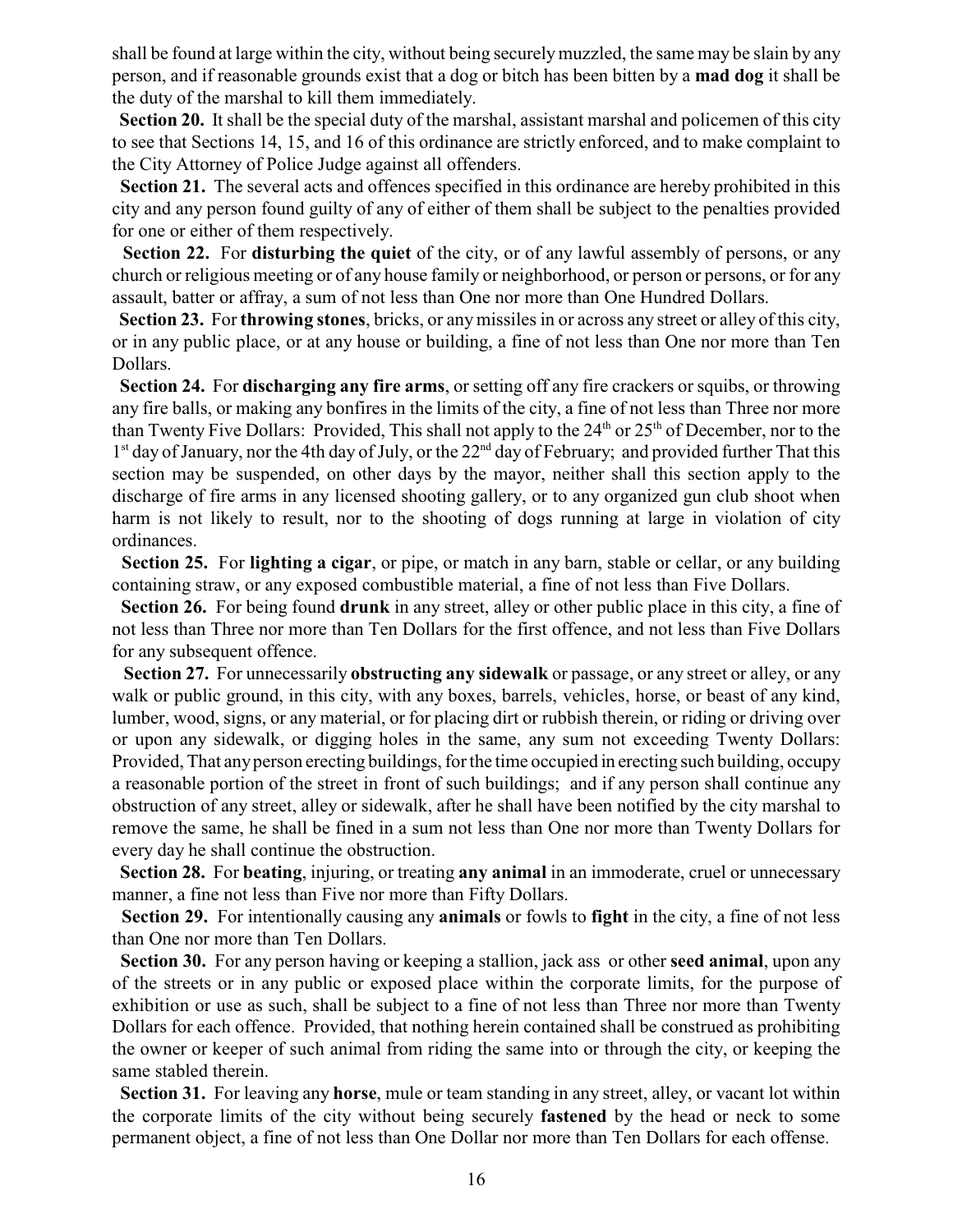**Section 32.** Any person **running** or driving, or causing to be run or driven upon any street, alley, or common of the city in common use, any **horse**, or other animal or animals, or any vehicle, so as to interrupt or endanger any person or property on such street, alley, or common; or carelessly or intentionally putting to fright the horse or other animals by any person rode or driven, shall be fined not less than One nor more than Twenty-five Dollars.

 **Section 33.** If any person shall intentionally injure, deface or destroy any shade, ornamental or other **tree**, or any public property within this city, or any fence, awning, building, railing or other property of another, he shall, on conviction, be fined not less than One or more than Twenty-Five Dollars.

 **Section 34.** For any person carrying **concealed** about his or her person, any pistol, revolver, bowie knife, razor, dirk, slingshot or other **deadly weapon**, except United States, State, County, Township and City officers, shall be fined not to exceed Twenty-five Dollars.

 **Section 35.** If any person make, or cause to be made, any **excavation in** or adjoining any street, alley, **sidewalk** or other public or exposed place in this city, without properly and in a substantial manner securing the same in the night time from danger to persons or animals, shall be fined not to exceed one hundred dollars.

 **Section 36.** Every person who shall bet any money or thing or value upon any **gambling** table, bank or device, or upon any game of chance played with cards, dice, or any other means where by money may be lost or won, shall on conviction be fined not less than three nor more than twenty-five dollars.

 **Section 37.** Every person who shall knowingly permit any **gambling** table, bank or device prohibited by this ordinance, to be kept or maintained on his or her premises, or on premises occupied by him or her or under his or her control, shall, on conviction, be fined not less than five nor more than twenty-five dollars.

 **Section 38.** Any person conducting himself or herself in a riotous or **disorderly** manner or who shall resist or oppose any officer in the discharge of his duty, or shall openly use profane or indecent language, or indecently expose his or her person, or commit any nuisance in any place within the corporate limits of this city, shall be fined in a sum not less than one nor more than one hundred dollars.

 **Section 39.** Upon the **death of any animal** within the city limits it shall be the duty of the owner thereof to remove the same without the city limits and bury it, and upon refusal or neglect so to do immediately after being so requested, he shall be subject to a fine of not less than two nor more than twenty dollars.

 **Section 40.** All persons found within the limits of this city having **no visible means of support**, and not engaged in any legitimate business or occupation or who shall go from place to place, or from house to house, begging or soliciting alms, or food or clothing, with out having first obtained written permission from the mayor; or any able bodied married man who shall neglect or refuse to provide for the support of his family, shall be deemed a vagrant, and upon conviction of any of said offences he shall be fined in any sum not exceeding fifty dollars.

 **Section 41.** The City Clerk is authorized to issue **licences** for the purposes and at the prices following to wit:

on Circuses, per each day, \$5.00

on Menageries, per each day, \$5.00

on Circuses and Menageries combined, per each day, \$10.00

on all other Shows in tents, per each day, \$5.00

on Theatrical Exhibitions, per each day, \$1.00

on any other Exhibition or game for pay, per day, \$1.00

on Peddlers per day, each, \$2.00

on Peddlers per week, each, \$5.00

on Peddlers per month, \$10.00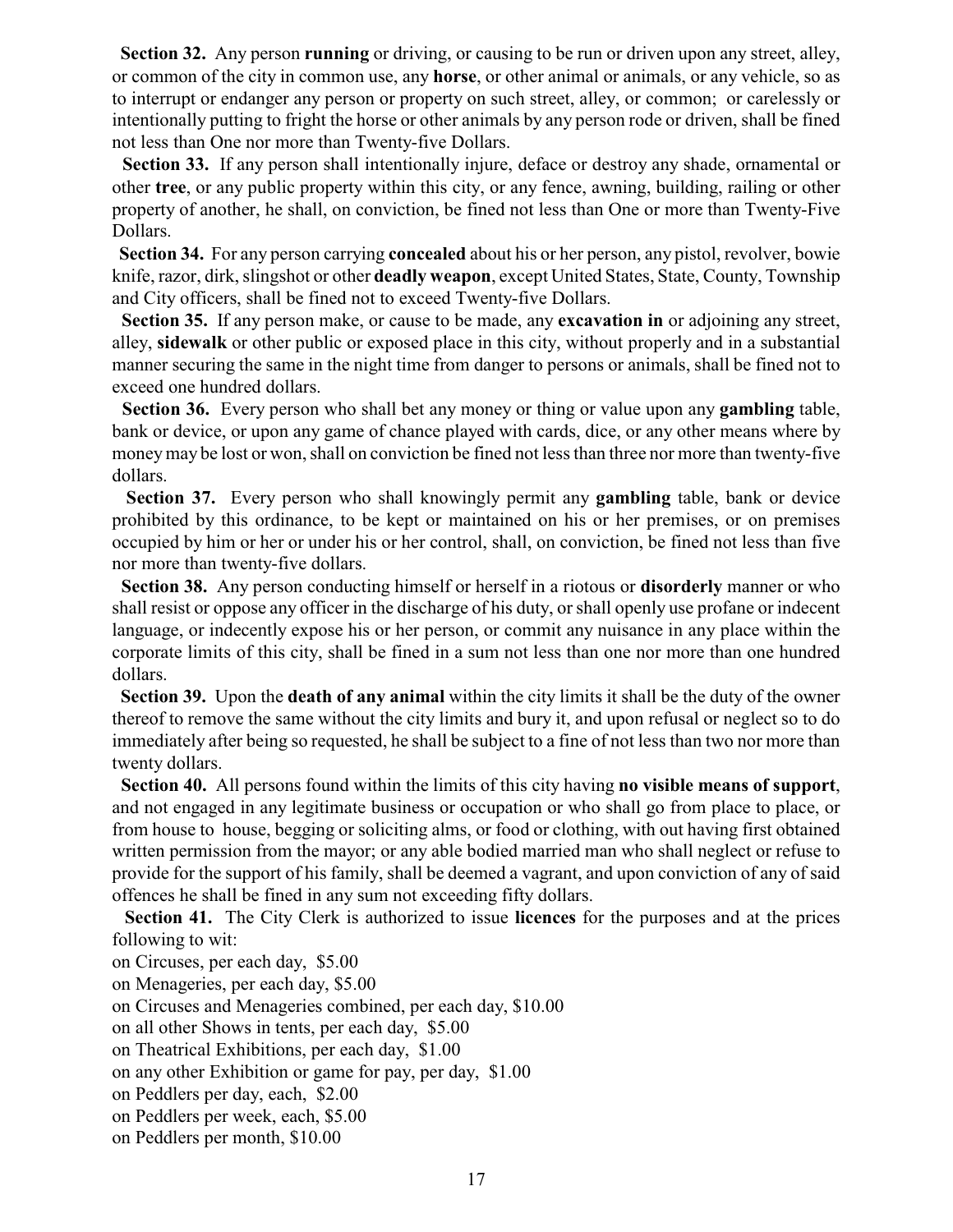on Peddlers per year, \$50.00

For jack-asses and stallions, per season, each, \$10.00

 **Section 42.** The city clerk shall issue such licenses enumerated in Section 41 of this ordinance on receiving therefor the amount of such license, together with a clerk's fee of \$1.00

 **Section 43.** The city council may at any session thereof, by resolution, exempt any party from the necessity of obtaining such license.

 **Section 44.** Any person or persons who shall engage in or pursue any business for which the city clerk is authorized to issue **license**, without first taking out or having a license thereafter from such clerk, shall be deemed guilty of a misdemeanor, and shall be fined for the first offense, at the discretion of the Police Judge, in any sum not less than one dollar nor exceeding double the amount of the license required by ordinance for such business. Provided Sections re and 46 shall not apply to any person or persons, residents of Jefferson county, Kansas, selling country produce or articles of their own manufacture.

 **Section 45.** The **width of the sidewalks** of the city of Meriden is hereby declared to be established as follows: On all lots and parts of lots occupied by business buildings and school houses shall be eight feet wide. On all other lots, blocks and streets, where sidewalks shall be required by ordinance or by resolution of the city council, the side walks shall be four feet wide.

 **Section 46.** That **sidewalks** be established and built on the north and south sides of Main Street from Saunders Street to the east limits of the City of Meriden.

On the west side of Saunders Street from main Street to Wyandotte Street.

On the east side of Saunders Street from Main street to Huffman Street.

On the west side of Dawson street from Main street to Railroad street.

On the east side of Dawson street from Main street to Wyandotte street.

On the east side of Owen street from Railroad street to Huffman street.

On the west side of Owen street from Main street to Water street.

On the south side of Railroad street from Dawson street to Owen street.

On the north side of Water street from Dawson street to Owen street.

On the north and south sides of Palmer street from Saunders street to Owen street.

On the sough side of Huffman street from Saunders street to Owen street

On the north side of Wyandotte street from Saunders street to Dawson street.

 **Section 47.** All **sidewalks** shall be constructed of the materials, and in the manner following: of pine or oak boards, not less than one inch thickness, and not less than six inches in width, and laid and nailed on not less than three stringers of wood where the walks are required to be four feet wide, and on not less than five stringers where the walks are required to be dight feet wide. Said stringers to be not less than2X4 inches in size, laid edgewise and spliced alternately; but said sidewalks, of any part thereof, may be built of stone, hard brick or gravel, provided the stone or brick are laid in sand and make a smooth and even surface, and curbed with stone, and all walks built of gravel shall be curbed with stone.

 **Section 48.** Whenever the city council shall decide by ordinance or resolution, to construct a **sidewalk** or pavement within the corporate limits of this city, it shall be the duty of the owners of lots and parts of lots abutting on the proposed sidewalk or pavement, within thirty days after the publication of such ordinance or resolution, to construct said sidewalk or pavement under the direction, and subject to the inspection of the street commissioner, And it shall be the duty of the city clerk, at the expiration of said thirty days, to immediately advertise for proposals to construct so much of said sidewalk or pavement as may then remain unfinished.

 **Section 49.** The contract for completing so much of said **sidewalk** or pavement as may remain unfinished at the expiration of said thirty days shall be let to the lowest responsible bidder under such advertisement for proposals, and it shall be the duty of the city clerk to make assessments on all lots and parts of lots abutting on said sidewalk or pavement proposed to be constructed, for the full amount of the costs of such notice and constructing the same, and certify the same to the county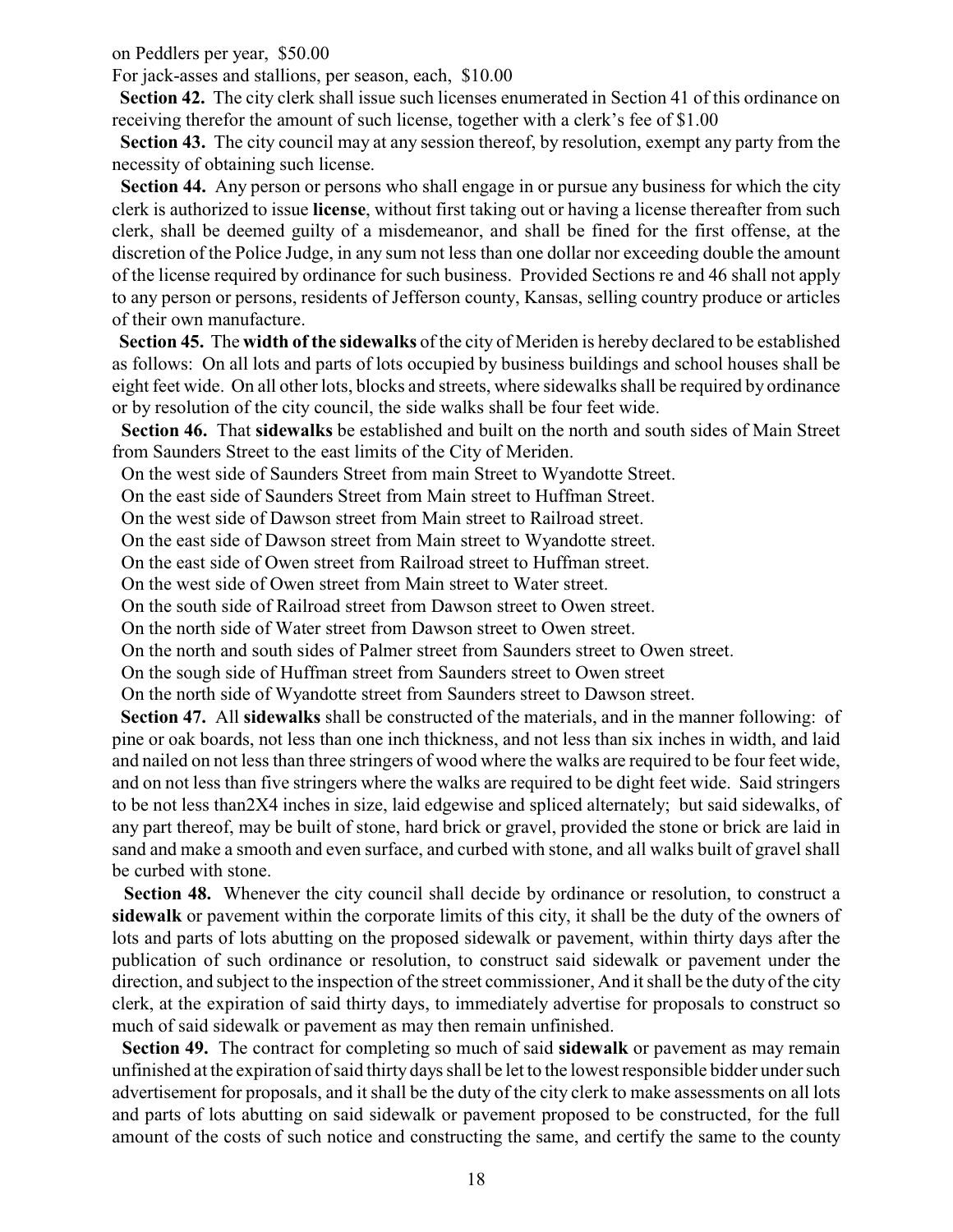clerk, as provided by law.

 **Section 50.** Whenever any **sidewalk** or pavement shall become worn out, dangerous for travel or in any manner be unfit for the purposes for which the same was constructed, it shall be the duty of the owner of the lot or piece of ground abutting on said sidewalk or pavement, to immediately repair the same under the directions and subject to the inspection of the street commissioner.

 **Section 51.** If the owner of any lot or piece of ground abutting on any **sidewalk** or pavement in this city, needing to be repaired shall fail too make the same within twenty-four hours after that notice has been served upon him or her so to do, by the street commissioner, the said street commissioner shall proceed to make all proper and necessary repairs upon the sidewalk or pavement so requiring it, and the expense for so doing shall be reported to the city clerk, whose duty it shall be to make assessments on all lots and parts of lots abutting on said part of such walk so required, for the full amount of the costs of making said repairs, and certify the same to the county clerk as provided by law.

 **Section 52.** If the owner of any lot or piece of ground abutting on the parts of any **sidewalk** or pavement, needing to be repaired, is a non-resident of the city of Meriden, then notice to construct or repair the same shall be served upon the agent of the owner, and if such agent be a non-resident, notice shall be made by publication, by one insertion in some newspaper of the city.

**Section 53.** That it shall be lawful for any owner or occupier of any lot or lots fronting upon any street in this city, to **plant and protect shade trees** to be not less than six nor more than eight feet out from the front of such lots, nor less than twelve feet apart: and it shall be the duty of such owner or occupier to keep such trees **properly trimmed** so they may not interfere with travel between said trees and lots.

 **Section 54.** Whenever any person shall be convicted in the police court of any offense against any ordinance of the city of Meriden, he shall, in addition to the other penalty, be adjudged to pay the costs of prosecution, and shall be **committed to the city prison** until such fine and costs are paid, unless he shall give security to the satisfaction of the police judge, to pay the same within thirty days from such conviction, and it shall be lawful for the city marshal to compel such person committed, to **work at hard labor**, either on the streets or in any public or private place where employment can be found for such person until such fine and costs are paid.

 **Section 55.** Such person for each **day's work** of ten hours performed by him, shall be credited one dollar on the judgment against him, and when the judgment and costs are satisfied by such work, he shall be discharged from custody.

 **Section 56.** Such person when not at work shall **be confined in the city prison**, and when at work may be **secured by such chains**, guards or other means of confinement and restraint as may be necessary to prevent his escape, and the marshal may place such in prison in the care of any policeman, street commissioner or contractor during the time he may be employed at such labor, and compel him to work under their care and direction.

 **Section 57.** If any person liable to the set to work under the provisions of this ordinance, shall refuse to work when required, he shall be kept in **close confinement and be fed on bread and water** only, until he shall consent to work, and shall have no allowance upon the judgment against him for any day on which he shall so refuse to work.

 **Section 58.** The fire department of the city of Meriden shall consist of the Fire Marshal, the Marshals and policemen of said city, and as many others as may unite in any organization for the prevention and extinguishing of fires.

 **Section 59.** Upon complaint made to the fire marshal or city marshal, it shall be his duty to **examine any chimneys, flues, pipes, stoves or other heating apparatus**, and if he finds the same to be dangerous, or likely to cause fire from which damages would result, he shall immediately notify the owner or owners, occupiers, or agents of the owners of such repairs as may be necessary to make the same safe, and upon refusal or neglect of such owner or owners, occupiers or agents of the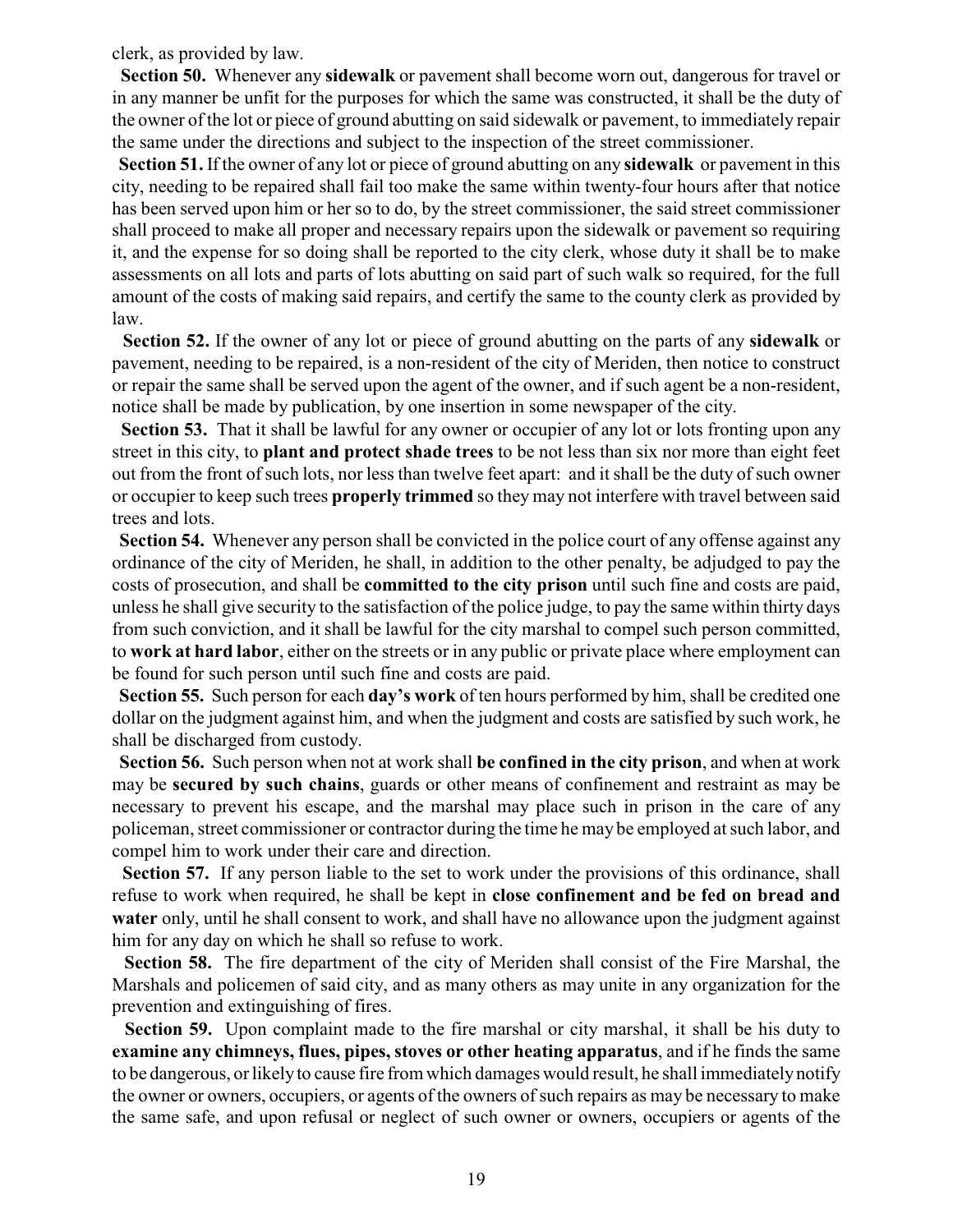owners, to repair the same as directed, within five days from the time of ssaid notice, he, she or they shall be subject to a fine not to exceed Twenty-five Dollars for each and every day they shall so neglect or refuse.

 **Section 60.** That all swine, mules, horses and **cattle** are hereby prohibited from **running at large** in **the corporate limits of this city.**

**Section 61.** That after the taking effect of this ordinance it shall be unlawful for any person or persons owning or keeping any such live stock to permit such stock to run at large anywhere within the corporate limits of this city, and any person violating this section of this ordinance, shall, upon conviction thereof, be fined in any sum not less than one dollar nor more than ten dollars for each offense, and it is hereby made the duty of the Marshal of said city to arrest any person violating this section of this ordinance.

 **Section 62.** The city council is hereby required to **secure a city pound,** at an expense not exceeding twenty dollars, which pound shall be erected and kept at the expense of the city, and it is hereby expressly made the duty of the police force of this city to place all stock running at large in the city within said pound.

**Section 63.** When any stock shall have been placed in said pound as provided for in this ordinance, the city marshal shall give **five days notice of the time when he will sell** the same, by posting written or printed notices in at least three public places in the city, which notices shall state the general description of the stock taken up and which shall be sold unless sooner reclaimed by the owner. After the expiration of said five days it shall be the duty of the city marshal to sell said stock at public sale, to the highest bidder, for cash only at the public pound, at the time specified in said notice, unless said stock shall have been reclaimed by the owner as provided for in this ordinance.

 **Section 64.** Any person may **reclaim any stock from the pound** at any time before sale, by establishing proof satisfactory to the city marshal of his, her or their right to reclaim such stock and by paying all the expenses and charges thereon, which shall include, for each head of stock taken up, one dollar for impounding, twenty-five cents for posting notices, and twenty-five cents per day for keeping the same.

 **Section 65.** The city marshal shall **keep an account** of all expenses of constructing and keeping in repair said pound, also of all stock reclaimed, and by whom, and of all money received therefor, and also of all sales of stock with the amount received therefor, and from whom, and shall make a full report there of to the city council, at its regular meetings, and the marshal after retaining the necessary expenses incurred in keeping said pound and the sum of one dollar and twenty-five cents on each head of stock taken up and reclaimed or sold, shall pay over the balance to the city treasurer for the city, and shall file a voucher therefor with his report.

 **Section 66.** If any person shall break open, or attempt to **break open the pound**, or shall take out or let out, or attempt to take out or let out any stock from the pound, except the same be done by an officer duly authorized by law, he or she shall be deemed guilty of a misdemeanor and upon conviction be fined in any sum not less than five nor more than twenty-five dollars.

 **Section 67.** Nothing herein contained shall be so construed as to prevent drovers or other persons from **driving stock** from one place to another within the limits of the city the owner or owners being responsible for all damages that may be sustained by reason of the driving of said stock.

 **Section 68.** It shall be the duty of all owners of lots or parts of lots, to keep the weeks and grass surrounding his premises cut down. Any person violating this ordinance shall be fined not less than two nor more than ten dollars.

APPROVED AUGUST 7, 1891, by J. A. Gardner, Mayor

ATTEST: J. O. Prebler, City Clerk.

 I hereby certify that the foregoing ordinances entitled "Ordinances of the city of Meriden" was duly passed August 7, 1891. The record of the final passage os same may be found on page 9 of the record of the proceedings of the council of said city: and that the same was published in the Meriden Weekly Tribune of date, August 15, 1891.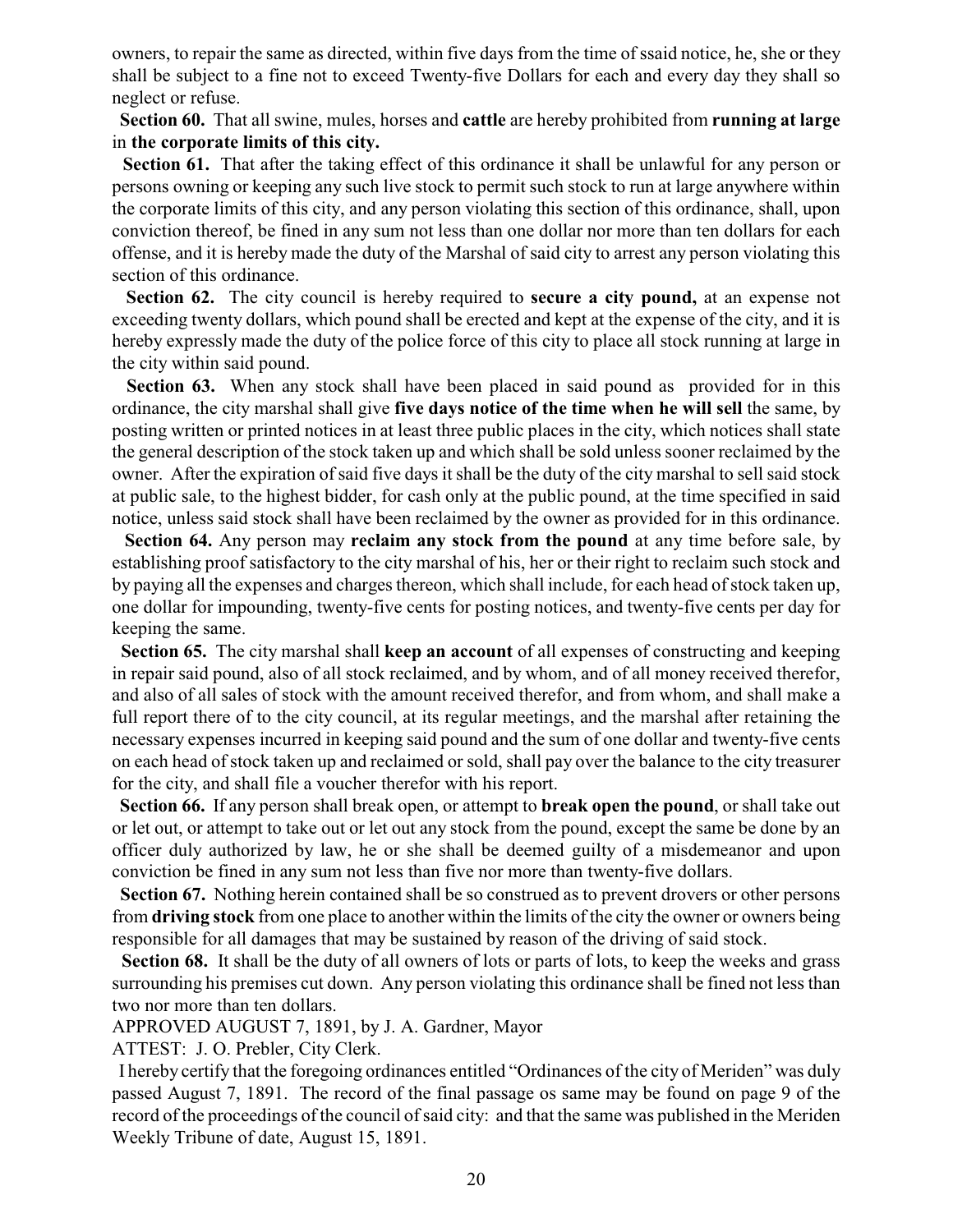| <b>NAME</b>             |         | <b>\$ IN BANK  HOUSE GOODS </b> | OTHER PER. PROP. | \$TOTAL  |
|-------------------------|---------|---------------------------------|------------------|----------|
| Abbott, George          | \$100   | \$30                            | \$280            | \$410    |
| Adams, D. B.            | \$25    | \$30                            | \$215            | \$270    |
| Adams, F. B.            | \$100   | \$20                            | \$910            | \$1,030  |
| Adams, M. B.            |         | \$30                            | \$300            | \$330    |
| Aderhold, Fred          |         | \$10                            | \$385            | \$395    |
| Allen, G. B.            |         | \$30                            | \$660            | \$690    |
| Allen, J. L.            |         | \$30                            | \$545            | \$575    |
| Allen, U.B.             |         |                                 |                  | \$225    |
| Ammen, Jake             |         | \$20                            | \$200            | \$220    |
| Anderson, G. H. (\$100) |         | \$30                            | \$335            | \$465    |
| Anderson, J. A.         |         | \$30                            | \$530            | \$560    |
| Armstead, Thomas.       |         | \$40                            | \$2,600          | \$2,640  |
| Arnold, U. E.           |         | \$25                            | \$460            | \$485    |
| Avery Co.               |         |                                 |                  | \$500    |
| Baker, Ralph            |         | \$30                            | \$365            | \$395    |
| Ball, B. H.             | \$1,200 | \$35                            | \$1,665          | \$2,900  |
| Batchelor, James P.     |         |                                 |                  | \$100    |
| Bates, Jack             |         | \$20                            | \$940            | \$960    |
| Bates, Ted              |         | \$30                            | \$430            | \$460    |
| Blockenway, Jno         |         | \$30                            | \$935            | \$965    |
| Bond, Jno               | \$135   | \$30                            | \$330            | \$495    |
| Boner, A.W.             |         | \$40                            | \$2,060          | \$2,100  |
| Booth, George           |         |                                 |                  | \$415    |
| Booth, I.               |         | \$75                            | \$6,375          | \$6,450  |
| Bowen, Stanley          |         | \$30                            | \$1,060          | \$1,090  |
| Bramhall, D. J.         |         | \$30                            | \$400            | \$430    |
| Brammell, H. L.         | \$45    | \$40                            | \$1,230          | \$1,325  |
| Brammell, N.W.          | \$500   | \$50                            | \$12,455         | \$13,005 |
| Bramwell, Henry         | \$25    | \$40                            | \$395            | \$460    |
| Brose, Jno T.           |         |                                 |                  | \$150    |
| Brown, E. E.            |         | \$20                            | \$855            | \$875    |
| Brown, F. M.            | \$400   | \$45                            | \$935            | \$1,380  |
| Brown, Fred             |         |                                 |                  | \$550    |
| Brown, J. L.            | \$50    | \$40                            | \$1,405          | \$1,495  |
| Brown, Jno              |         | \$25                            | \$505            | \$530    |
| Brunton, E. F.          | \$125   | \$30                            | \$480            | \$635    |
| Brunton, W.C.           | \$745   | \$30                            | \$1,565          | \$2,340  |
| Bunker, Jno             |         | \$30                            | \$650            | \$680    |
| Bunker, Walter          |         |                                 |                  | \$20     |
| Byers, Carl             |         | \$20                            | \$400            | \$420    |
| Cain, J. A.             | \$250   |                                 | \$605            | \$855    |
| Cain, Jahew             |         |                                 |                  | \$865    |
| Cain, W. F.             | \$50    | \$25                            | \$370            | \$445    |
| Campbell, Alex          | \$30    | \$900                           | \$930            |          |
| Campbell, Jno           |         | \$40                            | \$985            | \$1,025  |
| Campbell, Mary          |         | \$50                            | \$2,055          | \$2,105  |
| Campbell, S. R.         |         |                                 |                  | \$745    |
| Clare, Charles          |         |                                 |                  | \$400    |
| Clare, J. T.            |         | \$30                            | \$950            | \$980    |
| Clare, Margaret         | \$100   | \$25                            | \$1,570          | \$1,695  |
| Clare, Michael          |         | \$30                            | \$395            | \$725    |
| Clare, W. E.            | \$350   |                                 | \$450            | \$800    |
| Cobb, L. M.             | \$1,220 | \$30                            | \$1,420          | \$2,670  |
| Coleman, A. G.          |         | \$25                            | \$345            | \$370    |
| Coleman, A. H.          | \$75    | \$20                            | \$475            | \$570    |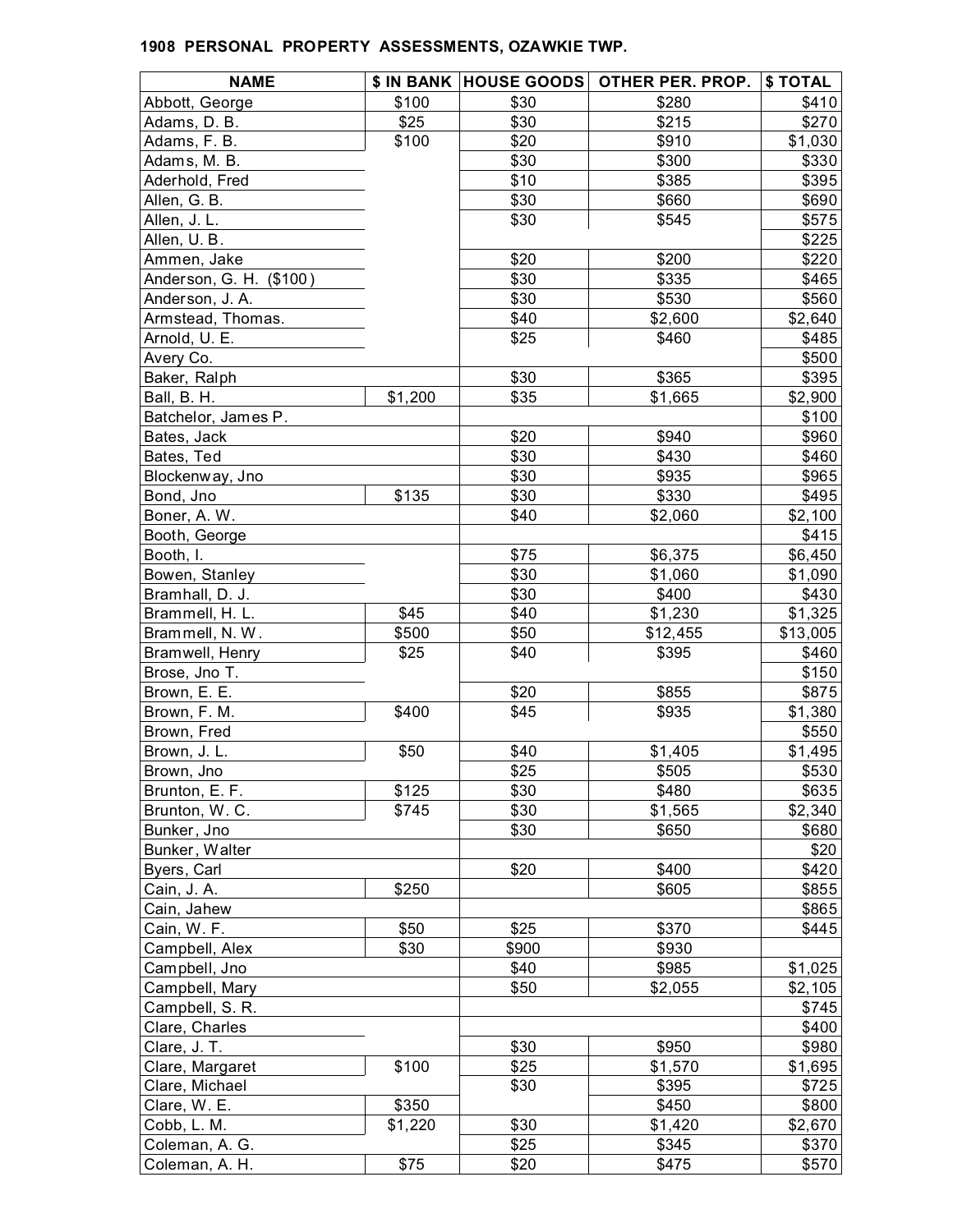| <b>NAME</b>        |               | \$ IN BANK  HOUSE GOODS | OTHER PER. PROP. | \$ TOTAL |
|--------------------|---------------|-------------------------|------------------|----------|
| Coons, D. C.       |               | \$40                    | \$210            | \$250    |
| Cope, T. H.        |               | \$50                    | \$1,105          | \$1,155  |
| Corber, F. W.      |               | \$30                    | \$350            | \$380    |
| Corber, George     |               | \$25                    | \$700            | \$725    |
| Corey, E. H.       | \$175         | \$30                    | \$520            | \$725    |
| Crowdus, J. M.     | \$50          | \$40                    | \$655            | \$745    |
| Cunning, J.        |               | \$30                    | \$770            | \$800    |
| Davis, G. E.       |               | \$40                    | \$1,815          | \$1,855  |
| Davis, J. H.       |               | \$20                    | \$535            | \$555    |
| Davis, Jno         |               |                         |                  | \$50     |
| Davis, L. R.       | \$25          |                         | \$840            | \$865    |
| Davis, T. A.       |               | \$25                    | \$605            | \$630    |
| Decker, H. A.      | \$30          | \$40                    | \$730            | \$800    |
| Dennison, W.B.     |               | \$30                    | \$1,030          | \$1,060  |
| Deppe, William     |               | \$35                    | \$1,255          | \$1,290  |
| Derritt, James     |               | \$15                    | \$610            | \$625    |
| Dewey, O.C.        | \$200         | \$60                    | \$1,870          | \$2,130  |
| Doershuck, A. N.   |               |                         |                  | \$100    |
| Doyle, Allen       |               | \$10                    | \$320            | \$330    |
| Doyle, W. E.       |               |                         |                  | \$110    |
| Doyle, William     |               | \$30                    | \$390            | \$420    |
| Eshom, Hamp        |               | \$25                    | \$210            | \$235    |
| Fellows, Frank     |               |                         |                  | \$100    |
| Fletcher, Ada      | \$400         | \$20                    | \$70             | \$490    |
| Forrester, J. D.   |               | \$30                    | \$855            | \$385    |
| Forrester, Lee     |               |                         |                  | \$110    |
| Forrester, William |               | \$20                    | \$355            | \$375    |
| Foster, L. W.      |               | \$30                    | \$540            | \$570    |
| Foster, T. W.      |               |                         |                  | \$50     |
| Frost, J.D.        |               | \$50                    | \$570            | \$520    |
| Funk, A. G.        | \$150         | \$25                    | \$1,705          | \$1,880  |
| Funk, J. M.        | \$2,400       | \$30                    | \$2,125          | \$4,555  |
| George, William    |               |                         |                  | \$100    |
| Graham, Thomas     | \$40          | \$40                    | \$1,405          | \$1,485  |
| Griffits, A.       |               | \$50                    | \$4,945          | \$4,995  |
| Grist, W. J.       |               | \$40                    | \$4,615          | \$4,655  |
|                    |               |                         |                  | \$100    |
| Hand, James        |               | \$30                    |                  |          |
| Hawk, B. F.        | \$400<br>\$40 | \$30                    | \$2,440          | \$2,870  |
| Hawk, Caleb        |               |                         | \$1,095          | \$1,165  |
| Hawk, Harry        | \$50          | \$30                    | \$835            | \$915    |
| Hawk, Harvey       |               | \$45                    | \$3,445          | \$3,490  |
| Hawk, W. I.        |               | \$35                    | \$830            | \$865    |
| Heney, Thomas      |               | \$40                    | \$1,650          | \$1,690  |
| Hern, Jno          |               | \$30                    | \$1,180          | \$1,210  |
| Hosler, D. V.      | \$20          | \$30                    | \$745            | \$795    |
| Hudson, S. R.      | \$30          | \$25                    | \$575            | \$795    |
| Hudson, W. T.      |               | \$30                    | \$2,035          | \$2,065  |
| Huffman, G. M.     | \$235         | \$40                    | \$50             | \$325    |
| Jeffries, C. J.    |               | \$30                    | \$1,200          | \$1,230  |
| Johnson, B. W.     | \$100         |                         | \$25             | \$125    |
| Johnson, G. B.     |               | \$20                    | \$425            | \$445    |
| Johnson, O. T.     | \$70          | \$40                    | \$885            | \$995    |
| Johnson, R. H.     |               |                         |                  | \$130    |
| Johnson, S. M.     |               | \$40                    | \$985            | \$1,025  |
| Johnson, W. F.     |               |                         |                  | \$820    |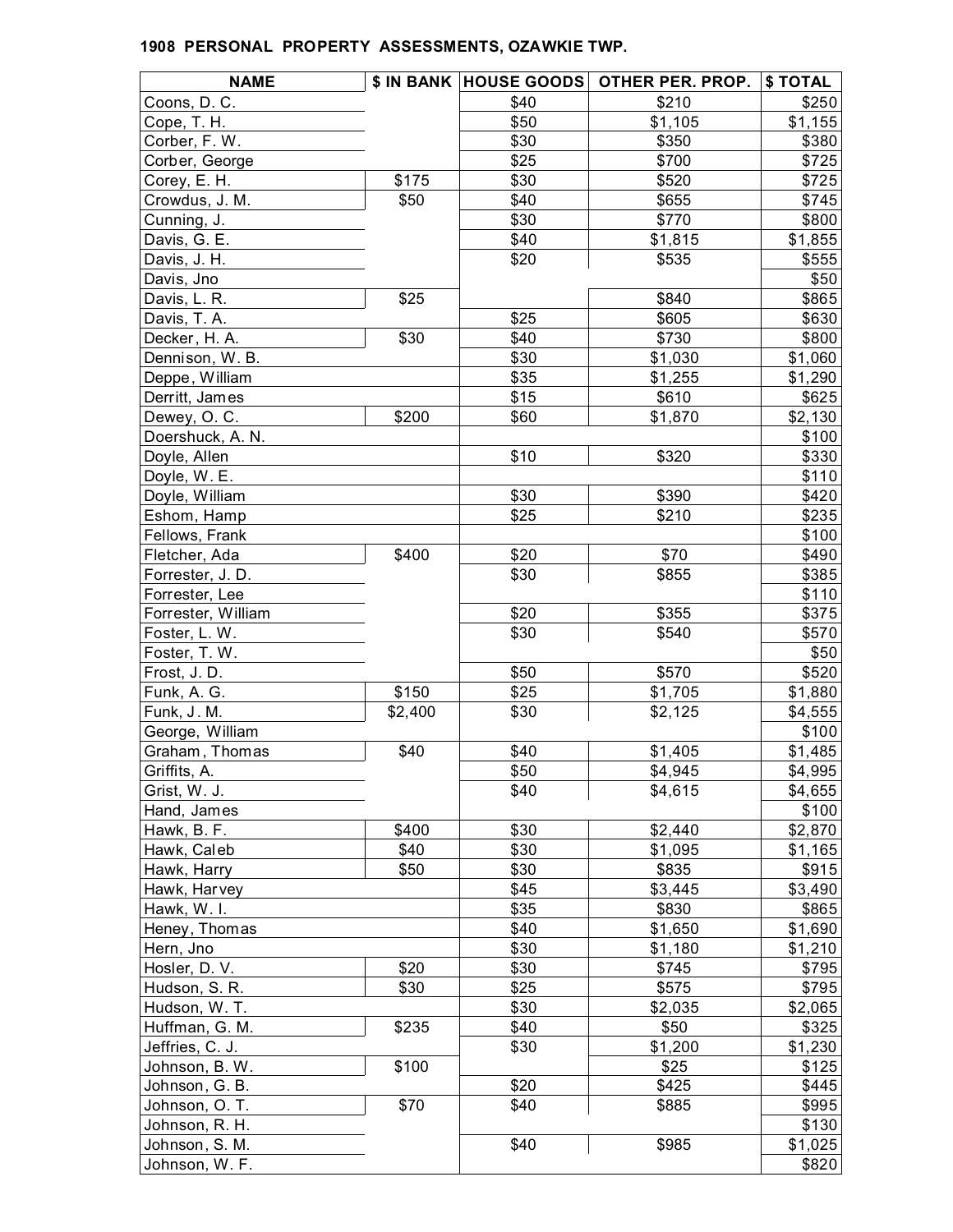| <b>NAME</b>               |       |         | \$ IN BANK HOUSE GOODS OTHER PER. PROP. | \$TOTAL |
|---------------------------|-------|---------|-----------------------------------------|---------|
| Jones, W. R.              | \$150 | \$25    | \$790                                   | \$965   |
| Keech, P. J.              |       | \$30    | \$645                                   | \$675   |
| Keim, E.O.                |       |         |                                         | \$195   |
| Keim, J. F.               |       | \$30    | \$2,330                                 | \$2,360 |
| Kendall, A. O.            | \$550 | \$50    | \$720                                   | \$1,320 |
| Kennedy & Clark           | \$55  |         | \$740                                   | \$795   |
| Kennedy, Robert           |       | \$15    | \$495                                   | \$510   |
| Kenney, S. S.             |       | \$25    | \$905                                   | \$930   |
| Kientz, Flossie           | \$30  |         | \$10                                    | \$40    |
| Kientz, J. R.             |       | \$40    | \$895                                   | \$935   |
| Kientz, Jacob             | \$60  |         |                                         | \$60    |
| King, E. E. (\$ 3,300)    | \$400 | \$50    | \$100                                   | \$3,850 |
| King, Louis               |       | \$20    | \$600                                   | \$620   |
| Kramer, A.                | \$275 | \$40    | \$780                                   | \$1,095 |
| Kramer, Ernest            | \$200 |         |                                         | \$200   |
| Kramer, Otto              |       |         |                                         | \$260   |
| Lake Bros. (\$1800)       |       |         | \$50                                    | \$1,850 |
| Lake, F.A.                |       | \$50    | \$175                                   | \$225   |
| Lake, S. E.               |       | \$40    | \$245                                   | \$285   |
| Langston, Frank           |       |         |                                         | \$300   |
| Langston, Jesse           |       |         |                                         | \$845   |
| Langston, R. E.           |       | \$50    | \$525                                   | \$575   |
| Langston, William         |       | \$30    | \$600                                   | \$630   |
| Lewton, C. E.             |       | \$75    | \$405                                   | \$480   |
| Lightle, S. W.            |       | \$30    | \$370                                   | \$400   |
| Low, J.H.                 | \$200 | \$50    | \$805                                   | \$1,055 |
| Lowe, Clara               | \$50  |         | \$10                                    | \$60    |
| Lowe, Eliza               | \$300 |         |                                         | \$300   |
| Lowry & Adam s (\$9200)   |       |         |                                         | \$9,200 |
| Lowry, A. D.              | \$150 | \$1,700 | \$2,800                                 | \$4,350 |
| Lutzjohann, Fred          |       |         |                                         | \$295   |
| Lynn, H. J.               |       | \$20    | \$345                                   | \$365   |
| Madden, George M. (\$140) |       | \$30    | \$1,350                                 | \$1,520 |
| Main, C.                  |       | \$25    | \$300                                   | \$325   |
| Marker, Ernest            |       |         |                                         | \$260   |
| Marker, I.A.              |       | \$40    | \$1,240                                 | \$1,280 |
| Marker, Sarah             | \$900 | \$25    | \$575                                   | \$1,500 |
| Marsh, M. C.              | \$25  | \$30    | \$680                                   | \$735   |
| Martin, Matthew F.        |       | \$15    | \$495                                   | \$510   |
| Maxwell, M. M.            | \$210 | \$50    | \$680                                   | \$735   |
| May, C. A.                | \$30  | \$25    | \$630                                   | \$685   |
| McAfee, C.D.              |       | \$25    | \$830                                   | \$855   |
| McClenny, E. A.           |       | \$50    | \$4,085                                 | \$4,135 |
| McClenny, W. F.           | \$50  | \$40    | \$2,545                                 | \$2,635 |
| McFarland, Fred           |       | \$25    | \$310                                   | \$335   |
| McGuire, Earl             |       | \$30    | \$1,310                                 | \$1,340 |
| McKeever, G. V.           | \$200 | \$50    | \$4,690                                 | \$4,940 |
| Metzger, B. E.            |       |         |                                         | \$800   |
|                           |       |         |                                         |         |
| Metzger, C. M.            |       |         |                                         | \$970   |
| Metzger, Dora             | \$125 |         | \$355                                   | \$480   |
| Metzger, E. D.            | \$450 | \$50    | \$2,770                                 | \$3,270 |
| Metzger, Elsie            | \$75  |         |                                         | \$75    |
| Metzger, F. P.            |       | \$50    | \$690                                   | \$740   |
| Metzger, R. E.            | \$100 |         | \$120                                   | \$220   |
| Michael, Sarah A.         |       | \$30    | \$455                                   | \$485   |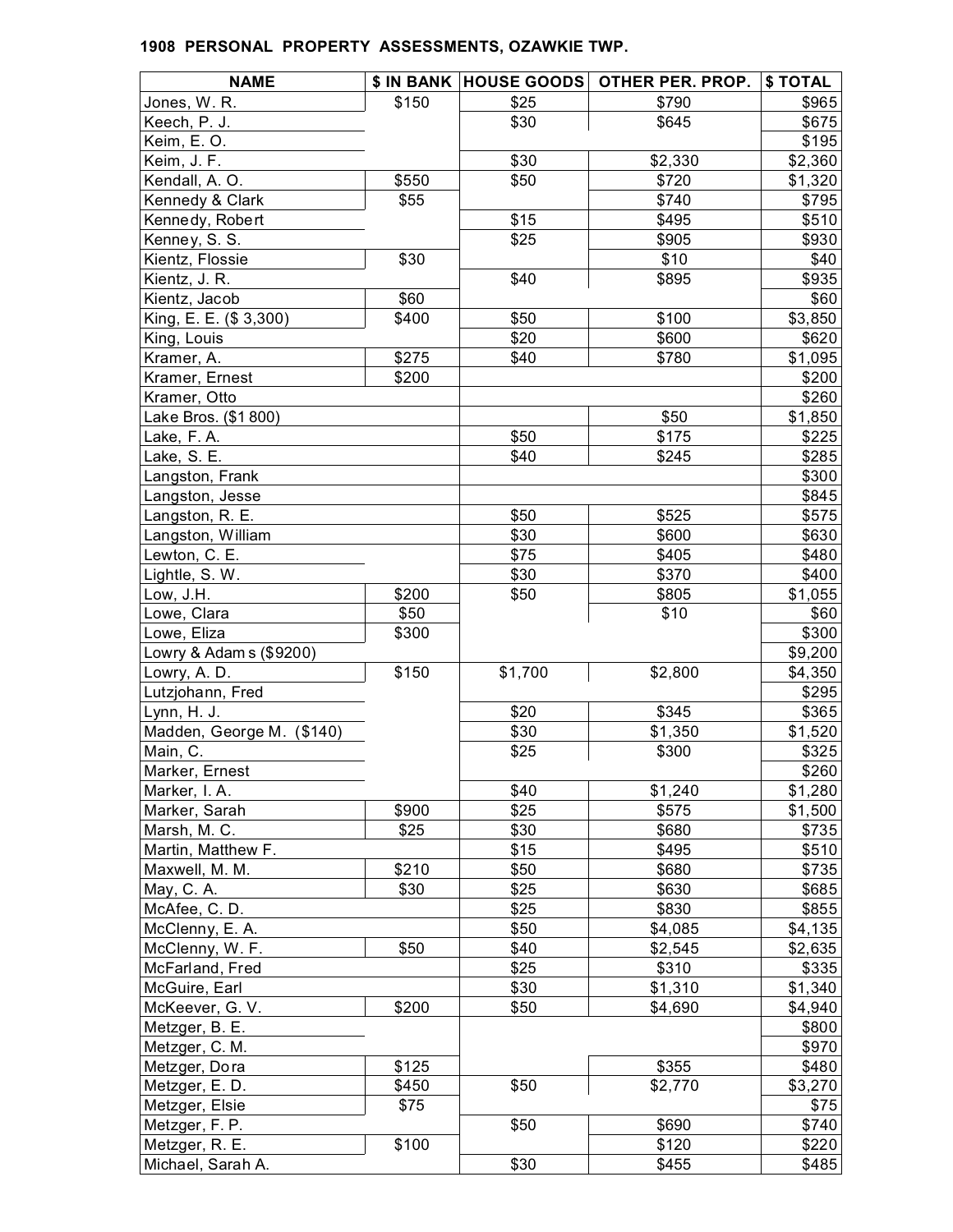| <b>NAME</b>                    |       |       | \$ IN BANK HOUSE GOODS OTHER PER. PROP. | \$TOTAL  |
|--------------------------------|-------|-------|-----------------------------------------|----------|
| Miley, W. E. S.                | \$435 | \$55  | \$2,010                                 | \$2,500  |
| Miller, J. A.                  |       | \$25  | \$555                                   | \$580    |
| Miller, J. F.                  |       | \$30  | \$500                                   | \$530    |
| Minor, W. C.                   |       | \$15  | \$240                                   | \$255    |
| Mormon, Henry                  | \$65  | \$50  | \$1,045                                 | \$1,160  |
| Munch, F. S.                   |       | \$40  | \$390                                   | \$430    |
| Myers, E.D.                    |       | \$30  | \$800                                   | \$830    |
| Nesbitt, L. M.                 |       | \$30  | \$1,510                                 | \$1,540  |
| Newell, Hal                    |       | \$40  | \$820                                   | \$860    |
| Newell, J. M.                  |       | \$40  | \$445                                   | \$485    |
| Newell, Jesse                  | \$75  | \$40  | \$1,870                                 | \$1,985  |
| Newell, V. F.                  | \$100 | \$30  | \$4,150                                 | \$4,280  |
| Newell, Walter                 |       | \$30  | \$385                                   | \$415    |
| Ogier, J. A.                   | \$85  | \$100 | \$935                                   | \$1,120  |
| Ogier, Samuel                  | \$140 |       | \$400                                   | \$540    |
| Overholser, Charles            |       |       |                                         | \$25     |
| Owens & Miller                 |       |       |                                         | \$350    |
| Owens, J. K.                   | \$300 | \$40  | \$2,275                                 | \$2,615  |
| Owens, Orley                   |       | \$25  | \$470                                   | \$495    |
| Ozawkie St. Bk. (\$ 10,390)    |       |       |                                         | \$10,390 |
| Pennington, T. S.              | \$400 | \$30  | \$255                                   | \$685    |
| Pettit, Albert                 |       |       |                                         | \$100    |
| Pettit, H. T.                  | \$200 | \$30  | \$1,200                                 | \$1,430  |
| Pettit, Harriett               |       | \$15  | \$500                                   | \$515    |
| Preese, William                |       | \$25  | \$495                                   | \$520    |
| Puderbaugh est.                | \$790 |       |                                         | \$790    |
| Puderbaugh, A.                 | \$150 | \$30  | \$105                                   | \$285    |
| Puderbaugh, David              | \$50  | \$40  | \$1,080                                 | \$1,170  |
| Puderbaugh, Fannie             | \$415 |       | \$600                                   | \$1,015  |
| Puderbaugh, Ira (\$50)         | \$110 | \$50  | \$730                                   | \$940    |
| Puderbaugh, J. C.              |       |       |                                         | \$250    |
| Puderbaugh, Louis              |       |       |                                         | \$925    |
| Quiett, C. E.                  | \$25  | \$40  | \$760                                   | \$825    |
| Quiett, F. N. (\$720)          |       |       |                                         | \$720    |
| Reese, E.S.                    |       |       |                                         | \$65     |
| Robertson, J. S.               |       | \$30  | \$1,660                                 | \$1,690  |
| Robertson, L. H.               |       | \$30  | \$1,760                                 | \$1,690  |
| Robertson, T. W.               |       | \$30  | \$1,085                                 | \$1,115  |
| Robertson, W. H.               |       | \$40  | \$345                                   | \$385    |
| Rollin, C.                     |       | \$30  | \$1,640                                 | \$1,670  |
| Root Bros. (\$7700)            |       |       | \$600                                   | \$8,300  |
| Root, J.C.                     |       | \$50  | \$230                                   | \$280    |
| Sellers, A. J.                 | \$40  | \$40  | \$470                                   | \$550    |
| Sellers, L. A.                 |       |       |                                         | \$610    |
| Shields, G. E.                 |       | \$40  | \$930                                   | \$970    |
| Spurlock, B. B.                | \$100 | \$30  | \$480                                   | \$610    |
| Statler, Ella                  | \$10  |       | \$1,030                                 | \$1,040  |
| Statler, J. A. (\$760)         |       |       |                                         | \$760    |
| Steffey, Floyd                 | \$10  |       | \$115                                   | \$125    |
| Steffey, Ira                   | \$50  |       | \$430                                   | \$480    |
| Steffey, M. C.                 | \$600 | \$50  | \$4,270                                 | \$4,920  |
| Steffey, Raymond               |       |       |                                         | \$25     |
|                                | \$40  |       | \$485                                   | \$525    |
| Steffey, Roy<br>Steffey, S. H. |       | \$50  | \$2,165                                 |          |
| Stember, H. B.                 | \$100 | \$40  | \$870                                   | \$2,215  |
|                                |       |       |                                         | \$1,010  |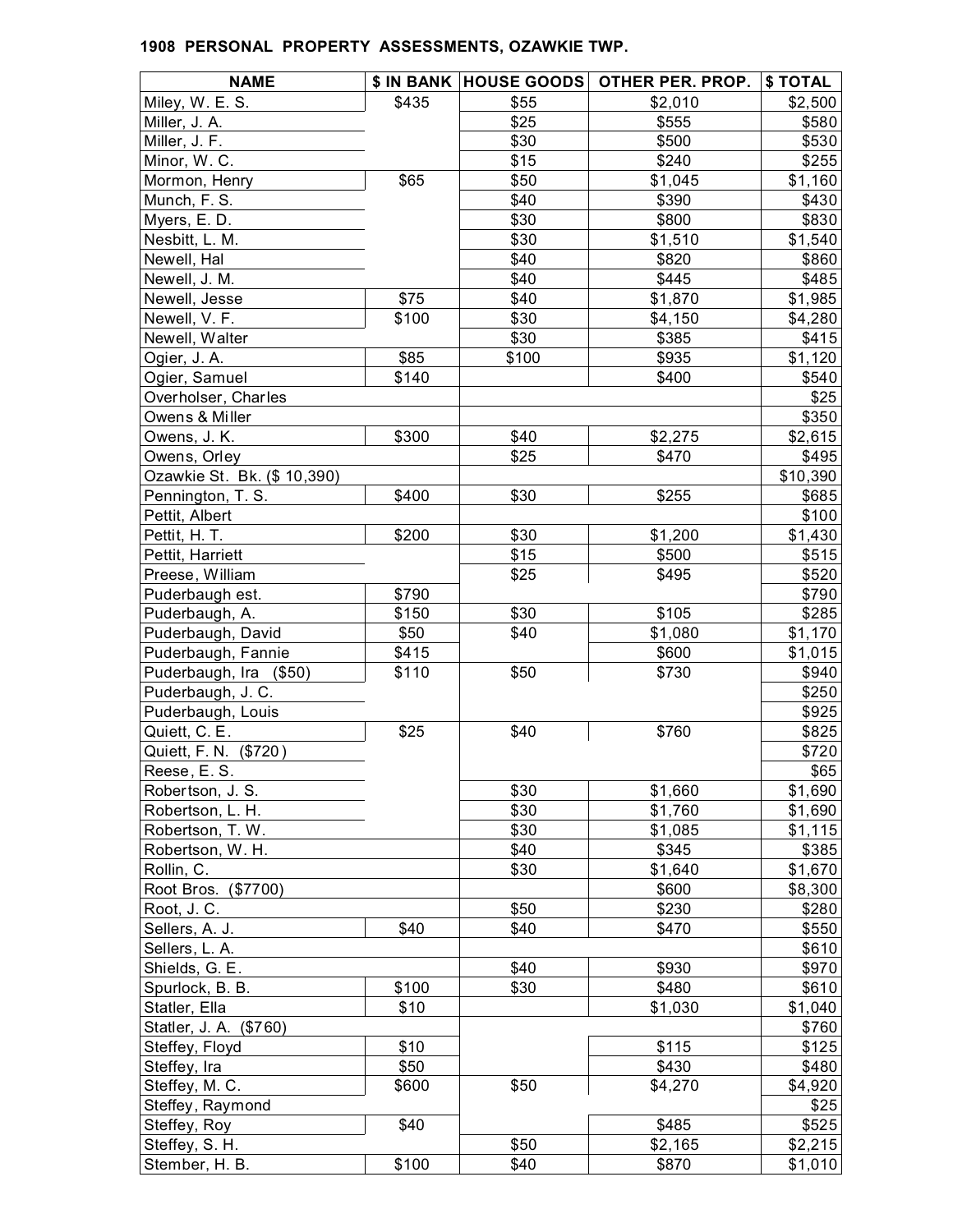| <b>NAME</b>           |       |      | \$ IN BANK HOUSE GOODS OTHER PER. PROP. | \$ TOTAL |
|-----------------------|-------|------|-----------------------------------------|----------|
| Stewart, C. W.        |       | \$25 | \$825                                   | \$850    |
| Stewart, Susan L.     | \$700 |      | \$50                                    | \$750    |
| Stice, W. F.          | \$200 | \$30 | \$1,105                                 | \$1,335  |
| Swing, W.L.           |       | \$15 | \$313                                   | \$330    |
| Thompson, A.          |       | \$40 | \$1,975                                 | \$2,015  |
| Thompson, J. C.       |       | \$25 | \$245                                   | \$270    |
| Trapp, A. J.          | \$300 | \$50 | \$1,815                                 | \$2,165  |
| Trapp, Jam es         | \$150 |      | \$445                                   | \$595    |
| Trapp, Sadie L.       |       |      |                                         | \$200    |
| Truey, Jno            |       |      |                                         | \$25     |
| Turner, Frank         |       | \$40 | \$470                                   | \$510    |
| Turner, G. F.         |       | \$35 | \$1,060                                 | \$1,095  |
| Turner, Robert, Mrs.  |       |      |                                         | \$145    |
| Turner, W. M., Mrs.   | \$200 |      |                                         | \$200    |
| Tyler, Etta           |       |      |                                         | \$65     |
| Tyler, James          |       | \$20 | \$390                                   | \$410    |
| Underwood, B.         | \$40  | \$30 | \$675                                   | \$745    |
| Weaver, D. F.         | \$30  | \$30 | \$805                                   | \$865    |
| Weber, Ed             |       | \$30 | \$665                                   | \$695    |
| Whitaker, J. G.       |       |      |                                         | \$600    |
| White, Albert         |       | \$25 | \$410                                   | \$435    |
| White, J. R.          |       | \$40 | \$615                                   | \$655    |
| Wickersham, Elmer     |       | \$20 | \$725                                   | \$745    |
| Williams, G. E.       |       | \$35 | \$1,105                                 | \$1,140  |
| Williams, S. R.       |       |      |                                         | \$440    |
| Wilson, Carrie L.     |       | \$50 | \$550                                   | \$600    |
| Wilson, J. R.         |       | \$35 | \$1,365                                 | \$1,400  |
| Wilson, M. A. (\$660) |       |      | \$220                                   | \$880    |
| Wilson, R. L.         | \$50  | \$30 | \$700                                   | \$780    |
| Wofford, Alfred       |       | \$25 | \$420                                   | \$445    |
| Wofford, J. W.        |       | \$30 | \$295                                   | \$325    |
| Wofford, Oscar        |       | \$25 | \$420                                   | \$445    |
| Woolaway, Robert      |       | \$30 | \$680                                   | \$710    |
| Yoakum, Frank (\$70)  |       |      |                                         | \$70     |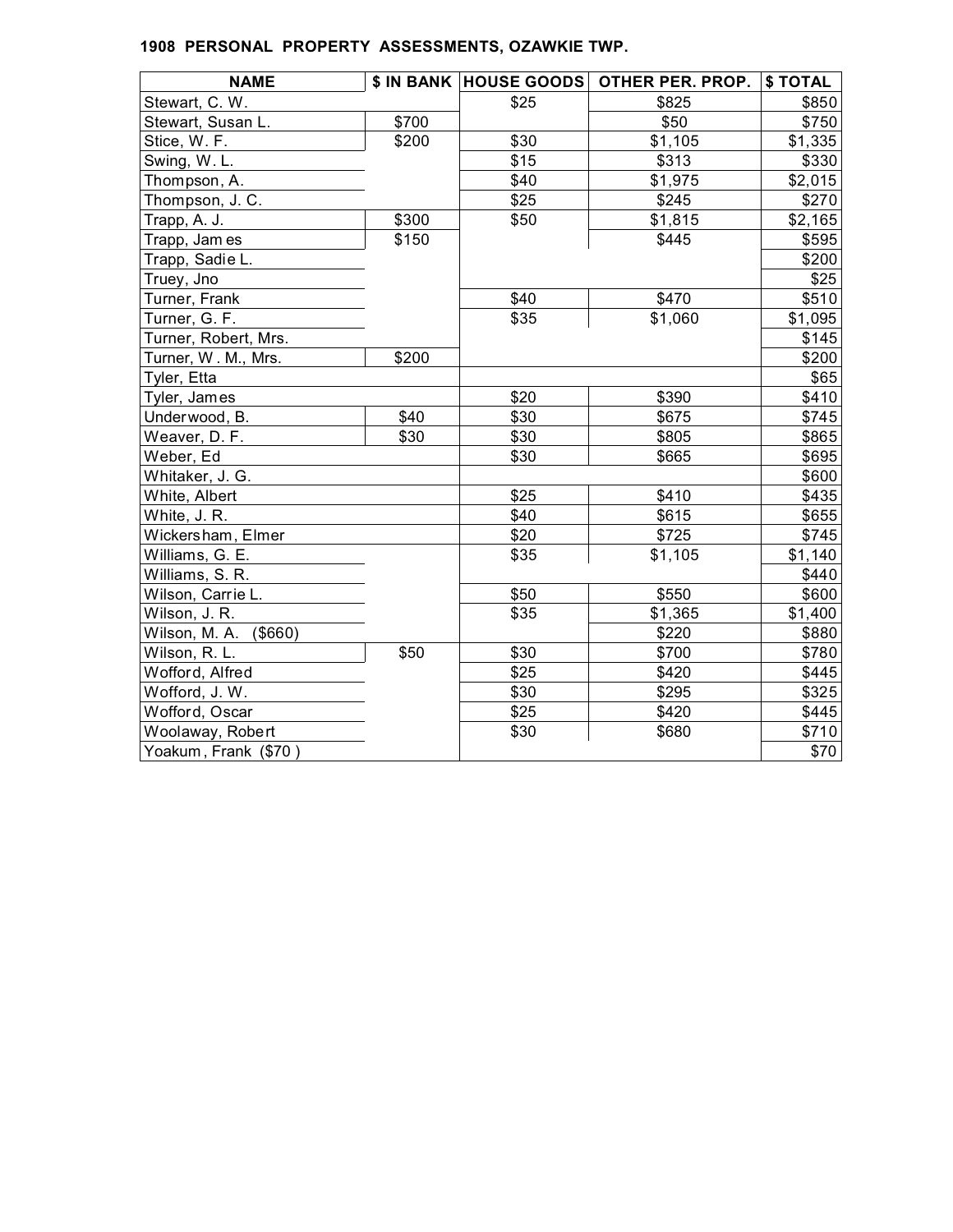## **- - - - - - - - -**

# **OZAWKIE UNITED BRETHREN CHURCH**<br>The Meriden Weekly Tribune 1 Aug 1801

*The Meriden Weekly Tribune,* 1 Aug. 1891

 Nearly four hundred people attended the dedication of the U. B. Church at Osawkie [early spelling used] Sunday. There were quite a number from Meriden and Rock Creek. Rev. I. S. Mills delivered an able discourse, after which nearly eight hundred dollars was subscribed to finish paying the total expense of the new church; which was eighteen hundred dollars. The church was then dedicated by Rev. Mills of Toledo, Ohio. The people of Osawkie have, by their labor, time and money, placed a monument in their midst, that will be a lasting benefit to them, to their children, and to their children's children.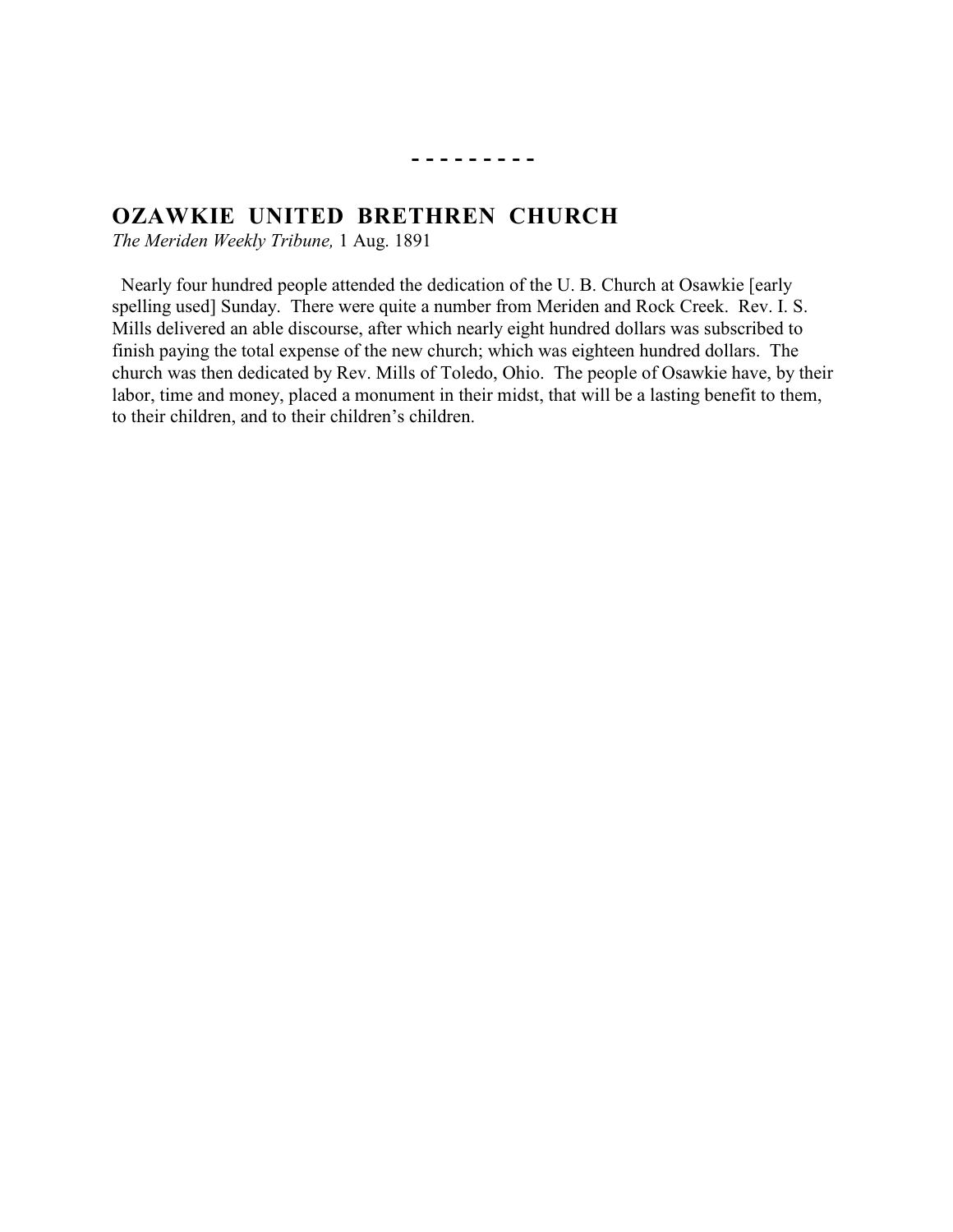## **DEATH RECORDS OF JEFFERSON CO.**

 These records are contained in nine printed notebooks that appear to be the death records that the "town/township" reporter was to provide information so that death certificates could be produced after 1911. Most of the names are contained in the computerized list of Jefferson Co. Death records compiled by the Jefferson Co. Gen. Soc. However, **the following are either not on the list or their burial location is unknown.** If you have knowledge about burial locations of any of these persons, please notify the Gen. Soc. so that we can improve our records . If they were not buried in Jefferson Co. they may have been buried in adjacent counties or been transported back to their ancestral "home area". These records provide some additional information beyond the information given below. It lists: sex, race, age, place & cause of death, single/married/widowed, physician, and undertaker.

| <b>NAME</b>                | <b>AGE</b> | DATE OF DEATH | <b>PLACE OF DEATH</b> |
|----------------------------|------------|---------------|-----------------------|
| Hinden, Louisa             | 73y        | 1 Nov 1918    | Oskaloosa             |
| Hoatson, Mildred Justine   | 23y        | 20 Dec 1918   | Oskaloosa             |
| Hockett, Magna Agnes       | 34y        | 5 Dec 1921    | Perry                 |
| Hodson, Marjorie Marie     | 5 d        | 9 Apr 1922    | <b>Rock Creek</b>     |
| Holland, Espenola          | 25y        | 28 May 1928   | Oskaloosa             |
| Holt, James                | 75y        | 1 Mar 1919    | Kaw. Twp.             |
| Holt, John Wesley          | 73y        | 12 May 1927   | Grantville            |
| Holt, Mary Elizabeth       | 82y        | 12 Aug 1918   | Kaw Twp.              |
| Hoover, William            | 74y        | 9 Jul 1922    | Meriden               |
| Hopewell, Carol            | 3m         | 14 Aug 1911   | Oskaloosa             |
| Horrnis (?), Redkic L. (?) | 81y        | 26 Apr 1928   | Oskaloosa             |
| Hudson, Patimos            | 2y         | 15 Apr 1912   | Oskaloosa             |
| Hudson, William P.         | 93y        | 24 Jul 1925   | Oskaloosa             |
| Hummer, Louise             | 83y        | 9 Aug 1921    | Perry                 |
| Humphries, Clyde           |            | 8 Aug 1946    | Williamstown          |
| Huston, Yany (?)           | 68y        | 5 Sep 1926    | Oskaloosa             |
| Irat (?), Theo Elmer       | 18d        | 15 Apr 1913   | Rock Creek Twp.       |
| Jagers, Edna E.            | 76y        | not listed    | <b>RR</b> at Lawrence |
| James, Addie               | 40y        | not listed    | Kansas City           |
| Jeffrey, James F.          | 63y        | 26 Jul 1936   | Winchester            |
| Johnson, Elizabeth         | 36y        | 12 Jan 1914   | Oskaloosa             |
| Johnson, Rachel E.         | 48y        | 20 Jul 1912   | Oskaloosa             |
| Johnston, William Henry    | 71y        | 15 Feb 1918   | Osk. Twp.             |
| Jones, John                | $\sim 60y$ | 17 Feb 1936   | Oskaloosa             |
| Jones, W. M.               | 61y        | 6 Feb 1934    | Ozawkie               |
| Kendig, Christopher        | 80y        | 19 Nov. 1928  | <b>Rock Creek</b>     |
| Kendig, Olive Sumpter      | 80y        | 8 Aug 1934    | Meriden               |
| Kennedy, Harry             | 22y        | 22 Oct 1921   | Perry                 |
| Kern, infant twin          |            | 8 May 1932    | Oskaloosa             |
| Kern, infant twin          |            | 8 May 1932    | Oskaloosa             |
| Kettler, Marie Justina     | 68y        | 26 Dec 1930   | Oskaloosa             |
| Kientz, infant             |            | 27 Oct 1927   | <b>Valley Falls</b>   |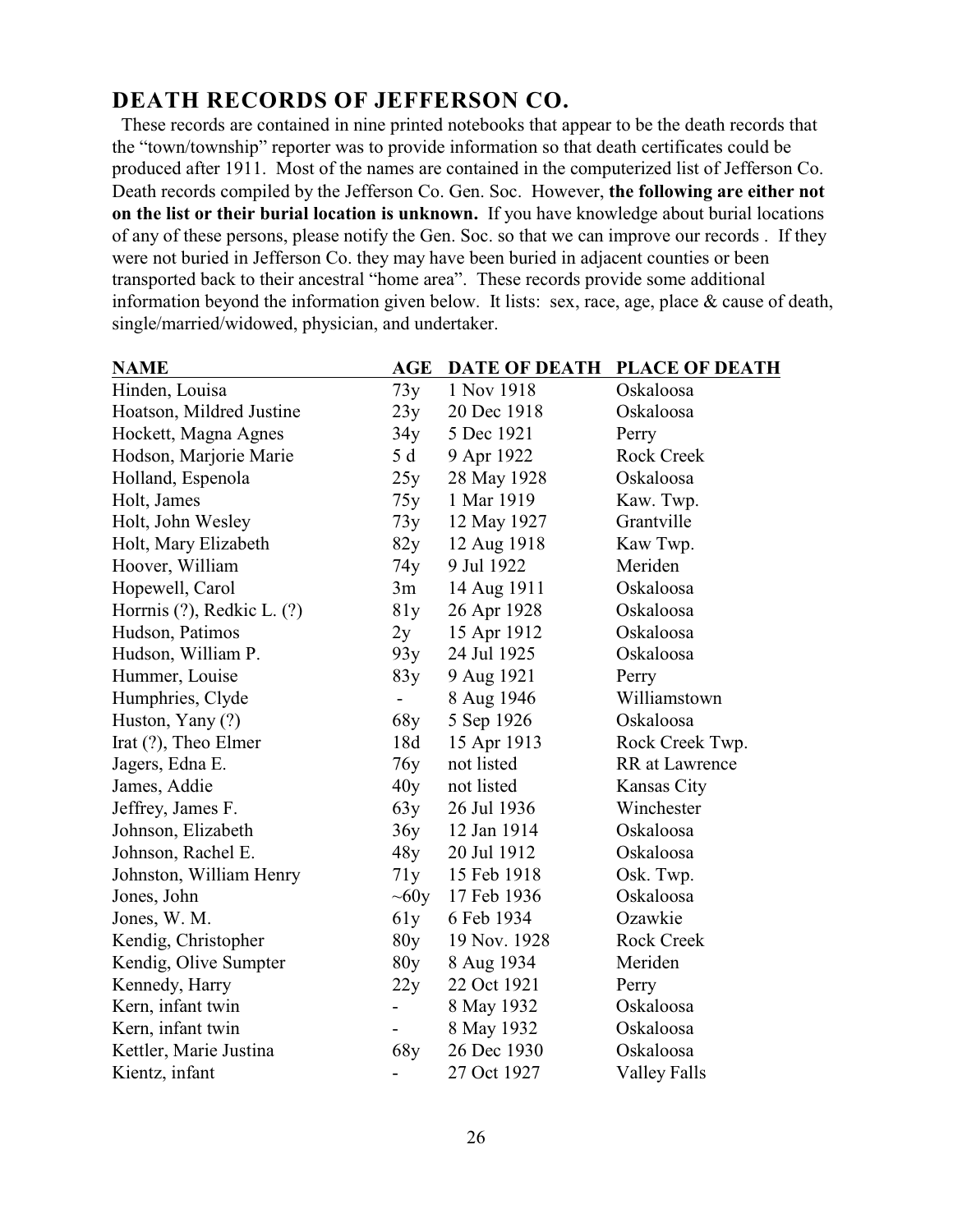| <b>NAME</b>                  | <b>AGE</b>       | <b>DATE OF DEATH</b> | PLACE OF DEATH       |
|------------------------------|------------------|----------------------|----------------------|
| King, George W.              | 67y              | 6 Oct 1933           | Oskaloosa            |
| Kintz, baby                  | $\overline{0}$   | 13 Oct 1922          | Oz. Twp              |
| Kiser, David                 | 79Y              | 12 Jun 1927          | Oskaloosa            |
| Kizer, Ava J.                | 1m               | 7 Mar 1931           | Oskaloosa            |
| Kline, Merle                 | 20y              | 9 Dec 1931           | Ozawkie              |
| Kneer, George                |                  | 4 Jul 1935           | Winchester           |
| Kowski, Frank Francis        | 72y              | 6 Oct 1934           | Oskaloosa            |
| Kyle, George K.              | 53y              | 11 Feb 1919          | Kaw Twp.             |
| Lackey, John Fletcher        | 67y              | 11 Jun 1916          | Oskaloosa            |
| Lackey, Junine               | 71y              | not listed           | Wichita              |
| Lasher, John Henry           | 44 y             | 3 Jul 1921           | Williamstown         |
| Lawrence, Edward M.          | 7m               | 24 Sep 1925          | Meriden              |
| Lawrence, James Franklin     | 6m               | 22 Aug 1925          | Meriden              |
| Leacelte (?), Florence Pearl | 27y              | 13 Apr 1913          | Rock Creek Twp.      |
| Leacelte (?), infant         |                  | 10 Apr. 1913         | Rock Creek Twp.      |
| Lee, Baldwin H.              | 92y              | 15 Feb 1916          | Kaw Twp.             |
| Leger, Nancy J.              | 69y              | 13 Nov 1923          | near Perry           |
| Leggett, Sarah Elizabeth     | 71y              | 12 Apr 1921          | Oskaloosa            |
| Leman, Emma, Mrs.            | 69y              | 28 Mar 1920          | Leavenworth          |
| Level, Frank                 | 35y              | 3 Jan 1929           | Kaw Twp.             |
| Lewis, Alfred Lee (infant)   |                  | 4 May 1927           | Perry                |
| Lewis, baby                  |                  | prob. 1921           | Perry                |
| Lewis, Ellen                 | 77y              | 16 Oct. 1911         | Fairview Twp. [UNKN] |
| Lewis, infant                | $\boldsymbol{0}$ | 24 Jun 1930          | Rock Creek Twp.      |
| Lillis, Marie                | 62y              | 21 Jan 1913          | Meriden              |
| Lombard (?), (son/Susie L.)  |                  | 6 Mar 1925           | Perry                |
| Loney, Martha E.             | 63y              | 8 Mar 1924           | Grantville           |
| Lowe, Robert F.              | 33y              | 30 Mar 1921          | Kaw Twp.             |
| Lowry, Mary Elsie            | 7y               | 17 Jan 1912          | Meriden              |
| Lowry, Thomas F.             | 80y              | 12 Apr 1934          | Meriden              |
| Lusk, Ray Earnest            | 3d               | 24 Feb 1913          | Rock Creek Twp.      |
| Lyon, Anna                   | 76y              | 19 Mar 1933          | Meriden              |
| Lytle, Percy                 | 19y              | 26 Feb 1919          | Kaw Twp.             |
| Maddox, Thomas Evans         | 61y              | 19 Mar 1941          | Ky. Twp.             |
| Madison, Milton Walter       | 84y              | not listed           | Wichita              |
| Madison, William R.          | 19y              | 18 Sep 1917          | Wichita              |
| Mahew, baby                  |                  | 26 Aug. 1917         | Perry                |
| Maines, John                 | 74y              | 18 May 1922          | Oskaloosa            |
| Mall, John W.                | 89y              | 30 Apr 1926          | Perry                |
| Markham, John Nelson         | 69y              | 1 Jul 1922           | Oskaloosa            |
| Martin, C. C.                | 85y              | 27 May 1927          | Rock Creek Twp.      |
| Martin, infant of Harold     | 1d               | 8 Aug 1946           | Oskaloosa            |
| Martin, Linda Graham         | 69y              | 6 Feb 1931           | Boyle                |
| Martin, Missouri Anna [UNKN] | 79y              | 8 Mar 1929           | Meriden              |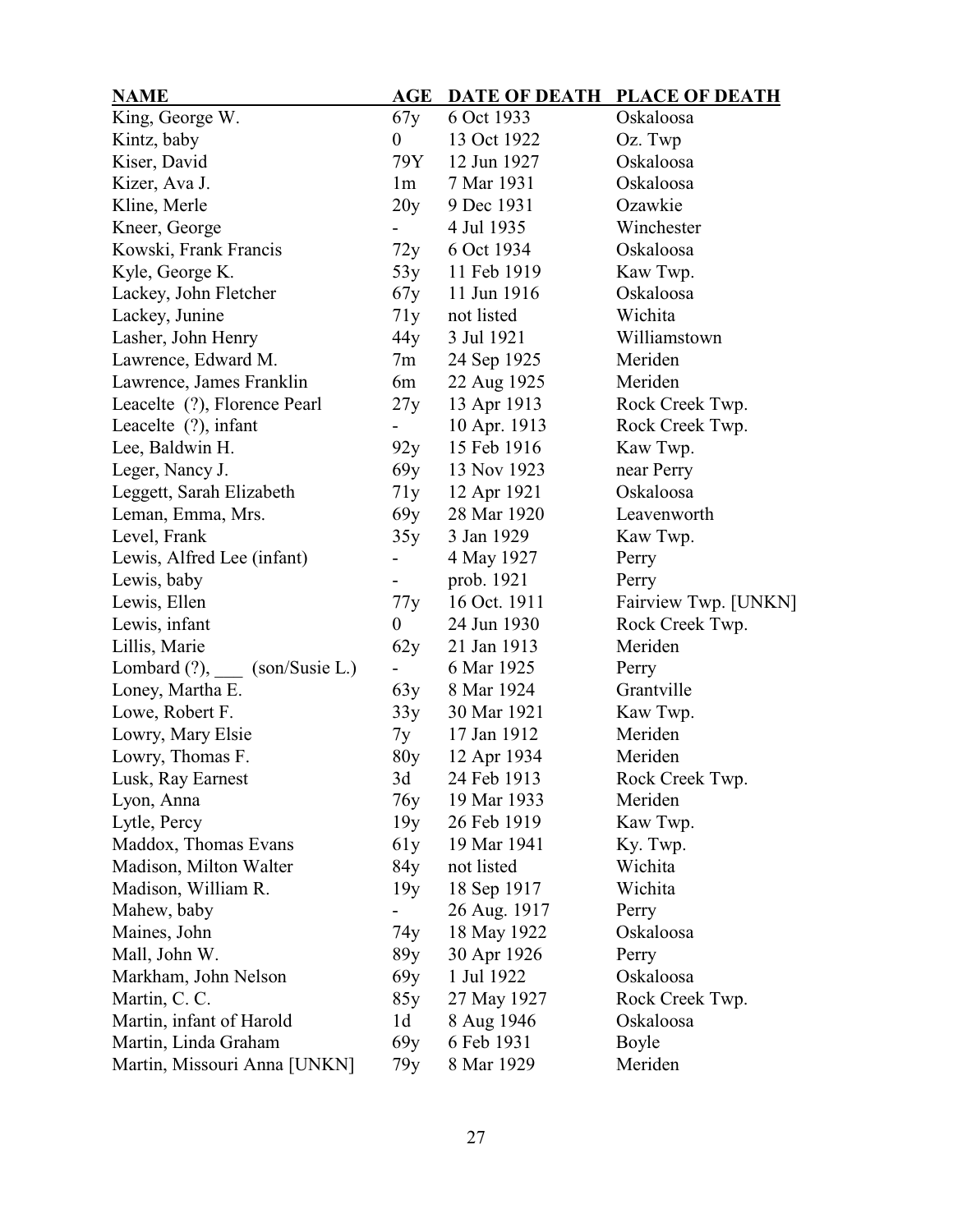| <b>NAME</b>                    | $\mathbf{AGE}$   |              | DATE OF DEATH PLACE OF DEATH |
|--------------------------------|------------------|--------------|------------------------------|
| Masterson, Hepliziah E.        | 66y              | 8 Jan 1913   | Fairview Twp.                |
| Mathews, Merten Donald         | 4y               | 19 May 1913  | Rock Creek Twp.              |
| Maurer, Benj. Franklin         | 83y              | 7 May 1935   | Meriden                      |
| May, infant                    | 9 hrs            | 15 Aug 1927  | <b>Valley Falls</b>          |
| McCafferty, Mary Ann           | 82y              | 15 Dec 1920  | Oskaloosa                    |
| McCarthy, infant               | $\overline{0}$   | 6 Jan 1931   | Fairview Twp.                |
| McDermed, Bernard              | 6y               | 21 Jul 1912  | Meriden                      |
| McGreevy, Katherine            | 83y              | 18 Aug 1916  | Rock Creek Twp.              |
| McGuire, Charles W.[UNKN]      | 66y              | 10 May 1927  | Perry                        |
| McHugh, Arleta Susan           | 72y              | 29 Apr 1918  | Oskaloosa                    |
| McKim, Mary Ann                | 92y              | 1 Aug 1930   | Fairview Twp.                |
| McKinney, John Freeman         | 7y               | 24 Nov 1921  | Kaw Twp.                     |
| McKnight, Betty Jane           | 0                | 27 Sep 1936  | Ozawkie                      |
| McKnight, Patty Jane           | $\boldsymbol{0}$ | 27 Sep. 1936 | Ozawkie                      |
| McLain, Anna E.                | 70y              | 22 Sep 1925  | Osk. Twp.                    |
| McMaster, Carolin              | 85y              | 9 Nov 1929   | Syracuse, KS                 |
| Meagher, Sara                  | 60y              | 27 Dec 1925  | Kaw Twp.                     |
| Mendoza, Ramon                 | 3m               | 15 Oct 1923  | Kaw Twp.                     |
| Merchant, Ella                 | 83y              | 5 Dec 1929   | Ozawkie                      |
| Merkle, Sarah Ella             | 28y              | 1 May 1925   | Perry                        |
| Metthia (?), Dorothy Elizabeth | 86у              | 19 Jan 1918  | Perry                        |
| Metzger, Sue Ellen             | 5d               | 29 Aug 1932  | Oskaloosa                    |
| Meyer, Harold                  | $\overline{0}$   | 16 Feb 1913  | Osk. Twp.                    |
| Meyers, Elizabeth May          | 43y              | 11 Mar 1923  | Kaw Twp.                     |
| Meyers, Lloyd Earl             | 4y               | 20 Jan 1923  | Kaw Twp.                     |
| Michael, Joseph R.             | 50y              | 4 Dec 1922   | Oz. Twp.                     |
| Michael, Ralph Eugene          | 20y              | 15 Jan 1927  | Rock Creek Twp.              |
| Mickey, Betsey infant          | $\boldsymbol{0}$ | 25 Mar 1922  | Oskaloosa                    |
| Middleton, William Ernest      | 75y              | 4 Apr 1936   | Oskaloosa                    |
| Miller, Alma G., Mrs.          | 65y              | 24 Feb. 1946 | Perry                        |
| Miller, Lizzie M.              | 77y              | 2 Jul 1922   | Perry                        |
| Miller, Peter J.               | 72y              | 22 Jul 1946  | Perry                        |
| Miller, William                | 62y              | not listed   | Topeka                       |
| Miller, W. C. [UNKN]           | 88y              | 20 Mar 1922  | Ozawkie                      |
| Mitchell, Albert Rice          | 73y              | 10 Mar 1938  | Winchester                   |
| Mitchell, Verdie M.            | 41y              | 23 Feb 1927  | Kaw Twp.                     |
| Mohney, William Bigler         | 78y              | 8 Jul 1934   | Ozawkie                      |
| Molermed (?), Margaret Eliz.   | 69y              | 11 Feb 1930  | Meriden                      |
| Mongell (?), Mary Stack        | 78y              | 24 Jul 1941  | Ky. Twp.                     |
| Montague, Loretta              | 33y              | 16 Mar 1923  | Kaw Twp.                     |
| Mosier, Rachel A.              | 86y              | 23 Oct 1926  | Meriden                      |
| Myers, Martha Lilanna          | 3y               | 7 Jun 1937   | Oskaloosa                    |
| Myers, Robert Eugene           | 6m               | 1 Jan 1935   | Ozawkie                      |
| Naberte, Lucinda               | 19y              | 30 Jun 1917  | Meriden                      |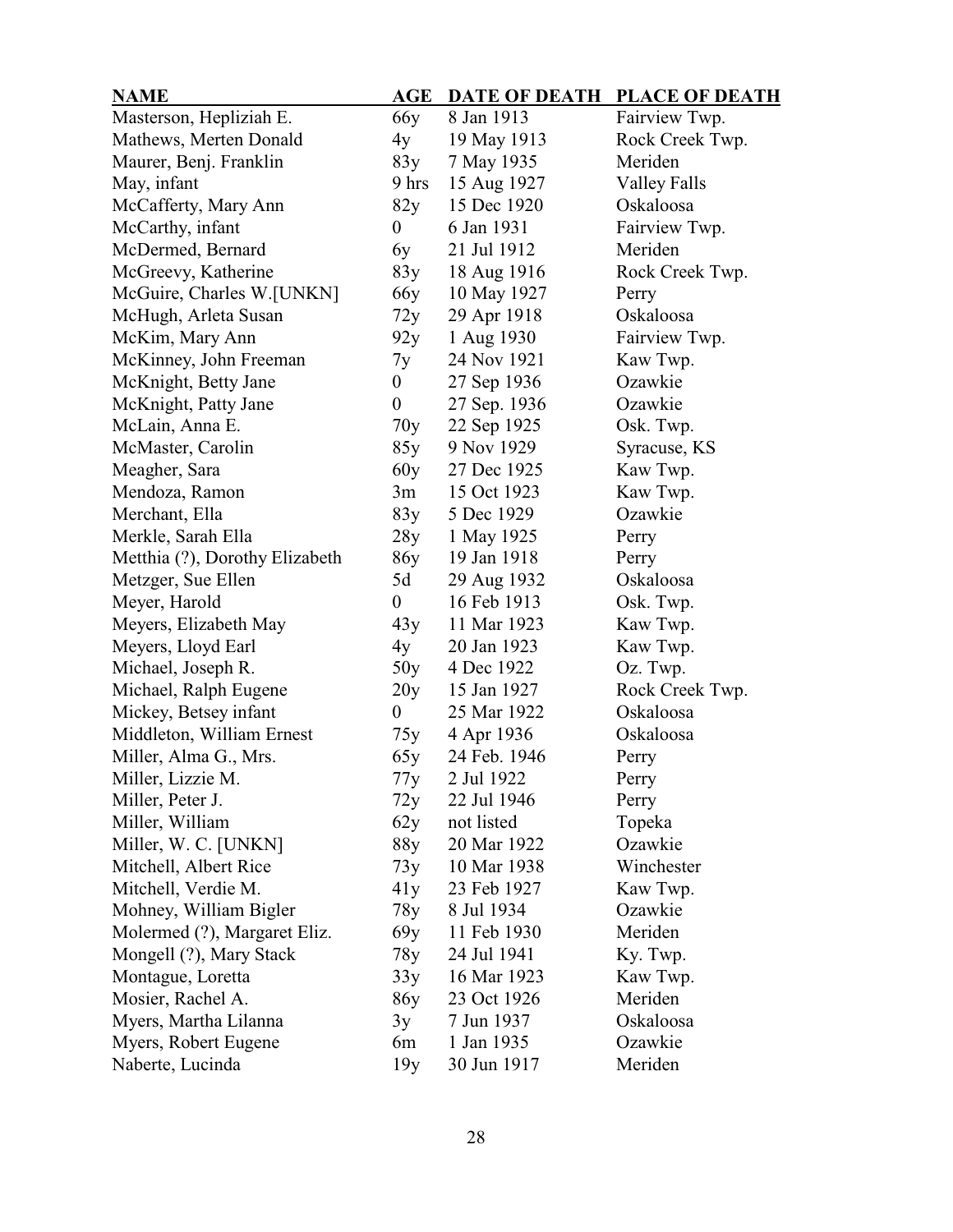## **NAME AGE DATE OF DEATH PLACE OF DEATH**

| 1 17 <b>1</b> 17 <b>1 1</b>   | $\bf{11}$       | PAIL VI DEAIN | THIND OF<br>$\boldsymbol{\nu}$ |
|-------------------------------|-----------------|---------------|--------------------------------|
| Neibarger, William Henry      | 67y             | 22 Nov 1934   | Meriden                        |
| Newstifteer, Marlin W         | 1 <sub>d</sub>  | 8 Sep 1924    | Ozawkie                        |
| Nichols, Daniel               | 3y              | 22 Mar 1913   | Oskaloosa                      |
| Nichols, infant               |                 | 28 Nov 1923   | Perry                          |
| Nichols, Joe Burgett          | 52y             | 16 Dec 1922   | Osk. Twp.                      |
| Noble, Walter                 | 28d             | 1 Sep 1928    | Perry                          |
| Noe [?], Margaret             | 94y             | 24 Jul 1938   | Winchester                     |
| Noller, Phillips              | 81y             | 16 Jan 1915   | Ozawkie                        |
| Ocliva, baby                  |                 | 4 Aug 1917    | Perry                          |
| Oclorec [?], Lulu             | 70y             | not listed    | McLouth                        |
| Oden, Mary                    | 38y             | 23 Apr 1918   | Kaw Twp.                       |
| Oden, Thomas H.               | 86y             | 27 Nov. 1915  | Kaw Twp.                       |
| Ogan, William E.              | 86y             | 23 Jul 1944   | Grantville                     |
| Ogden, Margaret               | 87y             | 3 Feb 1917    | Kaw Twp.                       |
| Oliver, William               |                 | 17 Aug 1927   | Perry                          |
| O'Reilley, Margaret           | 23y             | 25 Jun 1923   | Perry                          |
| Osborn, Allen James           | 82y             | 8 Aug 1945    | Rural Twp.                     |
| Parrett, Everett L.           | 1y              | 5 Apr 1912    | Whiting, KS                    |
| Pasliman, Bertha Mary         | 1y              | 25 Jul 1920   | Perry                          |
| Patterson, child              |                 | 13 May 1913   | Oskaloosa                      |
| Patterson, infant (d. of Geo) |                 | 26 Jul 1918   | Rock Creek Twp.                |
| Peake, Richard Wayne          |                 | ? Dec 1944    | Rural Twp.                     |
| Pearcel, George W.            | 60y             | 1 Apr 1927    | Ozawkie                        |
| Polley, Mattie                | 35y             | 5 Aug 1927    | Perry                          |
| Porter, Charley               | $\sim 67y$      | 22 Dec 1929   | Oskaloosa                      |
| Post, Edward                  | 86y             | 28 May 1936   | Oskaloosa                      |
| Pruce, William S.             | 79y             | 5 Jun 1938    | Winchester.                    |
| Pyke, Donald Folk             | 2d              | 10 Jan 1922   | Valley Falls                   |
| Quaney, Mary Katherine        | 1 <sub>m</sub>  | 5 Mar 1928    | Rural Twp.                     |
| Quinlan, Alice A.             | 30y             | 20 Nov 1920   | Newman                         |
| Randolph, Edna F.             | 56y             | 20 Apr 1939   | Meriden                        |
| Rath, Albert Jr.              | 1 <sub>d</sub>  | 11 Jul 1926   | Oz. Twp.                       |
| Rath, Frances Irene           | 2d              | 5 Jul 1925    | Fairview Twp.                  |
| Ray, Johnie Shannon           | 1y              | 2 Dec 1922    | Osk. Twp.                      |
| Ray, infant                   |                 | 2 Apr 1923    | Osk. Twp.                      |
| Ready, Zella May              | 57y             | 4 Mar 1933    | Winchester                     |
| Redmond, infant               |                 | 3 Mar. 1917   | Kaw Twp.                       |
| Reser, Nellie Agnes           | 66 <sub>y</sub> | 23 Mar 1945   | Winchester                     |
| Richards, George W.           | 69y             | 18 ? 1923     | Meriden                        |
| Richards, Rose A.             | 78y             | 7 May 1938    | Meriden                        |
| Richardson, Curtis S.         | 20y             | 30 May 1931   | Winchester                     |
| Ridley, Frances               | 42y             | 25 Oct 1929   | Omaha, NE                      |
| Rincon, Maria Santos          |                 | 1 Nov 1913    | Meriden                        |
| Rindon, Lester (infant)       |                 | 16 Jan 1926   | Oskaloosa                      |
| Ritchey, Anna May             | 65y             | 1 Jan 1943    | Ky. Twp.                       |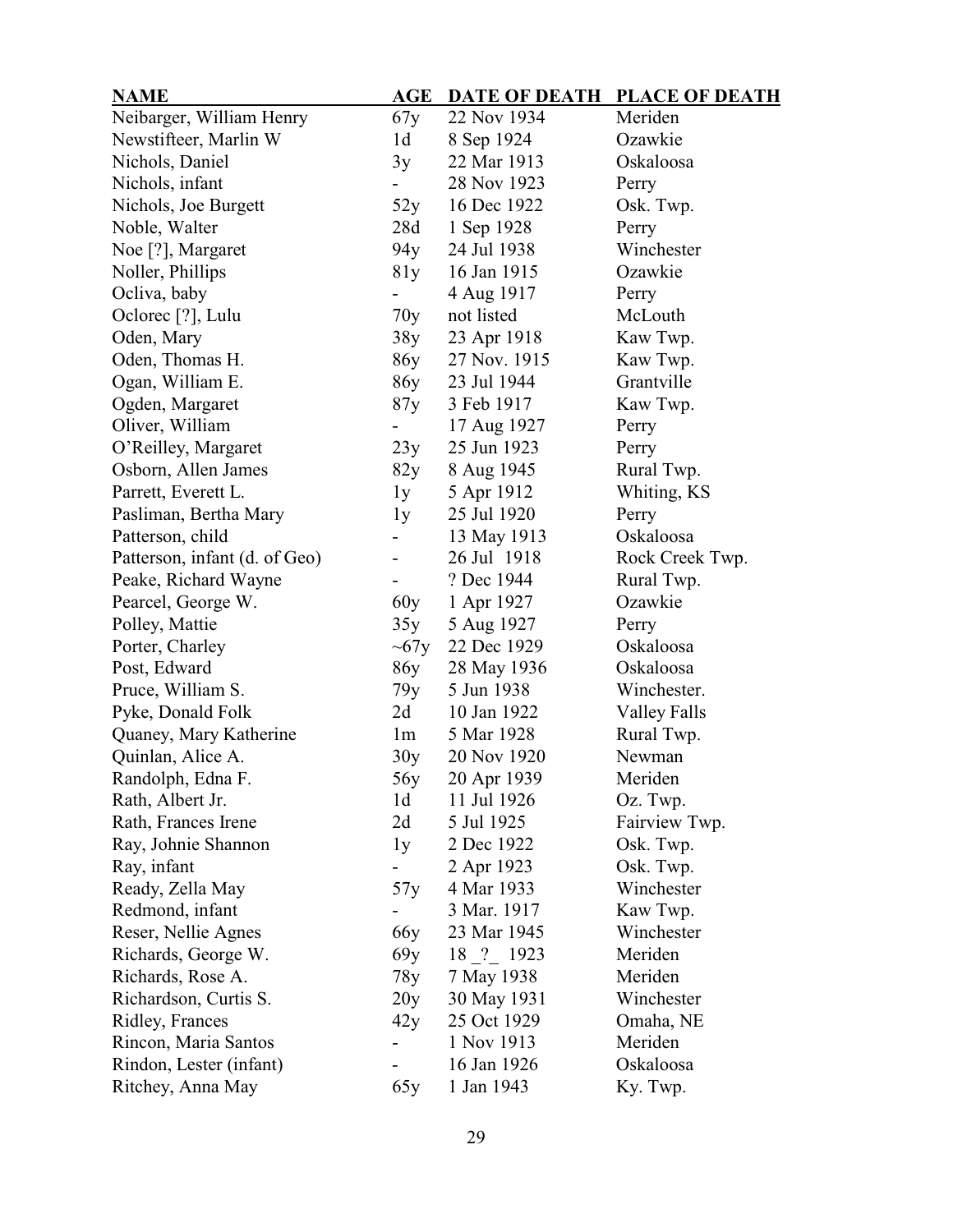| <b>NAME</b>                  | NEWSPAPER DATE PAGE COL. |                           |                           | <b>NOTES</b>                              | <b>DEATH DATE</b> |
|------------------------------|--------------------------|---------------------------|---------------------------|-------------------------------------------|-------------------|
| Akright, Loyd E.             | 05-Nov-1970              | 3                         | 5                         | obit., age 84, bur. Holton                | 30-Oct-1970       |
| Alcock, Lena                 | 09-Jul-1970              | 3                         | $\mathbf{3}$              | obit., age 69, bur. STMY                  | 01-Jul-1970       |
| Alcock, Lena                 | 06-Aug-1970              | 5                         | 5                         | Card of Thanks                            |                   |
| Allen, Elizabeth Katherine   | 31-Dec-1970              | 5                         | 5                         | obit., age 72, bur. VFAL                  | 26-Dec-1970       |
| Anderson, Willard H.         | 17-Dec-1970              | $\overline{7}$            | 3                         | obit., age 72, bur. OZWK                  | 12-Dec-1970       |
| Anspaugh, Ray V.             | 16-Apr-1970              | $\mathsf 3$               | $\overline{\mathbf{4}}$   | obit., age 48, bur. MRDN                  | 09-Apr-1970       |
| Armstrong, Emma A.           | 08-Jan-1970              | 5                         | $\mathsf 3$               | obit, bur. Manzanola, CO.                 | 20-Dec-1969       |
| Bahnmaier, Peter Paul        | 01-Jan-1970              | $\overline{7}$            | $\overline{4}$            | obit., bur. Lecompton                     | 29-Dec-1969       |
| Baker, Chloe                 | 25-Jun-1970              | 5                         | $\overline{4}$            | Card of Thanks                            |                   |
| Bartlett, Paul E.            | 30-Jul-1970              | $\mathbf{1}$              | $\overline{7}$            | gunshot to the head, age 21, bur. MCLH    | 26-Jul-1970       |
| Batman, Grace                | 05-Feb-1970              | $\overline{7}$            | 4                         | obit., age 91, bur. Macksville            | 02-Feb-1970       |
| Batman, Ray L.               | 24-Sep-1970              | 11                        | $\mathbf 5$               | notice, age 68, bur. Raytown, MO          | 15-Sep-1970       |
| Baumgart, E. Lorene          | 18-Jun-1970              | 3                         | 5                         | Oregon auto accident, bur. OR             | 12-Jun-1970       |
| Baumgart, William R.         | 18-Jun-1970              | 3                         | $\overline{5}$            | Oregon auto accident, bur. OR             | 12-Jun-1970       |
| Beatty, Alvin L.             | 18-Jun-1970              | 8                         | $\mathbf{3}$              | obit., age 50, bur. Holton                | 15-Jun-1970       |
| Beck, Estella E.             | 09-Apr-1970              | $\bf 8$                   | $\mathsf 3$               | obit., age 77, bur. MRDN                  | 05-Apr-1970       |
| Bergsten, Roy Walter         | 19-Nov-1970              | 1                         | $\mathbf{1}$              | obit., age 74, bur. Randolph              | 11-Nov-1970       |
| Bertels, Mary C.             | 01-Oct-1970              | 8                         | $\ensuremath{\mathsf{3}}$ | obit., age 79, bur. STJO                  | 21-Sep-1970       |
| Blaisdell, Blanche           | 17-Dec-1970              | $\overline{7}$            | 3                         | obit., age 88                             | 19-Nov-1970       |
| Blevins, William             | 10-Sep-1970              | $\mathfrak{S}$            | 5                         | obit., age 78, bur. BSTR                  | 06-Sep-1970       |
| Blumberg, Edna Ellen         | 23-Jul-1970              | $\boldsymbol{9}$          | $\overline{4}$            | probate notice                            |                   |
| Bohannan, Harvey W.          | 24-Dec-1970              | $\mathsf 3$               | $\sqrt{3}$                | obit., age 58, bur. Coffeyville           | 16-Dec-1970       |
| Bottom, Beverly              | 09-Jul-1970              | $\ensuremath{\mathsf{3}}$ | $\overline{4}$            | obit., age 39, bur. Richmond, Utah        | 01-Jul-1970       |
| Bottom, Beverly              | 30-Jul-1970              | 5                         | $\sqrt{3}$                | Card of Thanks                            |                   |
| Bowen, Chares A.             | 25-Jun-1970              | 6                         | 3                         | probate notice                            |                   |
| Bowen, Orley A.              | 23-Apr-1970              | $\,6$                     | 5                         | obit., age 64, bur. VFAL                  | 19-Apr-1970       |
| Bowen, Orley A.              | 14-May-1970              | 3                         | $\overline{\mathbf{4}}$   | Card of Thanks                            |                   |
| Braden, M. Edith             | 05-Mar-1970              | 1                         | $\overline{\mathbf{4}}$   | obit., age 86, bur. VFAL                  | 02-Mar-1970       |
| Braden, M. Edith             | 12-Mar-1970              | $\overline{\mathbf{4}}$   | $\overline{\mathbf{4}}$   | addn. info.                               | 02-Mar-1970       |
| Braden, Mabel Edith          | 23-Apr-1970              | $\boldsymbol{9}$          | $\overline{\mathbf{4}}$   | probate notice                            |                   |
| Brashear, Walter M.          | 12-Mar-1970              | $\overline{7}$            | 5                         | obit., age 85, bur. Horton                | 08-Mar-1970       |
| Brooks, Ray M.               | 30-Jul-1970              | $10$                      | 3                         | obit., age 85, bur. MRDN                  | 25-Jul-1970       |
| Brosa, Mildred Gertrude      | 19-Nov-1970              | $\ensuremath{\mathsf{3}}$ | $\mathsf 3$               | obit., age 76, bur. VFAL                  | 14-Nov-1970       |
| Bryant, George               | 02-Apr-1970              | $\mathbf{1}$              | $\overline{\mathbf{4}}$   | notice, bro. of John Bryant, in LA        | 30-Mar-1970       |
| Buerman, Minnie              | 30-Jul-1970              | 5                         | $\sqrt{2}$                | notice, bur. UNDW                         | 20-Jul-1970       |
| Burkert, Agnes LaVerne       | 30-Apr-1970              | 3                         | $\mathbf 5$               | obit., age 77. bur. VFAL                  | 21-Apr-1970       |
| Burkert, Agnes LaVerne       | 30-Apr-1970              | $\overline{2}$            | $\overline{c}$            | Card of Thanks                            |                   |
| Campbell, Robert A.          | 15-Oct-1970              | 8                         | 6                         | obit, age 86, bur. Holton                 | 06-Oct-1970       |
| Carder, Arthur, Jr.          | 22-Jan-1970              | 5                         | 1                         | obit., bur. BSTR                          | 17-Jan-1970       |
| Catt, Clyde                  | 19-Nov-1970              | 3                         | 4                         | obit., age 68                             | 14-Nov-1970       |
| Chapman, Ray T.              | 08-Jan-1970              | 1                         | 2                         | auto accident, news                       | 04-Jan-1970       |
| Chisholm, Carrie Noble       | 03-Dec-1970              | 5                         | $\overline{\mathbf{c}}$   | short obit., age 84, bur. Torrington, WY  | 21-Nov-1970       |
| Church, infant               | 19-Nov-1970              | 3                         | $\overline{\mathbf{4}}$   | obit, infant, ch. of Fred, bur. RFPR      | 14-Nov-1970       |
| Clark, Lillie Amelia         | 10-Dec-1970              | 3                         | 5                         | obit., age 67, nur. Kansas City           | 05-Dec-1970       |
| Coffman, Lloyd J.            | 10-Dec-1970              | 7                         | 4                         | obit., age 61, bur. Maple Grove, Lawrence |                   |
| Coleman, Grace A.            | 17-Sep-1970              | 1                         | 3                         | obit., age 64, bur. Topeka                | 14-Sep-1970       |
| Coleman, Grace A.            | 24-Sep-1970              | 3                         | $\ensuremath{\mathsf{3}}$ | Card of Thanks                            |                   |
| Cooke, Louis P.              | 05-Mar-1970              | $\overline{\mathbf{4}}$   | 5                         | obit., age 76, bur. STJO                  | 01-Mar-1970       |
| Copeland, Lloyd              | 22-Jan-1970              | 5                         | $\sqrt{2}$                | short obit., bur. ORDG                    | 10-Jan-1970       |
| Coppinger, Jay Peter         | 17-Dec-1970              | 8                         | $\overline{\mathbf{c}}$   | obit., age 73,                            | 14-Dec-1970       |
| Corkill, Etta F.             | 02-Jul-1970              | 7                         | $\boldsymbol{2}$          | obit., age 90,                            |                   |
| Cory, William C.             | 12-Mar-1970              | 7                         | 5                         | obit., age 45, bur. VFAL                  | 04-Mar-1970       |
| Cory, William C.             | 12-Mar-1970              | 5                         | 6                         | Card of Thanks                            | 04-Mar-1970       |
| Cottrell, Donald Eugene, Jr. | 16-Apr-1970              | 5                         | $\overline{\mathbf{c}}$   | notice, one day old, bur. BSTR            | 10-Apr-1970       |
| Counts, Maude Agnes          | 17-Dec-1970              | 7                         | 3                         | obit., age 77, bur. VFAL                  | 11-Dec-1970       |
| Counts, Maude Agnes          | 24-Dec-1970              | 2                         | $\sqrt{2}$                | Card of Thanks                            |                   |
| Cowley, Lois                 | 05-Feb-1970              | $\overline{7}$            | 3                         | obit, bur. Pleasant Grove near Effingham  | 30-Jan-1970       |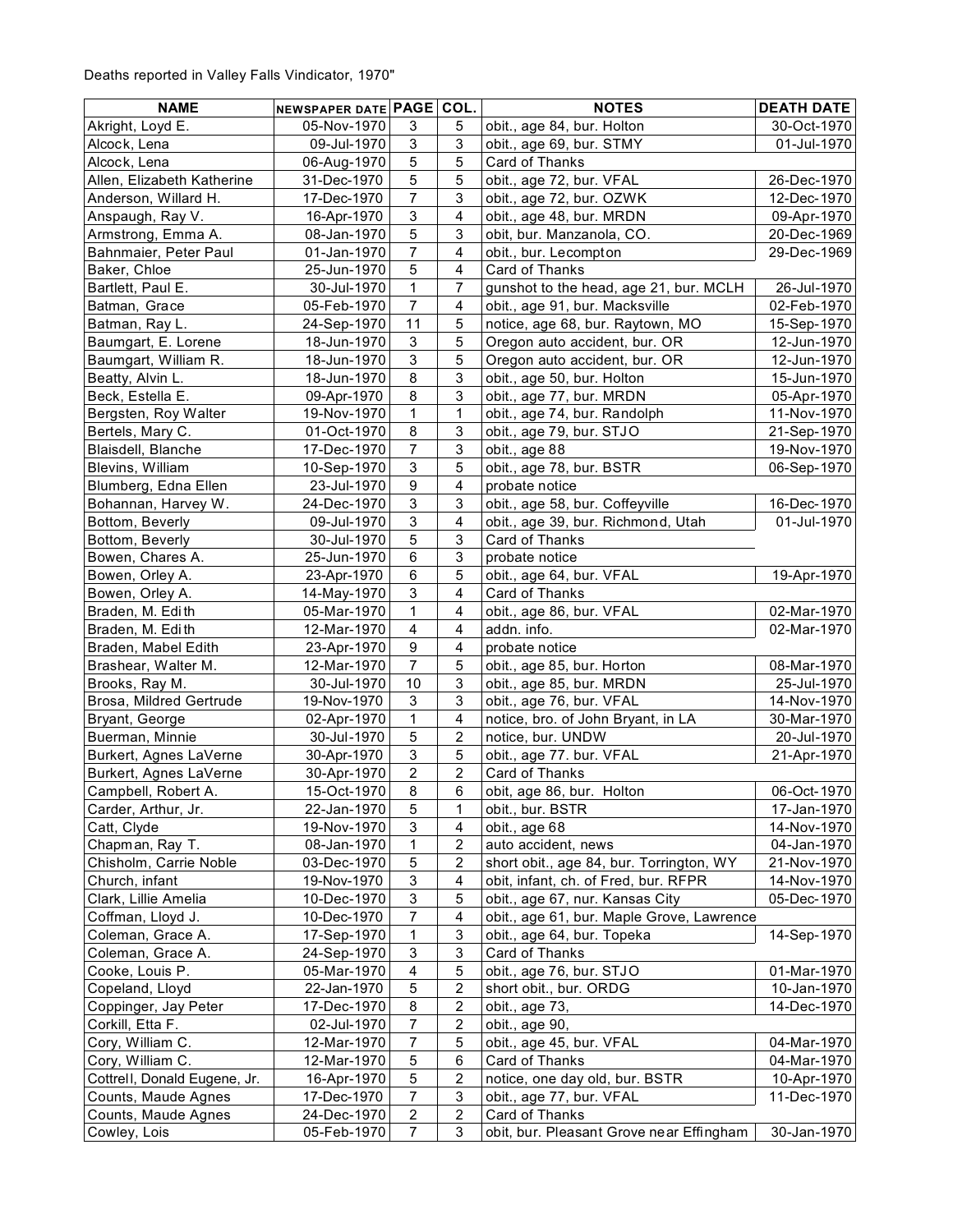| <b>NAME</b>               | NEWSPAPER DATE PAGE COL. |                           |                           | <b>NOTES</b>                            | <b>DEATH DATE</b> |
|---------------------------|--------------------------|---------------------------|---------------------------|-----------------------------------------|-------------------|
| Cummings, Elizabeth Nancy | 16-Jul-1970              | 8                         | 3                         | obit., age 90, bur. Topeka              | 08-Jul-1970       |
| Cummings, Eva Marie       | 29-Jan-1970              | 7                         | 3                         | obit, bur. STJO                         | 22-Jan-1970       |
| Dannevik, Lila Mamie      | 01-Jan-1970              | $\overline{\mathbf{4}}$   | 5                         | obit, bur. Moray cem                    | 25-Dec-1969       |
| Dannevik, Lila Mamie      | 08-Jan-1970              | 5                         | $\overline{c}$            | Card of Thanks                          |                   |
| Dannevik, Lila Mamie      | 03-Dec-1970              | 5                         | $\overline{c}$            | Memorium                                |                   |
| Davies, Florence (Bell)   | 22-Jan-1970              | 3                         | 3                         | Memorium                                |                   |
| Davis, Kenneth            | 02-Jul-1970              | $\overline{7}$            | 5                         | obit., age 65, bur. VFAL                | 29-Jun-1970       |
| Davis, Kenneth            | 09-Jul-1970              | $\bf 8$                   | $\overline{\mathbf{4}}$   | Card of Thanks                          |                   |
| Deavers, Nellie Deona     | 25-Jun-1970              | $\overline{7}$            | $\overline{2}$            | obit., age 49, bur. in Calif.           | 16-Jun-1970       |
| DeLong, Ira R.            | 04-Jun-1970              | 5                         | 4                         | obit., age 74, bur. Burlington          | 01-Jun-1970       |
| Dickson, David            | 20-Aug-1970              | 6                         | $\overline{\mathbf{4}}$   | obit., age 20, bur. HULL                | 13-Aug-1970       |
| Donigen, Minnie           | 01-Jan-1970              | 5                         | $\overline{c}$            | Card of Thanks                          |                   |
| Donigen, Minnie           | 01-Jan-1970              | $\overline{7}$            | $\overline{\mathbf{4}}$   | obit, bur. Sacred Heart, Greenleaf      |                   |
| Donner, George W.         | 01-Jan-1970              | 7                         | 4                         | obit., bur. PLVW                        | 22-Dec-1969       |
| Dunn, John                | 05-Nov-1970              | 5                         | 3                         | notice, d. Topeka, bur. UNDW            | 29-Oct-1970       |
| Eastlack, Joe S.          | 10-Dec-1970              | 3                         | 5                         | obit., age 67, bur. Houston, TX         | 29-Nov-1970       |
| Edmonds, Agnes M.         | 04-Jun-1970              | 5                         | $\overline{\mathbf{4}}$   | obit., age 76, bur. Springdale          | 31-May-1970       |
| Edwards, Frankie Hazel    | 19-Mar-1970              | 8                         | 3                         | obit., age 78, bur. VFAL                | 14-Mar-1970       |
| Ellerman, Flossie         | 26-Nov-1970              | $\overline{7}$            | $\overline{4}$            | notice,                                 | 21-Nov-1970       |
| Ellerman, Flossie         | 26-Nov-1970              | $\bf 8$                   | 3                         | obit., age 72, bur. NRVL                | 21-Nov-1970       |
| Ellis, Nellie Maae        | 19-Feb-1970              | 3                         | $\overline{\mathbf{4}}$   | obit., bur. Englewood cem.              | 06-Feb-1970       |
| Emmerich, Bessie          | 23-Apr-1970              | $\overline{4}$            | $\sqrt{3}$                | Memorium                                | 23-Apr-1965       |
| Evans, May Etta           | 27-Aug-1970              | $\overline{\mathbf{4}}$   | $\overline{\mathbf{4}}$   | obit., age 71, bur. NRVL                | 24-Aug-1970       |
| Ferrell, Robert C.        | 24-Dec-1970              | $\mathbf{3}$              | $\sqrt{3}$                | obit., age 68, bur. Holton              | 18-Dec-1970       |
| Ferrell, Robert C.        | 31-Dec-1970              | $\overline{7}$            | 6                         | Card of Thanks                          |                   |
| Foster, Helen England     | 06-Aug-1970              | 6                         | 4                         | obit., bur. La Verne, CA                | 24-Jul-1970       |
| Frakes, Charles L. (twin) | 12-Mar-1970              | 4                         | 5                         | infant, bur. STMY                       |                   |
| Frakes, Ken neth W.(twin) | 12-Mar-1970              | $\overline{\mathbf{4}}$   | 5                         | infant, bur. STMY                       |                   |
| Frakes, Ken neth W.(twin) | 19-Mar-1970              | $\overline{\mathbf{4}}$   | $\overline{2}$            | Card of Thanks                          |                   |
| Freeman, Earlis           | 05-Feb-1970              | $\overline{7}$            | $\sqrt{3}$                | obit., age 46,                          | 30-Jan-1970       |
| French, Roland W.         | 16-Apr-1970              | $\mathfrak{S}$            | 5                         | obit., age 76,                          | 10-Apr-1970       |
| Frickey, Dorothy          | 30-Apr-1970              | 3                         | 5                         | obit., age 41, bur. MRDN                | 23-Apr-1970       |
| Fry, Edward J.            | 08-Jan-1970              | 5                         | $\mathbf{1}$              | obit, bur. BSTR                         | 28-Dec-1969       |
| Frye, Edward J.           | 24-Dec-1970              | $\boldsymbol{9}$          | $\overline{5}$            | Memorium                                | 28-Dec-1969       |
| Gentry, LeRoy Samuel      | 05-Mar-1970              | 8                         | $\sqrt{3}$                | funeral attendees                       | 25-Feb-1970       |
| Gentry, LeRoy Samuel      | 05-Mar-1970              | $\overline{2}$            | $\sqrt{5}$                | obit., age 78, bur. VFAL                | 25-Feb-1970       |
| Gillaspie, Paul Thomas    | 10-Dec-1970              | $\overline{\mathbf{4}}$   | $\,6$                     | obit., age 20, killed in Vietnam        | 27-Nov-1970       |
| Gish, Martha Coons        | 15-Oct-1970              | 5                         | $\ensuremath{\mathsf{3}}$ | notice, d. Waverly, OH                  | 13-Oct-1970       |
| Grandstaff, Claude M.     | 13-Aug-1970              | 5                         | 4                         | obit., age 45, bur. ORDG                | 01-Sep-1970       |
| Grandstaff, Claude M.     | 27-Aug-1970              | 3                         | 4                         | Card of Thanks                          |                   |
| Griffin, Royal            | 31-Dec-1970              | 4                         | 2                         | Card of Thanks                          |                   |
| Guffey, Donald            | 12-Mar-1970              | 1                         | 5                         | auto accident, news, age 19,            |                   |
| Haag, Tom                 | 02-Jul-1970              | 10                        | $\overline{c}$            | obit., age 18, grandson of Georgia Haag | 28-Jun-1970       |
| Haag, Vivian C.           | 14-May-1970              | 8                         | 3                         | short obit., bur. Gary, Ind.            |                   |
| Haag, Vivian C.           | 14-May-1970              | 3                         | 4                         | obit., age 56, bu7r. GRTV               | 08-May-1970       |
| Haas, Dorothy             | 19-Mar-1970              | 8                         | $\overline{\mathbf{c}}$   | Card of Thanks                          |                   |
| Haight, Arthur            | 18-Jun-1970              | 5                         | $\mathbf 5$               | obit., age 89, bur. HULL                | 13-Jun-1970       |
| Hall, Arthur Blaine       | 01-Oct-1970              | $\overline{\mathbf{4}}$   | $\overline{7}$            | short obit, age 85, living Utah         | 23-Sep-1970       |
| Hamlin                    | 19-Mar-1970              | $\ensuremath{\mathsf{3}}$ | 6                         | Card of Thanks                          |                   |
| Harman, Harold Francis    | 22-Jan-1970              | 3                         | 3                         | obit., bur. Wichita                     | 12-Jan-1970       |
| Hatch, Alice              | 10-Dec-1970              | $\overline{7}$            | $\overline{\mathbf{4}}$   | obit., age 71, bur. HDOK                | 29-Nov-1970       |
| Hatfield, D. Glenn        | 16-Apr-1970              | 5                         | 3                         | obit., age 63, bur. Fair Oaks, CA       | 12-Apr-1970       |
| Hayward, Maggie           | 23-Apr-1970              | 9                         | 4                         | probate notice                          |                   |
| Hefty, Carl A.            | 13-Aug-1970              | 3                         | 3                         | probate notice                          |                   |
| Hefty, Carl A.            | 20-Aug-1970              | 6                         | 6                         | Card of Thanks                          |                   |
| Henninger, Betty J.       | 19-Nov-1970              | 3                         | $\ensuremath{\mathsf{3}}$ | obit., age 40, bur. ORDG                | 14-Nov-1970       |
| Henry, Etta Stillman      | 15-Oct-1970              | 6                         | 5                         | obit., age 75, bur. NRVL                | 08-Oct-1970       |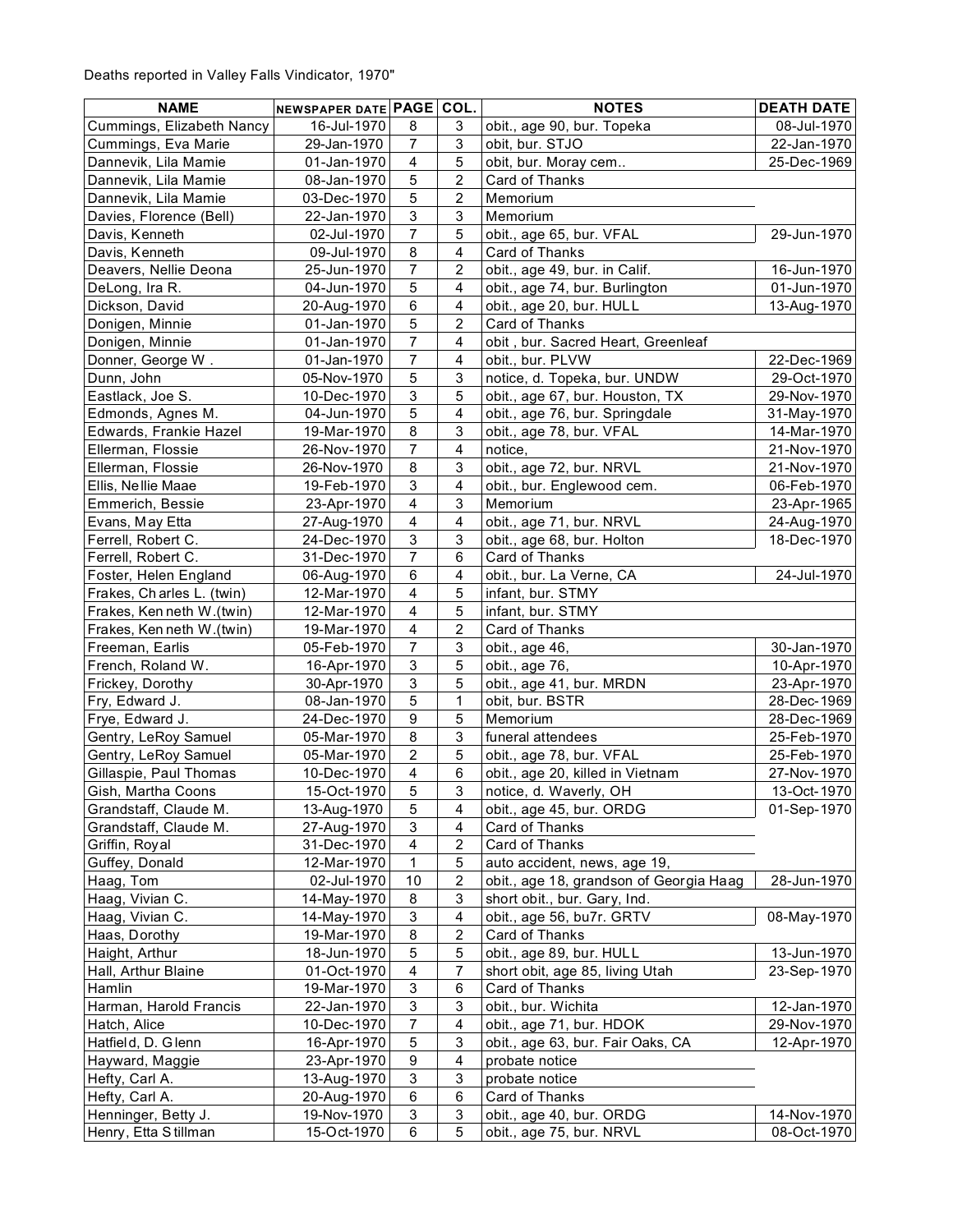| <b>NAME</b>                 | NEWSPAPER DATE PAGE        |                         | COL.                      | <b>NOTES</b>                                              | <b>DEATH DATE</b> |
|-----------------------------|----------------------------|-------------------------|---------------------------|-----------------------------------------------------------|-------------------|
| Hill, Sharon                | 19-Nov-1970                | 1                       | 7                         | obit., age 16, hepatitis, bur. Amorita, OK                |                   |
| Hill, Sharon                | 26-Nov-1970                | 3                       | 2                         | Card of Thanks                                            |                   |
| Hochstatter, Julia M.       | 02-Apr-1970                | 3                       | 3                         | obit., age 55, bur. Topeka                                | 29-Mar-1970       |
| Housh, Claude Milton        | 08-Oct-1970                | $\overline{7}$          | $\,6\,$                   | obit., age 69, bur. VFAL                                  | 02-Oct-1970       |
| Howard, James               | 27-Aug-1970                | $\overline{2}$          | 5                         | obit,., age 80, bur. NRVL                                 | 18-Aug-1970       |
| Huff, A. D.                 | 07-May-1970                | $\overline{7}$          | $\sqrt{3}$                | probate notice                                            |                   |
| Huffman, Hubert W heeler    | 29-Oct-1970                | $\overline{7}$          | $\overline{7}$            | Card of Thanks                                            |                   |
| Huffman, Hubert W heeler    | 29-Oct-1970                | 12                      | 4                         | obit., age 75, bur. Parkville, MO                         | 22-Oct-1970       |
| Hujing, Charles             | 10-Dec-1970                | $\mathbf 5$             | $\sqrt{2}$                | short obit., lived at Perry                               |                   |
| Hujing, Charley V.          | 10-Dec-1970                | $\overline{7}$          | $\sqrt{5}$                | obit., age 75, bur. MTCV                                  | 03-Dec-1970       |
| Hull, Ralph                 | 21-May-1970                | $\overline{\mathbf{4}}$ | $\overline{7}$            | notice, d. Wadsworth Hosp.                                | 19-May-1970       |
| Hull, Ralph                 | 04-Jun-1970                | 3                       | $\mathsf 3$               | Card of Thanks                                            |                   |
| Hunt, Luci nda              | 16-Apr-1970                | 5                       | 5                         | obit., age 87, bur. MRDN                                  | 11-Apr-1970       |
| Hurst, Gladys               | 28-May-1970                | $\overline{7}$          | 4                         | probate notice                                            |                   |
| Hurst, W. P.                | 28-May-1970                | 7                       | 4                         | probate notice                                            |                   |
| Hutchinson, Shirley Eugene  | 26-Feb-1970                | 5                       | 6                         | obit., age 45, bur. Goodland                              | 22-Feb-1970       |
| Icks, Harry R.              | 15-Jan-1970                | 5                       | $\mathbf{3}$              | obit., bur. Bethany, OK                                   | 11-Jan-1970       |
| Inverarity, Benjamin        | 07-May-1970                | 3                       | $\ensuremath{\mathsf{3}}$ | obit., age 80, bur PLVW                                   | 01-May-1970       |
| Irwin, Alice J.             | 03-Sep-1970                | $\mathbf{1}$            | 5                         | obit., age 80, bur. VFAL                                  | 01-Sep-1970       |
| Irwin, Alice J.             | 10-Sep-1970                | 8                       | 2                         | Card of Thanks                                            |                   |
| Irwin, Alice J.             | 17-Sep-1970                | 6                       | 5                         | funeral attendees                                         |                   |
| Irwin, Alice J.             | 08-Oct-1970                | $\overline{7}$          | 4                         | probate notice                                            |                   |
| Jeffries, Salena            | 12-Feb-1970                | 3                       | $\overline{c}$            | short obit., age 83, bur. Eldon, MO.                      | Wed.              |
| Johnson, Bessie             | 20-Aug-1970                | $\,6\,$                 | $\overline{4}$            | obit., age 88, bur. PLVW                                  | 16-Aug-1970       |
| Johnson, Joseph             | 24-Dec-1970                | $\overline{7}$          | 5                         | obit., age 82, bur. PLVW                                  | 21-Dec-1970       |
| Johnston, Frank J.          | 14-May-1970                | $\overline{7}$          | 5                         | obit., age 79, bur. MRDN                                  | 10-May-1970       |
| Johnston, Frank J.          | 21-May-1970                | 3                       | 4                         | Card of Thanks                                            |                   |
| Jones, Glen W.              |                            | 5                       | $\sqrt{3}$                |                                                           | 24-Mar-1970       |
| Jones, Opal Triggs          | 02-Apr-1970<br>12-Mar-1970 | 3                       | 4                         | obit., Perry items, age 60, bur. MO<br>obit., bur. Winona | 03-Mar-1970       |
| Jurgens, Dora               | 15-Oct-1970                | 5                       | $\mathsf 3$               | obit., age 89, bur. VFAL                                  | 12-Oct-1970       |
| Keefer, Lloyd Otis          | 05-Mar-1970                | $\overline{\mathbf{4}}$ | $\overline{5}$            | obit., age 80, bur. PLVW                                  | Thur.             |
| Keesling, Harriett M.       | 06-Aug-1970                | 6                       | $\overline{\mathbf{4}}$   | obit., age 86, bur. MRDN                                  | 27-Jul-1970       |
| Kern, Katie                 |                            | 8                       | $\overline{2}$            |                                                           | 08-Aug-1970       |
| Kern, Katie                 | 13-Aug-1970<br>05-Nov-1970 | $\overline{7}$          | $\mathsf 3$               | obit., age 101, bur. RHNM<br>probate notice               |                   |
| Kientz, Arthur P.           | 29-Oct-1970                | 12                      | $\overline{4}$            |                                                           | 24-Oct-1970       |
|                             | 22-Oct-1970                | 8                       | 6                         | obit., age 91, bur. Topeka                                | 19-Oct-1970       |
| Killinger, Jesse            |                            |                         |                           | obit., age 83, bur. ORDG                                  |                   |
| Kimmel, Myrtle M.           | 20-Aug-1970                | $\,6$                   | $\overline{4}$            | obit., age 71, bur. MCLH                                  | 10-Aug-1970       |
| Knapp, Lew is Albert        | 23-Apr-1970                | $10$                    | $\ensuremath{\mathsf{3}}$ | obit., age 79, lived Muscot ah                            | 15-Apr-1970       |
| Knouse, Grace Estelle       | 31-Dec-1970                | 5                       | 5                         | abit., age 94, bur. VFAL                                  | 27-Dec-1970       |
| Koons, Lillie M.            | 17-Sep-1970                | 3                       | 2                         | Memorium                                                  | 19-Sep-1969       |
| Langdon, Ida Belle          | 17-Sep-1970                | 3                       | 4                         | obit., age 89, bur. SPGR                                  | 08-Sep-1970       |
| Lange, Clarence             | 22-Jan-1970                | 4                       | 4                         | notice., lived Topeka                                     | 12-Jan-1970       |
| Lassiter, Eliza Jane        | 18-Jun-1970                | 5                       | 5                         | obit., age 89, bur. VFAL                                  | 13-Jun-1970       |
| Lassiter, Eliza Jane        | 25-Jun-1970                | 3                       | 4                         | Card of Thanks                                            |                   |
| Leipersberger, Gwendolyn Ja | 21-May-1970                | 4                       | 6                         | notice, d. Long Beach, CA                                 | 14-May-1970       |
| Lillie, Agnes Mae           | 05-Feb-1970                | 5                       | 5                         | obit, age 77, bur. VFAL                                   | 30-Jan-1970       |
| Lillie, Agnes Mae           | 12-Feb-1970                | 6                       | 5                         | Memorium                                                  | 30-Jan-1970       |
| Lillie, Agnes Mae           | 12-Feb-1970                | 5                       | 5                         | Card of Thanks                                            | 30-Jan-1970       |
| Lobb, Stella May            | 19-Nov-1970                | 3                       | 3                         | obit., age 71, bur. WISE                                  | 14-Nov-1970       |
| Lonard, Ernest              | 11-Jun-1970                | 1                       | 6                         | obit., age 61, bur. VFAL                                  | 09-Jun-1970       |
| Lonard, Ernest              | 18-Jun-1970                | $\overline{\mathbf{c}}$ | 4                         | Card of Thanks                                            |                   |
| Lonard, Ernest              | 18-Jun-1970                | 5                       | 7                         | funeral attendees                                         |                   |
| Lonard, Ernest              | 25-Jun-1970                | 2                       | 2                         | Card of Thanks                                            |                   |
| Maris, Myra S               | 16-Apr-1970                | 7                       | 3                         | probate notice                                            |                   |
| Martin, Callie Mae          | 08-Jan-1970                | 5                       | 3                         | obit, bur. SPGR                                           | 04-Jan-1970       |
| Martin, Callie Mae          | 15-Jan-1970                | 3                       | 3                         | Card of Thanks                                            | 04-Jan-1970       |
| Martin, Oscar Ballard       | 08-Oct-1970                | 8                       | 6                         | obit., age 61, Sumner cem.                                | 05-Oct-1970       |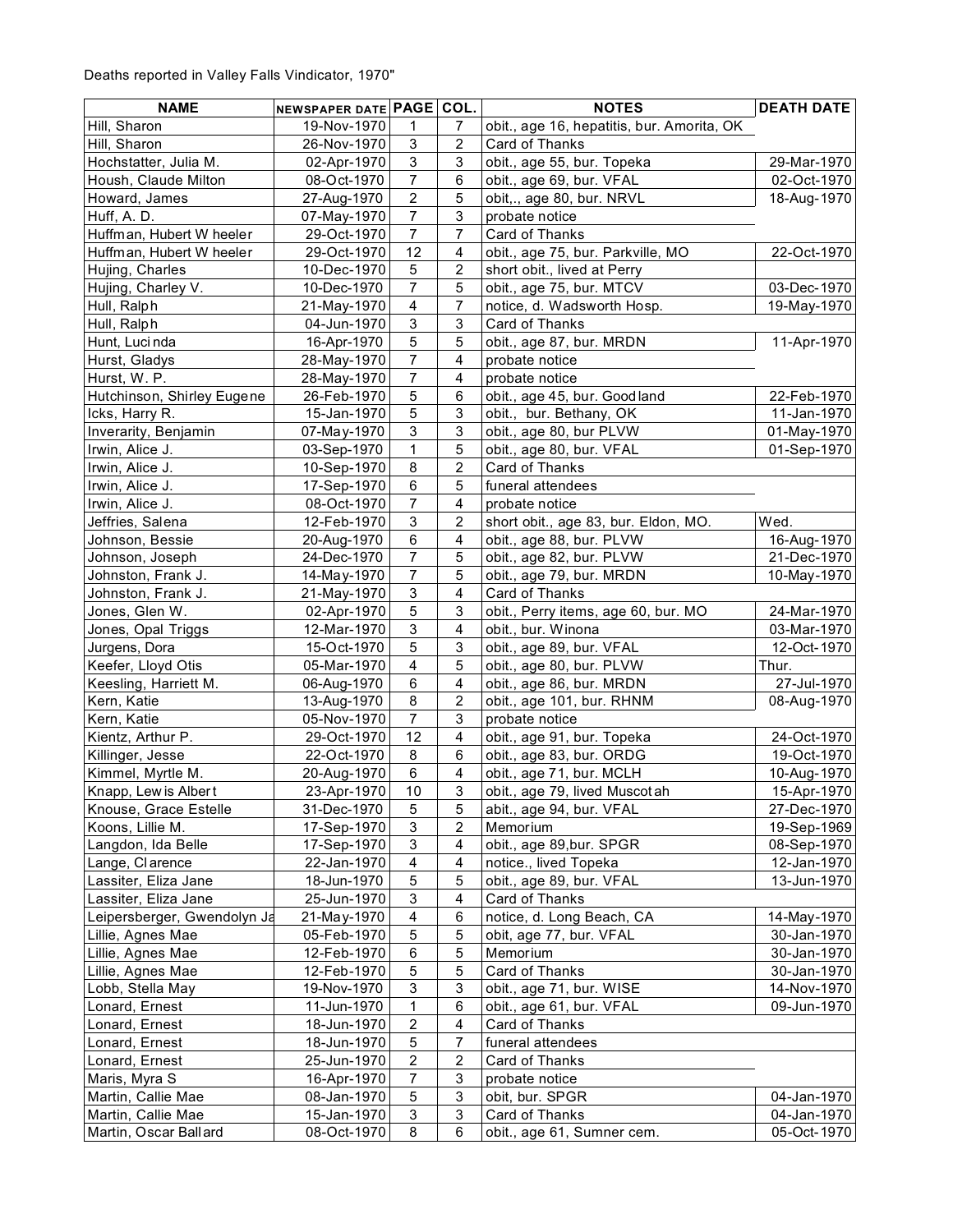| <b>NAME</b>                 | NEWSPAPER DATE PAGE COL. |                           |                           | <b>NOTES</b>                           | <b>DEATH DATE</b> |
|-----------------------------|--------------------------|---------------------------|---------------------------|----------------------------------------|-------------------|
| May, Ben                    | 02-Apr-1970              | 5                         | 3                         | notice., uncle of Leona Smith, Wichita |                   |
| May, Glen Z.                | 27-Aug-1970              | $\overline{\mathbf{4}}$   | $\overline{4}$            | Memorium                               | 18-Aug-1961       |
| McClenny, Charles W. "Fred' | 10-Dec-1970              | $\overline{c}$            | $\overline{5}$            | obit., age 98, bur. SPGR               | 06-Dec-1970       |
| McClenny, Charles W. "Fred' | 17-Dec-1970              | 8                         | $\overline{7}$            | Card of Thanks                         |                   |
| McClenny, Maude E.          | 22-Jan-1970              | 3                         | $\sqrt{3}$                | obit., bur. SPGR                       | 13-Jan-1970       |
| McClenny, Maude E.          | 22-Jan-1970              | 3                         | $\overline{c}$            | Card of Thanks                         | 13-Jan-1970       |
| McCoy, Martha               | 25-Jun-1970              | 1                         | $\overline{\mathbf{4}}$   | obit., age 97, bur. VFAL               | 23-Jun-1970       |
| McCoy, Martha               | 02-Jul-1970              | $\overline{\mathbf{4}}$   | $\mathsf 3$               | addl. funeral info.                    | 23-Jun-1970       |
| McCune, Earl W.             | 07-May-1970              | $\ensuremath{\mathsf{3}}$ | $\ensuremath{\mathsf{3}}$ | 0bit, age 69,                          | 02-May-1970       |
| McCune, Earl W.             | 21-May-1970              | 6                         | $\mathbf 5$               | Card of Thanks                         |                   |
| McDaniel, Loren             | 03-Dec-1970              | $\overline{\mathbf{4}}$   | $\sqrt{3}$                | Card of Thanks                         |                   |
| McGirr, George              | 22-Jan-1970              | $\overline{\mathbf{4}}$   | $\sqrt{5}$                | notice, bur. RFPR                      | 15-Jan-1970       |
| McHenry, Ernest M.          | 19-Feb-1970              | 5                         | 5                         | obit., age 77, bur. MCLH               | 16-Feb-1970       |
| McKay, Hazel                | 01-Oct-1970              | 6                         | 6                         | obit., age 72, bur. BSTR               | 24-Sep-1970       |
| Means, Charles              | 10-Sep-1970              | 3                         | 5                         | obit., age 88, bur. MCLH               | 06-Sep-1970       |
| Metzger, Mary "Molly"       | 26-Mar-1970              | 8                         | $\mathbf{1}$              | obit., age 86, bur. OZWK               | 22-Mar-1970       |
| Metzger, Mary "Molly"       | 02-Apr-1970              | $\overline{c}$            | $\overline{\mathbf{4}}$   | Card of Thanks                         | 22-Mar-1970       |
| Metzger, Mell               | 03-Dec-1970              | 3                         | $\overline{\mathbf{4}}$   | obit., age 82, bur. OZWK               | 27-Nov-1970       |
| Metzger, Mell               | 10-Dec-1970              | 5                         | $\overline{\mathbf{4}}$   | obit., age 82, bur. OZWK               | 27-Nov-1970       |
| Metzger, William F.         | 28-May-1970              | 5                         | $\ensuremath{\mathsf{3}}$ | obit., age 72, bur. OZWK               | 20-May-1970       |
| Mitchell, Anna              | 07-May-1970              | 3                         | $\mathsf 3$               | obit., age 92, bur. RFPR               | 02-May-1970       |
| Mitchell, Anna              | 14-May-1970              | 5                         | $\sqrt{2}$                | notice, age 92, bur. RFPR              | 09-May-1970       |
| Muncil, Harriett            | 16-Jul-1970              | 8                         | $\mathsf 3$               | obit., bur. Highland Park cem.         | 08-Jul-1970       |
| Newell, Grace               | 31-Dec-1970              | 6                         | $\overline{\mathbf{4}}$   | obit., age 64, bur. FRVW               | 25-Dec-1970       |
| Newman, Steven C.           | 13-Aug-1970              | $\mathbf{1}$              | 6                         | news, auto accident, age 22            | 09-Aug-1970       |
| Nieman, Margaret Louise     | 17-Dec-1970              | 8                         | $\mathbf{1}$              | obit., age 70, lived Nortonville       | 14-Dec-1970       |
| Niemann, Walter C. "Red"    | 12-Feb-1970              | 6                         | 3                         | obit., age 70, bur. NRVL               | 04-Feb-1970       |
| Nixon, Ida                  | 08-Jan-1970              | $\overline{c}$            | 6                         | Card of Thanks                         |                   |
| Noel, Arthur                | 09-Jul-1970              | $\overline{c}$            | 6                         | Card of Thanks                         |                   |
| Noel, Arthur M.             | 09-Jul-1970              | 3                         | $\mathsf 3$               | obit., age 76, bur. VFAL               | 01-Jul-1970       |
| Noll, Theresa               | 08-Jan-1970              | $\mathbf{1}$              | $\mathbf{1}$              | auto accident, news                    | 01-Jan-1970       |
| North, John H.              | 06-Aug-1970              | $\,6\,$                   | $\overline{\mathbf{4}}$   | obit., age 65, bur. Topeka             | 29-Jul-1970       |
| Norton, Beulah              | 30-Jul-1970              | 12                        | $\sqrt{5}$                | obit., age 72, bur. VFAL               | 25-Jul-1970       |
| Norton, Beulah              | 30-Jul-1970              | $\bf 8$                   | $\mathbf 2$               | Card of Thanks                         |                   |
| Norton, Beulah              | 30-Jul-1970              | 8                         | $\sqrt{5}$                | attendee list                          |                   |
| Ogden, Marie                | 24-Sep-1970              | $\overline{7}$            | 5                         | obit., age 75, bur. Clay Center, KS    | 21-Sep-1970       |
| Oroke, Nellie               | 30-Jul-1970              | 12                        | $\overline{\mathbf{4}}$   | obit, age 83, bur. MCLH                | 25-Jul-1970       |
| Oroke, Nellie               | 06-Aug-1970              | $\overline{\mathbf{4}}$   | $\mathbf 5$               | Card of Thanks                         |                   |
| O'Trimble, Eugene           | 23-Jul-1970              | 4                         | 7                         | Memorium                               | 24-Jul-1967       |
| Patterson, Lonnie D.        | 10-Sep-1970              | 6                         | 4                         | obit., age 35, bur. MRDN               | 02-Sep-1970       |
| Patterson, Lonnie Dean      | 17-Sep-1970              | 4                         | 4                         | Card of Thanks                         |                   |
| Patterson, Lonnie Dean      | 17-Sep-1970              | 5                         | 4                         | d. at Clovis, NM                       |                   |
| Peck, Harold L.             | 10-Sep-1970              | 6                         | 4                         | obit., age 79, bur. Horton             | 04-Sep-1970       |
| Peek, Norman                | 06-Aug-1970              | 6                         | $\overline{4}$            | Card of Thanks                         |                   |
| Pence, William C.           | 18-Jun-1970              | 1                         | $\boldsymbol{2}$          | auto accident, age 14                  | 12-Jun-1970       |
| Pence, William Charles      | 18-Jun-1970              | 8                         | $\mathbf{1}$              | obit., age 14, bur. SPGR               | 12-Jun-1970       |
| Pence, William Charles      | 25-Jun-1970              | 5                         | 7                         | Card of Thanks                         |                   |
| Pence, William Charles      | 02-Jul-1970              | 10                        | $\overline{7}$            | Card of Thanks                         |                   |
| Pepper, Lawrence C.         | 07-May-1970              | 5                         | $\ensuremath{\mathsf{3}}$ | short obit., bur. Gary, Ind.           | 08-Apr-1970       |
| Pope, Charles R.            | 14-May-1970              | $\overline{\mathbf{c}}$   | $\mathbf 5$               | obit., age 60, bur. VFAL               | 08-May-1970       |
| Pope, Charles R.            | 21-May-1970              | 5                         | 7                         | Card of Thanks                         |                   |
| Pope, Charles R.            | 28-May-1970              | 7                         | $\overline{4}$            | probate notice                         |                   |
| Reeves, Ruth N.             | 22-Oct-1970              | 12                        | 3                         | obit., age 83, bur. VFAL               | 16-Oct-1970       |
| Reeves, Ruth N.             | 05-Nov-1970              | 8                         | $\ensuremath{\mathsf{3}}$ | Card of Thanks                         |                   |
| Reeves, Ruth N.             | 05-Nov-1970              | 3                         | 5                         | notice, attendees                      | 16-Oct-1970       |
| Reichart, Fred A.           | 25-Jun-1970              | 6                         | $\ensuremath{\mathsf{3}}$ | probate notice                         |                   |
| Richardson, Vergie Wanita   | 26-Mar-1970              | 8                         | 1                         | obit., age 48, bur. Lawrence Oak Hill  | 22-Mar-1970       |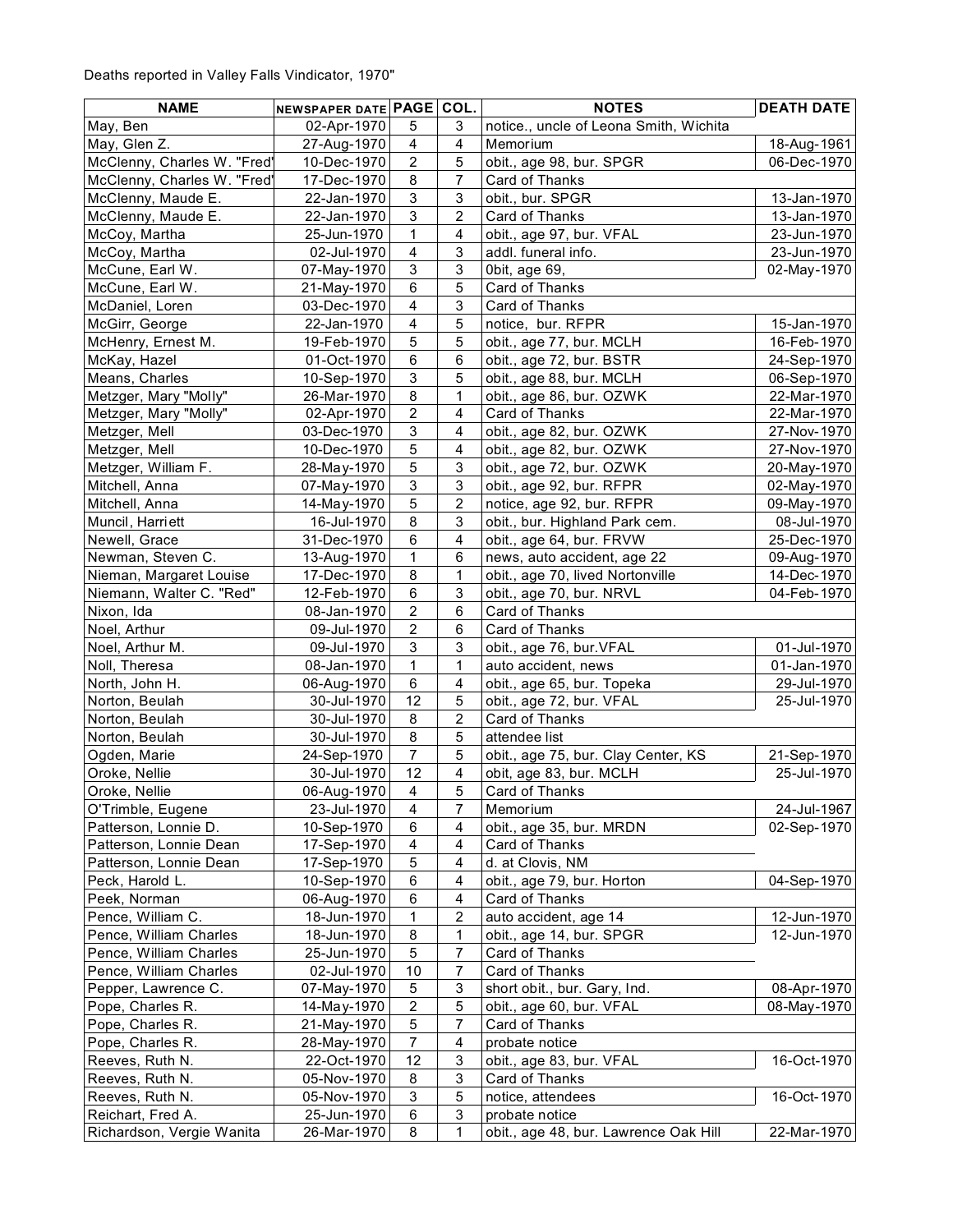| <b>NAME</b>                | NEWSPAPER DATE PAGE COL. |                           |                           | <b>NOTES</b>                              | <b>DEATH DATE</b> |
|----------------------------|--------------------------|---------------------------|---------------------------|-------------------------------------------|-------------------|
| Richardson, Vergi e Wanita | 02-Apr-1970              | 5                         | 3                         | obit., Perry items                        | 22-Mar-1970       |
| Ricketts, Groff            | 29-Jan-1970              | $\overline{7}$            | $\mathbf{3}$              | obit, bur. NRVL                           | 22-Jan-1970       |
| Riley, Leonard William     | 23-Apr-1970              | 1                         | $\mathbf{1}$              | auto accident, news, age 48               | 09-Apr-1970       |
| Riley, Leonard William     | 30-Apr-1970              | $\overline{\mathbf{4}}$   | $\overline{c}$            | Card of Thanks                            | 09-Apr-1970       |
| Roberts, E lizabeth Ann    | 15-Oct-1970              | $\overline{7}$            | $\overline{2}$            | obit., age 71,                            | 07-Oct-1970       |
| Roberts, Jennie            | 16-Jul-1970              | $\mathsf 3$               | 6                         | obit., age 85, bur. PLVW                  | 10-Jul-1970       |
| Roberts, John Wilkins      | 24-Sep-1970              | $\mathbf{1}$              | $\overline{\mathbf{4}}$   | obit., age 90, bur. PLVW                  | 19-Sep-1970       |
| Robertson, Eunice          | 16-Jul-1970              | 8                         | $\sqrt{3}$                | obit., age 44, bur. Easton                | 13-Jul-1970       |
| Robertson, Eunice          | 30-Jul-1970              | $\mathbf 5$               | $\,6\,$                   | Card of Thanks                            |                   |
| Robertson, Eunice          | 30-Jul-1970              | $\mathbf 5$               | $\overline{\mathbf{4}}$   | obit., bur. Easton                        | 13-Jul-1970       |
| Robertson, Victor          | 23-Jul-1970              | 3                         | 4                         | obit., age 65, bur. WISE                  | 19-Jul-1970       |
| Robinson, Elisha Lee       | 08-Oct-1970              | 8                         | 3                         | obit., age 89, bur. NRVL                  | 05-Oct-1970       |
| Rogers, Kirby              | 16-Jul-1970              | $\bf 8$                   | 3                         | obit., age 79, bur. ORDG                  | 10-Jul-1970       |
| Rogers, Kirby              | 27-Aug-1970              | 3                         | 5                         | probate notice                            |                   |
| Rohlfs, Jerry              | 23-Apr-1970              | $\boldsymbol{9}$          | $\overline{\mathbf{4}}$   | probate notice                            |                   |
| Russell, Nellie M.         | 23-Jul-1970              | 7                         | 5                         | obit., age 79,                            | 15-Jul-1970       |
| Ryan, Eugene J.            | 07-May-1970              | 5                         | 3                         | obit., formerly Perry, bur. ORDG          | 22-Apr-1970       |
| Ryan, Eugene J.            | 07-May-1970              | 5                         | $\sqrt{3}$                | bro. in law of Alberta Good               |                   |
| Scammahorn, Ruth B.        | 05-Mar-1970              | 5                         | $\overline{c}$            | obit., age 66, bur. Maysville             | 22-Feb-1970       |
| Schafer, William F.        | 14-May-1970              | $\mathfrak{S}$            | $\overline{\mathbf{4}}$   | obit., age 51, bur. Rochester cem., Topek | 07-May-1970       |
| Schafer, William F.        | 21-May-1970              | 8                         | $\overline{\mathbf{4}}$   | Card of Thanks                            |                   |
| Schesser, Helen            | 21-May-1970              | $\mathbf{3}$              | $\sqrt{2}$                | Card of Thanks                            |                   |
| Schesser, Helen            | 21-May-1970              | $\overline{7}$            | 6                         | notice, mother of Mrs. Robert Orr         | 07-May-1970       |
| Schrick, George            | 16-Apr-1970              | 8                         | 5                         | obit,., age 85, bur. Santa Barbara, CA    | 09-Apr-1970       |
| Schrick, Oscar             | 17-Sep-1970              | 8                         | 3                         | probate notice                            |                   |
| Schrick, Oscar W.          | 12-Feb-1970              | 1                         | $\overline{7}$            | obit., age 74, bur. STMY                  | 06-Feb-1970       |
| Schrick, Oscar W.          | 12-Feb-1970              | $\bf 8$                   | 5                         | Card of Thanks                            | 06-Feb-1970       |
| Schuyler, Raymond          | 24-Dec-1970              | $\overline{7}$            | $\overline{\mathbf{4}}$   | notice, Grantville items                  | 19-Dec-1970       |
| Scoville, Herbert          | 30-Apr-1970              | $\bf 8$                   | $\sqrt{5}$                | obit., age 85, bur. RFPR                  | 27-Apr-1970       |
| Scrivner, Roger            | 18-Jun-1970              | $\mathbf{1}$              | $\overline{c}$            | auto accident, age 15                     | 12-Jun-1970       |
| Scrivner, Roger Dale       | 18-Jun-1970              | 8                         | $\mathbf{1}$              | obit., age 15, bur. Russellviolle, MO     | 12-Jun-1970       |
| Senn, Danny Joe            | 31-Dec-1970              | $\mathsf 3$               | $\overline{c}$            | Memorium                                  | 31-Dec-1966       |
| Sette, John                | 14-May-1970              | 5                         | $\ensuremath{\mathsf{3}}$ | notice, age 54, d. at Parman, OH          |                   |
| Shade, George              | 13-Aug-1970              | $\overline{\mathbf{4}}$   | $\overline{5}$            | electrical accident, age 24, bur/ NRVL    |                   |
| Shade, George              | 20-Aug-1970              | 5                         | $\,6\,$                   | obit., age 24, bur. NRVL                  |                   |
| Shaver, John               | 16-Apr-1970              | 1                         | 6                         | apparent drowning, accident, lived Topeka |                   |
| Shaver, John               | 07-May-1970              | $\mathbf{1}$              | $\mathbf{1}$              | news item, body found in Lake Perry       |                   |
| Shaw, Dean                 | 05-Mar-1970              | 5                         | 3                         | notice, bur. ORDG                         |                   |
| Shaw, Fred T.              | 19-Mar-1970              | 5                         | 5                         | obit, age 69, bur. ORDG                   | 16-Mar-1970       |
| Shaw, Fred T.              | 09-Apr-1970              | 3                         | 3                         | Card of Thanks                            | 16-Mar-1970       |
| Shermer, Henry Lee         | 05-Feb-1970              | 9                         | 6                         | Card of Thanks                            | 29-Jan-1970       |
| Shermer, Henry Lee         | 05-Feb-1970              | 5                         | 1                         | obit, bur. VFAL                           | 29-Jan-1970       |
| Shrader, William           | 09-Apr-1970              | 3                         | 2                         | obit., age 69, bur. MCLH                  | 03-Apr-1970       |
| Siefert, Joseph            | 19-Mar-1970              | 5                         | 5                         | obit, age 83, bur. St. Marys              | 16-Mar-1970       |
| Skinner, Stella Katherine  | 27-Aug-1970              | $\overline{\mathbf{c}}$   | 5                         | obit., age 78, bur. OZWK                  | 17-Aug-1970       |
| Smith, Emma L.             | 13-Aug-1970              | $\,6$                     | 5                         | obit., age 95, bur. VFAL                  | 07-Aug-1970       |
| Smith, Emma L.             | 20-Aug-1970              | $\boldsymbol{9}$          | $\overline{7}$            | Card of Thanks                            |                   |
| Smola, Frank               | 13-Aug-1970              | $\ensuremath{\mathsf{3}}$ | $\ensuremath{\mathsf{3}}$ | probate notice                            |                   |
| Snyder, John Mikel         | 05-Feb-1970              | 5                         | $\ensuremath{\mathsf{3}}$ | obit, age 9 mo.                           | 25-Jan-1970       |
| Spielman, Cecilia          | 03-Sep-1970              | 4                         | $\overline{7}$            | obit., age 70, bur. STMY                  | 27-Aug-1970       |
| Spielman, Cecilia          | 17-Sep-1970              | 4                         | 6                         | Card of Thanks                            |                   |
| Spurlock, Adelaide M.      | 10-Sep-1970              | 7                         | $\overline{\mathbf{4}}$   | probate notice                            |                   |
| Stark, Gail H.             | 27-Aug-1970              | 5                         | 6                         | obit., age 82, bur. ORDG                  | 19-Aug-1970       |
| Stark, Gail H.             | 03-Sep-1970              | 2                         | 6                         | Card of Thanks                            |                   |
| Stark, Gail H.             | 03-Sep-1970              | 8                         | 6                         | Card of Thanks                            |                   |
| Steffey, Evelyn Curry      | 31-Dec-1970              | 5                         | 5                         | obit., age 87, bur. Topeka                | 27-Dec-1970       |
| Stevens, Wylie Iona        | 18-Jun-1970              | 3                         | 5                         | obit., age 69, bur. WISE                  | 14-Jun-1970       |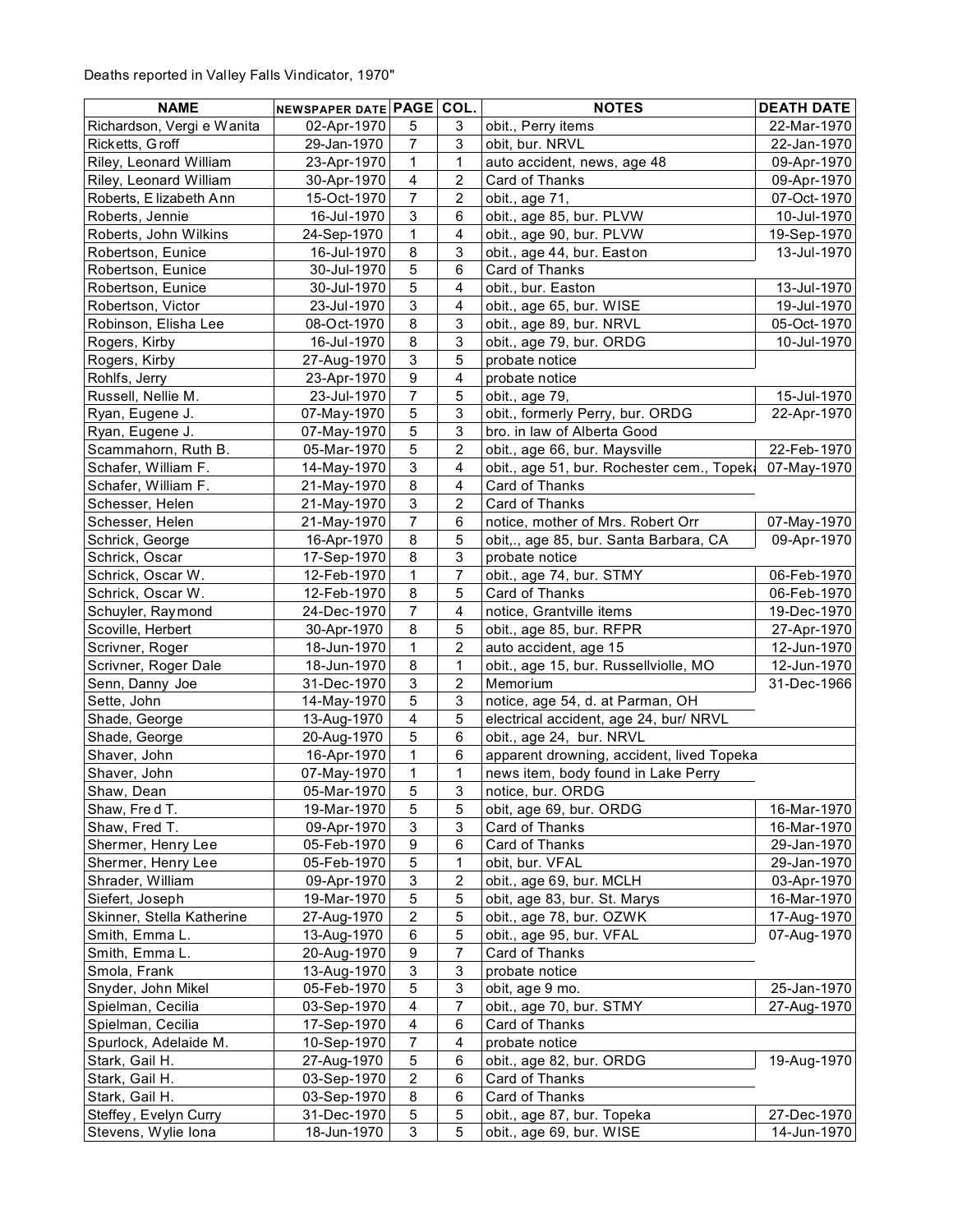| <b>NAME</b>                  | NEWSPAPER DATE PAGE COL. |                           |                           | <b>NOTES</b>                         | <b>DEATH DATE</b> |
|------------------------------|--------------------------|---------------------------|---------------------------|--------------------------------------|-------------------|
| Stevens, Wylie Iona          | 02-Jul-1970              | 7                         | 3                         | Memorium                             |                   |
| Stewart, William A.          | 31-Dec-1970              | 5                         | 2                         | notice, age 59, bur. BSTR            | 13-Dec-1970       |
| Stewart, William S., Jr.     | 31-Dec-1970              | 5                         | $\overline{c}$            | notice, age 23, bur. BSTR            | 15-Dec-1970       |
| Strange, Ira "Bud"           | 15-Oct-1970              | 5                         | 3                         | obit. age 67, bur. WISE              | 12-Oct-1970       |
| Strange, Ira "Bud"           | 22-Oct-1970              | 8                         | 7                         | Card of Thanks                       |                   |
| Strange, Ira "Bud"           | 29-Oct-1970              | 3                         | $\overline{c}$            | obit.,                               | 12-Oct-1970       |
| Swank, Lulu Griffee          | 14-May-1970              | $\ensuremath{\mathsf{3}}$ | $\overline{\mathbf{4}}$   | obit., age 83, bur. Denison          | 06-May-1970       |
| Swisher, J. A. "Lon"         | 23-Apr-1970              | 6                         | 5                         | obit., age 87, bur. VFAL             | 18-Apr-1970       |
| Swisher, Lon                 | 07-May-1970              | 5                         | $\sqrt{2}$                | Card of Thanks                       |                   |
| Swoyer, Frank B.             | 24-Sep-1970              | $10$                      | 1                         | obit., age 66, bur. MRDN             | 19-Sep-1970       |
| Swoyer, Frank B.             | 01-Oct-1970              | $\overline{2}$            | 6                         | Card of Thanks                       |                   |
| Tabor, Tom                   | 07-May-1970              | 5                         | $\sqrt{3}$                | notice, bur. Muskegon, OH            |                   |
| Tarpey, Myree                | 05-Nov-1970              | 5                         | $\mathbf 5$               | obit., age 51, bur. Topeka           | 27-Oct-1970       |
| Tarr, Effie                  | 12-Nov-1970              | $\,6$                     | 2                         | notice, dau.-in-law of Sylvia Tarr   |                   |
| Taylor, John M.              | 10-Sep-1970              | $\,6\,$                   | 4                         | obit., age 88, bur. Lawrence         | 04-Sep-1970       |
| Thomas, Ruth                 | 22-Oct-1970              | 10                        | $\overline{2}$            | obit., age 69, bur. MRDN             | 18-Oct-1970       |
| Thorne, Francis              | 05-Mar-1970              | $\overline{\mathbf{4}}$   | 6                         | obit., age 56, bur. VFAL             | 24-Feb-1970       |
| Thorp, Elsie Pearl           | 31-Dec-1970              | 6                         | $\overline{\mathbf{4}}$   | obit., age 86, bur. NRVL             | 25-Dec-1970       |
| Towler, Mary                 | 09-Apr-1970              | 3                         | 2                         | obit., bur. Greeley, CO              | 01-Apr-1970       |
| Trosper, Clarence Richard    | 19-Feb-1970              | $\ensuremath{\mathsf{3}}$ | $\overline{\mathbf{4}}$   | obit., age 49, bur. Crown Hill cem.  | 12-Feb-1970       |
| Turner, Margaret Lena        | 05-Mar-1970              | $\overline{\mathbf{4}}$   | $\overline{\mathbf{4}}$   | obit., age 85, bur. VFAL             | 01-Mar-1970       |
| Uncaper, Ella Nora           |                          | 10                        | 1                         |                                      | 27-Dec-1970       |
| Vandenbos, William           | 31-Dec-1970              | $\boldsymbol{9}$          | $\overline{\mathbf{4}}$   | obit., age 82, bur. VFAL             |                   |
|                              | 25-Jun-1970              |                           |                           | probate notice                       |                   |
| Watson, Vernice F.           | 26-Nov-1970              | 8                         | $\ensuremath{\mathsf{3}}$ | obit., age 74, bur. MRDN             | 21-Nov-1970       |
| Wear, Lewis                  | 08-Jan-1970              | $\overline{7}$            | 5                         | obit., bur. NRVL                     | 31-Dec-1969       |
| Weber, Peter B.              | 22-Jan-1970              | $\mathbf{1}$              | $\mathbf 1$               | news item, Bank president, bur. STJO | 16-Jan-1970       |
| Weber, Peter B.              | 05-Feb-1970              | 6                         | 7                         | Card of Thanks                       | 16-Jan-1970       |
| Weishaar, John               | 03-Dec-1970              | $\ensuremath{\mathsf{3}}$ | 4                         | obit., age 85, bur.STJO              | 29-Nov-1970       |
| Weissbeck, Norbert J. "Bert" | 10-Sep-1970              | 8                         | 1                         | obit., age 45, bur. Lowell, MA       | 05-Sep-1970       |
| Welch, Nona Mae              | 12-Nov-1970              | $\mathfrak{S}$            | $\overline{4}$            | obit., age 85, bur. Billings, MO     | 31-Oct-1970       |
| Welter,                      | 13-Aug-1970              | 5                         | $\overline{c}$            | Card of Thanks                       |                   |
| Wettig, John W.              | 25-Jun-1970              | $\boldsymbol{9}$          | 5                         | probate notice                       |                   |
| Wettig, William              | 02-Jul-1970              | 10                        | $\overline{c}$            | obit., age 71, bur. VFAL             | 26-Jun-1970       |
| Wettig, William              | 09-Jul-1970              | $\,6\,$                   | $\,6\,$                   | Card of Thanks                       |                   |
| White, Earl                  | 03-Sep-1970              | 5                         | $\overline{\mathbf{4}}$   | probate notice                       |                   |
| White, Fred                  | 30-Apr-1970              | $\,6$                     | $\sqrt{5}$                | obit., age 85, bur. Base hor         | 23-Apr-1970       |
| Wild, Gloria J.              | 22-Oct-1970              | 8                         | $\mathbf 5$               | obit., age 23, bur. Topeka           | 17-Oct-1970       |
| Wild, Gloria Jeanne          | 10-Dec-1970              | 3                         | $\ensuremath{\mathsf{3}}$ | obit., age 23, bur. Topeka           | 17-Oct-1970       |
| Wilder, Ida Gertrude         | 16-Jul-1970              | 6                         | 3                         | obit., age 66, bur. RHNM             | 12-Jul-1970       |
| Wilkerson, Jana Lee          | 23-Jul-1970              | 1                         | 1                         | news item, drowning in Lake Perry    | 18-Jul-1970       |
| Wilkerson, Jana Lee          | 30-Jul-1970              | 6                         | 3                         | Card of Thanks                       |                   |
| Wilkerson, Jana Lee          | 30-Jul-1970              | 9                         | 4                         | Memorium                             |                   |
| Wilkerson, Melvin Lee        | 23-Jul-1970              | 1                         | 1                         | news item, drowning in Lake Perry    | 18-Jul-1970       |
| Wills, Myrtle                | 26-Mar-1970              | 8                         | 3                         | obit., age 86, bur. Effingham        | 21-Mar-1970       |
| Wills, Myrtle                | 02-Apr-1970              | 3                         | $\overline{\mathbf{4}}$   | Card of Thanks                       | 21-Mar-1970       |
| Wills, Myrtle                | 23-Apr-1970              | 9                         | 3                         | probate notice                       |                   |
| Wilson, Clyde I.             | 29-Oct-1970              | 12                        | 4                         | obit., age 53                        | 22-Oct-1970       |
| Workman, Harvey W.           | 15-Oct-1970              | $\ensuremath{\mathsf{3}}$ | 4                         | notice, bur. GRTV                    | 11-Oct-1970       |
| Worthington, Ethel           | 08-Oct-1970              | 1                         | $\overline{\mathbf{4}}$   | auto accident, age 60, bur. ORDG     | 03-Oct-1970       |
| Worthington, Frank           | 20-Aug-1970              | 1                         | $\overline{\mathbf{4}}$   | drowning, Lake Perry, age 57         | 15-Aug-1970       |
| Worthington, Jesse C.        | 08-Oct-1970              | 1                         | $\overline{\mathbf{4}}$   | auto accident, age 61, bur. ORDG     | 03-Oct-1970       |
| Worthington, Jesse C.        | 15-Oct-1970              | 7                         | $\boldsymbol{2}$          | Card of Thanks                       |                   |
| Worthington, Louise A.       | 08-Oct-1970              | 1                         | 4                         | auto accident, age 62, bur. RHNM     | 03-Oct-1970       |
| Wunder, Frank F.             | 05-Feb-1970              | 5                         | 5                         | obit, age 82,                        | 29-Jan-1970       |
| Wunder, Frank F.             | 12-Feb-1970              | 3                         | $\boldsymbol{2}$          | Card of Thanks                       | 29-Jan-1970       |
| Zinn, Elsie Mae              | 13-Aug-1970              | 5                         | 6                         | obit., age 70, bur. MRDN             |                   |